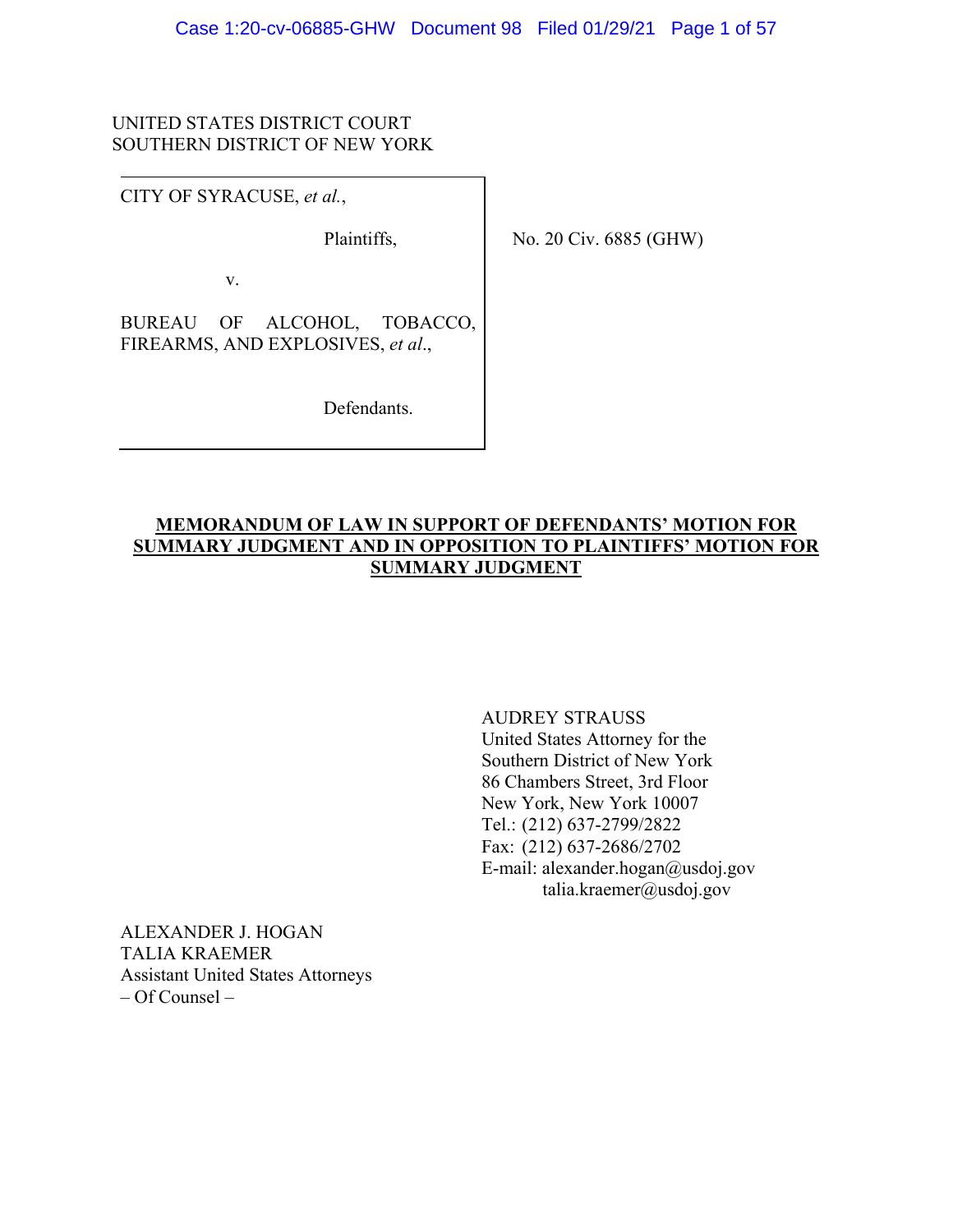## **TABLE OF CONTENTS**

| Ι.   |                                                                    |
|------|--------------------------------------------------------------------|
|      |                                                                    |
|      |                                                                    |
| II.  |                                                                    |
|      |                                                                    |
| I.   |                                                                    |
|      |                                                                    |
|      |                                                                    |
|      |                                                                    |
| II.  | The 2015 Ruling and Q&As Are Not Final Agency Action Regarding     |
|      | A. The 2015 Ruling Is Not Final Agency Action Regarding Unfinished |
|      |                                                                    |
| III. |                                                                    |
|      |                                                                    |
|      | B. The GCA Unambiguously Excludes Unmachined Frames or             |
|      | 1. An Unmachined Frame or Receiver Is Not "Designed To"            |
|      | 2. An Unmachined Frame or Receiver Cannot Be Readily               |
|      | C. Even If the GCA Is Ambiguous As to the Meaning of "Readily"     |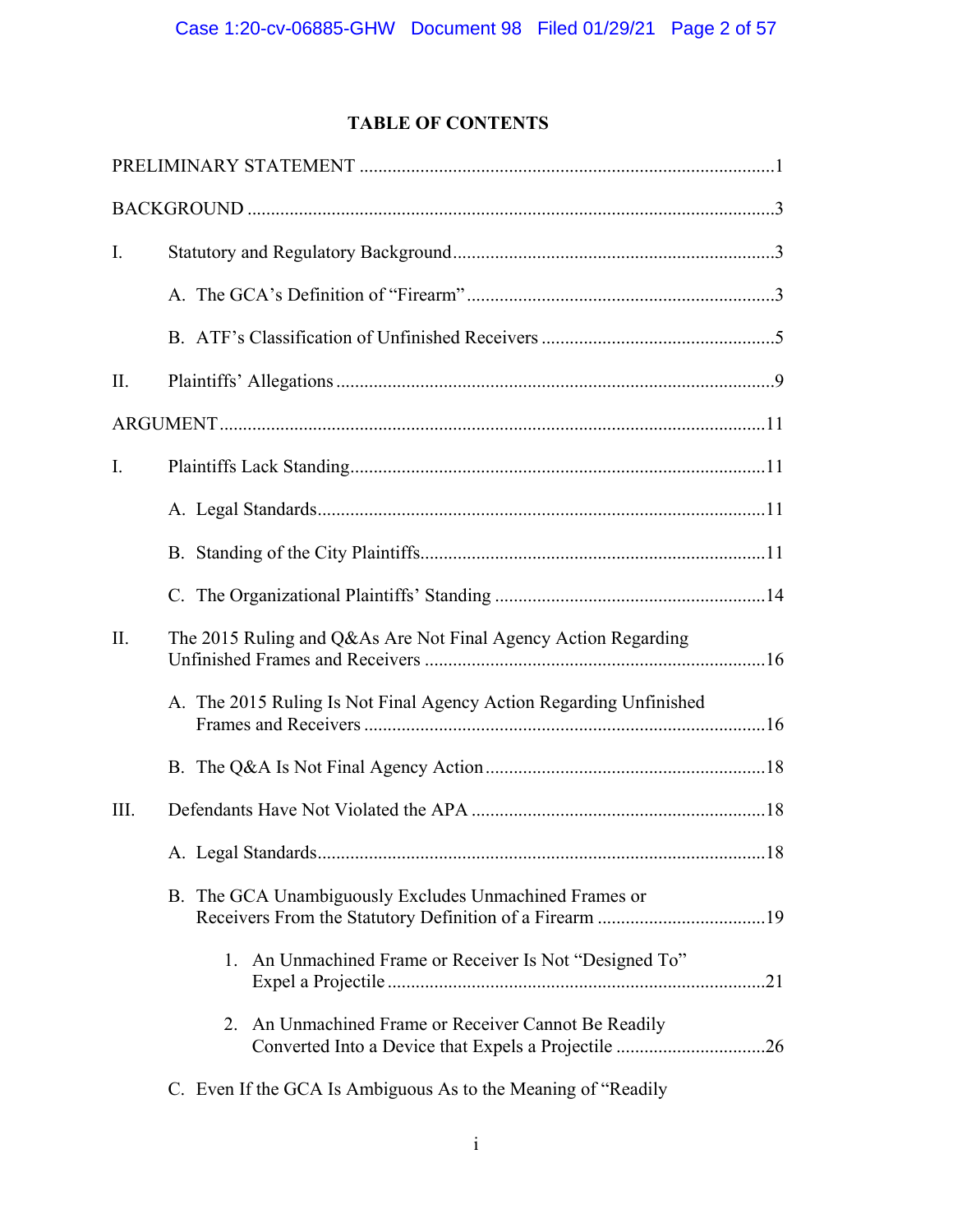| 1. ATF's Interpretation Is Consistent and Longstanding30               |
|------------------------------------------------------------------------|
| 1.                                                                     |
|                                                                        |
| 2. ATF's Interpretation Reasonably Balances the Purposes of the GCA 36 |
|                                                                        |
| 4. Plaintiffs' Remaining Challenges to ATF's Classification Decisions  |
|                                                                        |
|                                                                        |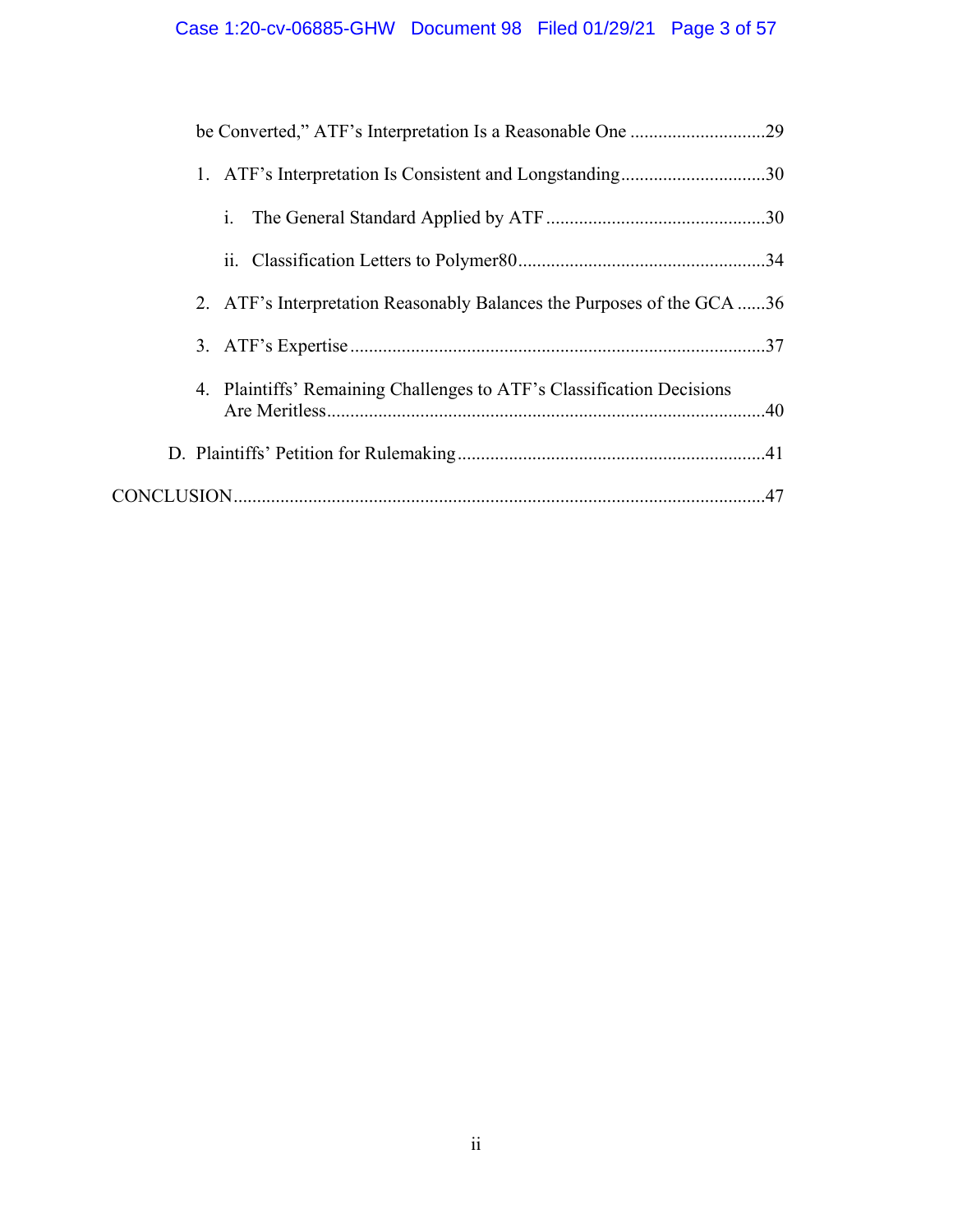## **TABLE OF AUTHORITIES**

**Cases**

# **Page(s)**

| Aleutian Capital Partners, LLC v. Scalia,                                  |    |
|----------------------------------------------------------------------------|----|
| Allison Engine Co. v. United States ex rel. Sanders,                       |    |
| Am. Bioscience, Inc. v. Thompson,                                          |    |
| Ardestani v. Immigration and Naturalization Serv.,                         |    |
| Ass'n of Proprietary Colls. v. Duncan,                                     |    |
| Assoc. of Private Sector Coll. & Univ. v. Duncan,                          |    |
| Baezer East Inc. v. EPA,                                                   |    |
| Bennett v. Spear,                                                          |    |
| Beyond Pesticides/Nat'l Coal. Against the Misuse of Pesticides v. Johnson, |    |
| BFP v. Resolution Trust Corp.,                                             |    |
| Carpenters Indus. Council v. Zinke,                                        |    |
| Catskill Mts v. EPA.,                                                      | 21 |
| Celotex Corp. v. Catrett,                                                  |    |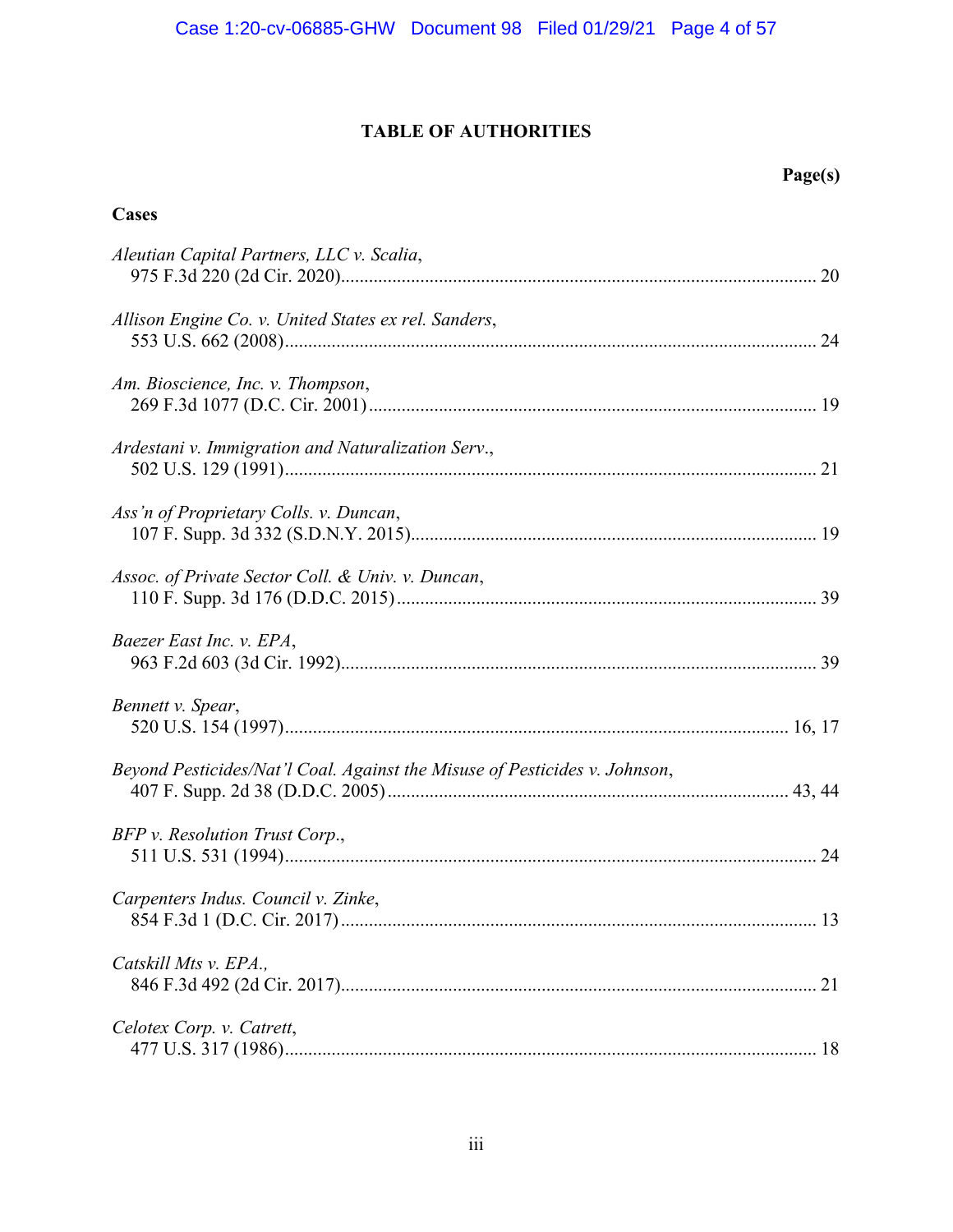| Centro de la Comunidad Hispana de Locust Valley v. Town of Oyster Bay, |
|------------------------------------------------------------------------|
| Chevron U.S.A., Inc. v. Nat'l Res. Def. Council, Inc.,                 |
| City of Arlington v. FCC,                                              |
| Ctr. for Law & Educ. v. Dep't of Educ.,                                |
| Ctr. for Sci. in the Pub. Interest v. U.S. Food & Drug Admin.,         |
| District of Columbia v. Heller,                                        |
| Families for Freedom v. Napolitano,                                    |
| Friends of the Wild Swan v. Weber,                                     |
| Glara Fashion, Inc. v. Holder,                                         |
| Golden & Zimmerman, LLC v. Domenech,                                   |
| Gulf Restoration Ntwk. v. U.S. Dep't of Trans.,                        |
| Havens Realty Corp. v. Coleman,                                        |
| Heckler v. Chaney,                                                     |
| Henley v. Food & Drug Admin.,                                          |
| In re A Cmty. Voice,                                                   |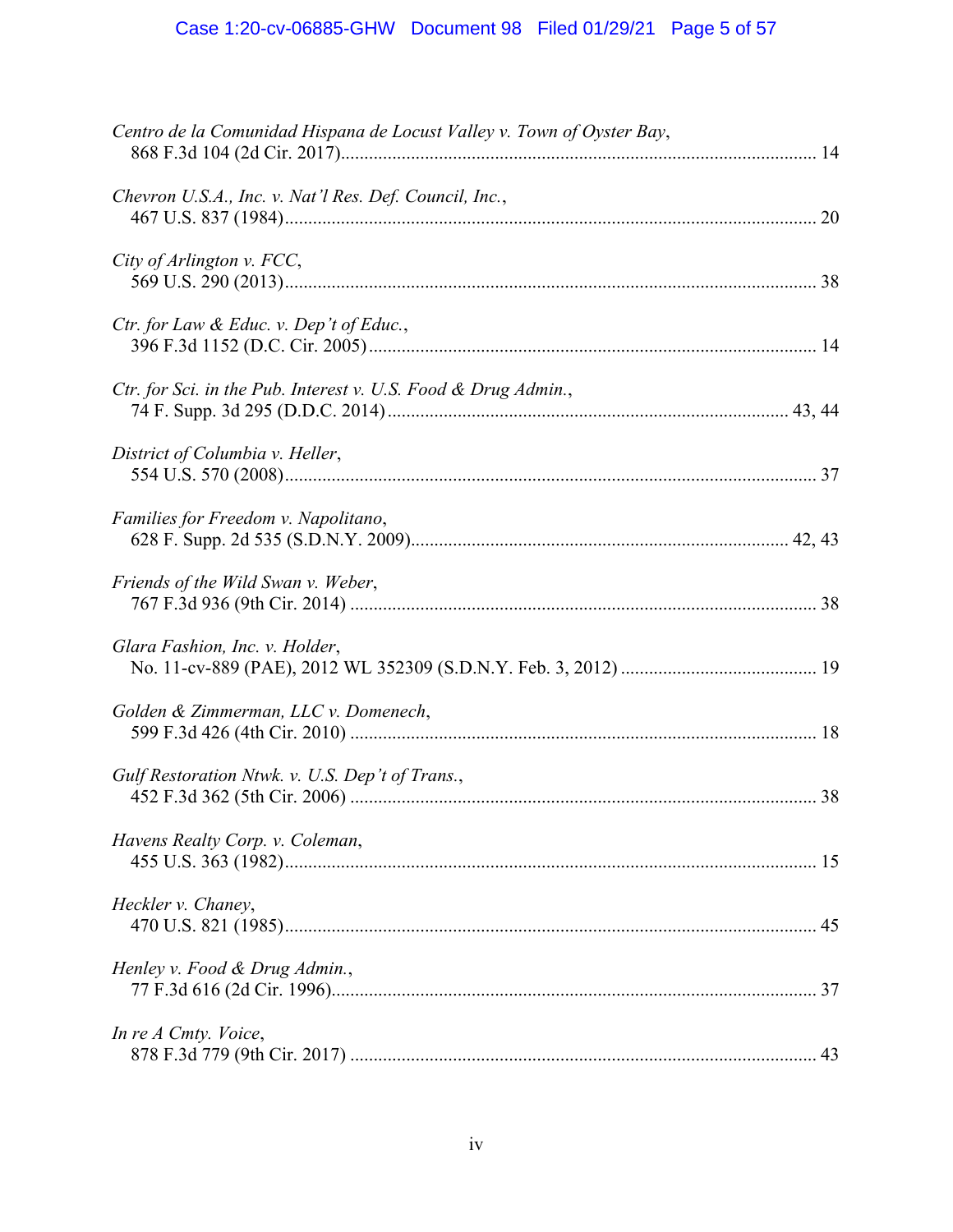| In re Am. Rivers & Idaho Rivers United,                              |
|----------------------------------------------------------------------|
| In re Barr Labs,                                                     |
| In re Cal. Power Exch. Corp.,                                        |
| In re Core Commc'ns, Inc.,                                           |
| In re Int'l Chem. Workers Union,                                     |
| In re People's Mojahedin Org. of Iran,                               |
| Innovator Enters. v. Jones,                                          |
| Jackson v. City and County of San Francisco,                         |
| Just Bagels Mfg., Inc. v. Mayorkas,                                  |
| Karpova v. Snow,                                                     |
| Kokajko v. FERC,                                                     |
| La Asociacion de Trabajadores de Lake Forest v. City of Lake Forest, |
| Lujan v. Defenders of Wildlife,                                      |
| Manners v. Secretary of Defense,                                     |
| Maya v. Centex Corp.,                                                |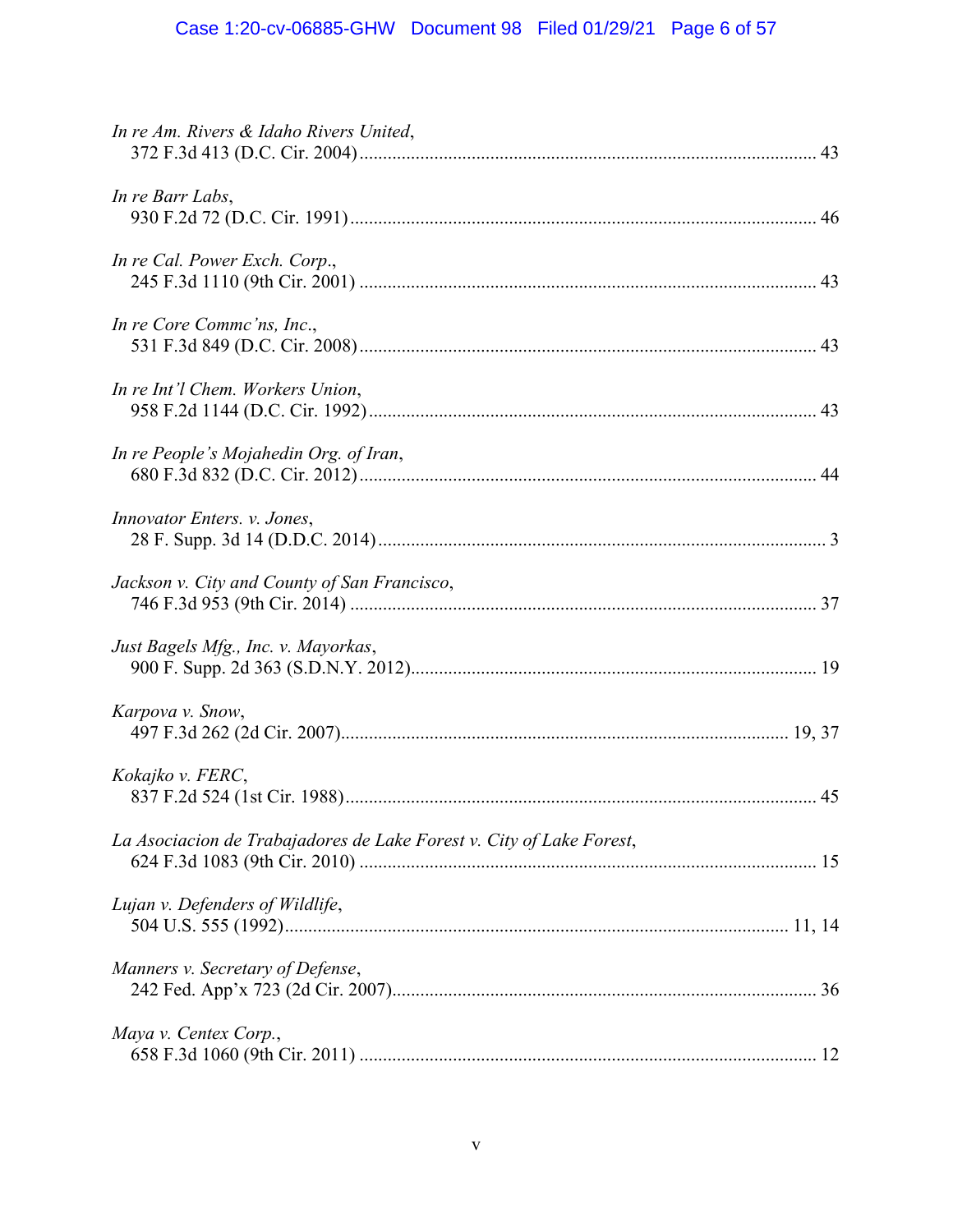| Midwest Gas Users Ass'n v. F.E.R.C.,                             |
|------------------------------------------------------------------|
| Modern Muzzleloading, Inc. v. Magaw,                             |
| Mullenix v. Bureau of Alcohol, Tobacco, Firearms & Explosives,   |
| N.Y. Civil Liberties Union v. N.Y. City Transit Auth.,           |
| Nebraska ex rel. Bruning v. Dep't of Health & Human Servs.,      |
| $NRDC$ v. $FDA$ ,                                                |
| Orion Reserves Ltd. P'ship v. Kempthorne,                        |
| People of Colo. ex rel. Suthers v. Gonzales,                     |
| Perales v. Sullivan,                                             |
| Pub. Citizen Health Research Grp. v. Auchter,                    |
| Pub. Citizen Health Research Grp. v. Comm'r, Food & Drug Admin., |
| Rousseau v. U.S. Dep't of Treasury,                              |
| Salazar v. King,                                                 |
| Sierra Club v. Morton,                                           |
| Sierra Club v. Thomas,                                           |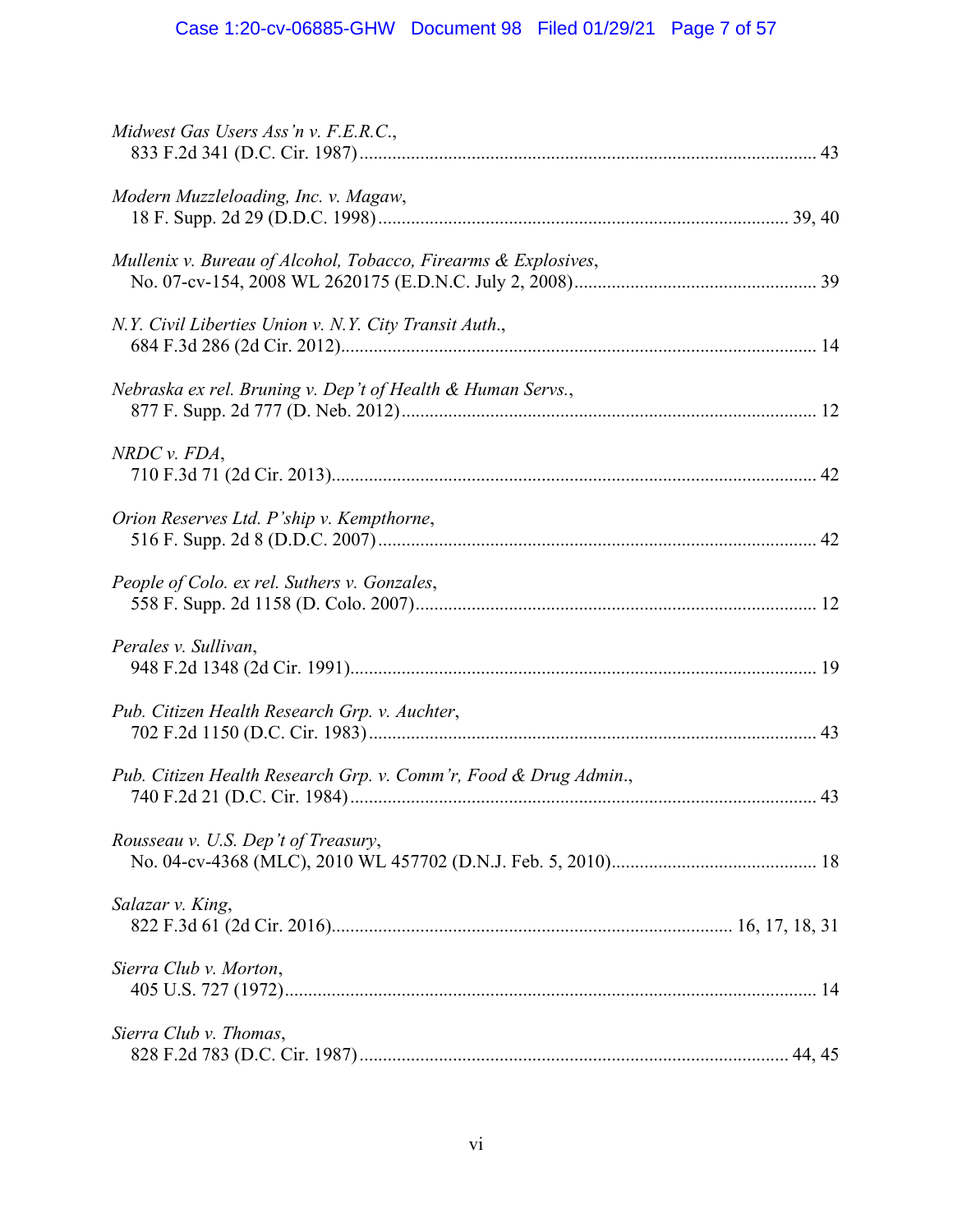# Case 1:20-cv-06885-GHW Document 98 Filed 01/29/21 Page 8 of 57

| Sig Sauer, Inc. v. Jones,                         |
|---------------------------------------------------|
| Spokeo, Inc. v. Robins,                           |
| State of New York v. Sullivan,                    |
| Teixeira v. County of Alameda,                    |
| Telecommunications Research & Action Ctr. v. FCC, |
| United States v. Cruikshank,                      |
| United States v. Dotson,                          |
| United States v. Gravel,                          |
| United States v. Howard,                          |
| United States v. Marzzarella,                     |
| United States v. Prince,                          |
| United States v. Rivera,                          |
| United States v. Thomas,                          |
| United States v. Wick,                            |
| United Steelworkers of Am. v. Rubber Mfrs. Ass'n, |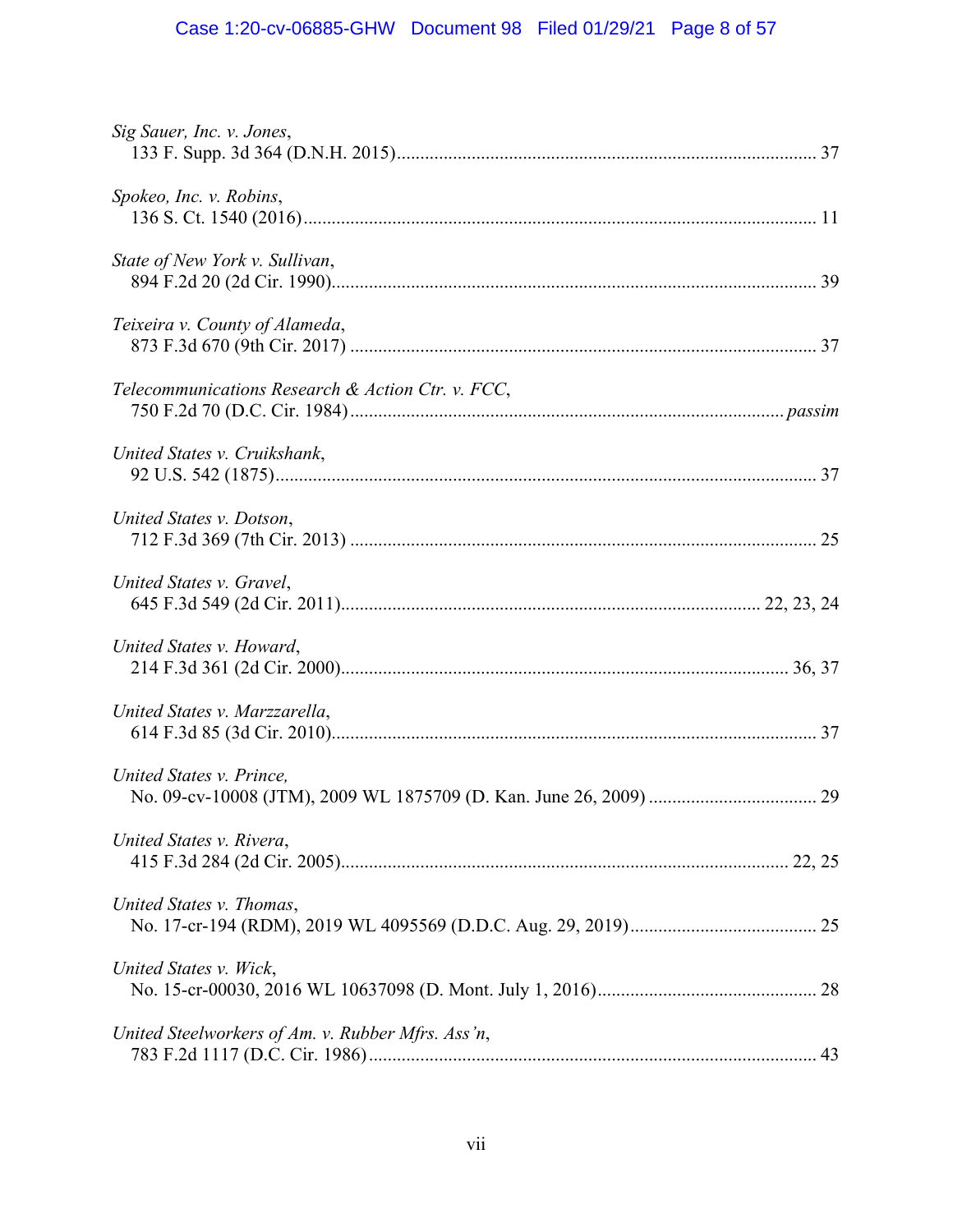| ViroPharma, Inc. v. Hamburg, |
|------------------------------|
| Warth v. Seldin,             |
| WorldCom, Inc. v. FCC,       |
| <b>Statutes</b>              |
|                              |
|                              |
|                              |
|                              |
|                              |
|                              |
|                              |
|                              |
|                              |
|                              |
|                              |
| <b>Regulations</b>           |
|                              |
|                              |
|                              |
|                              |
|                              |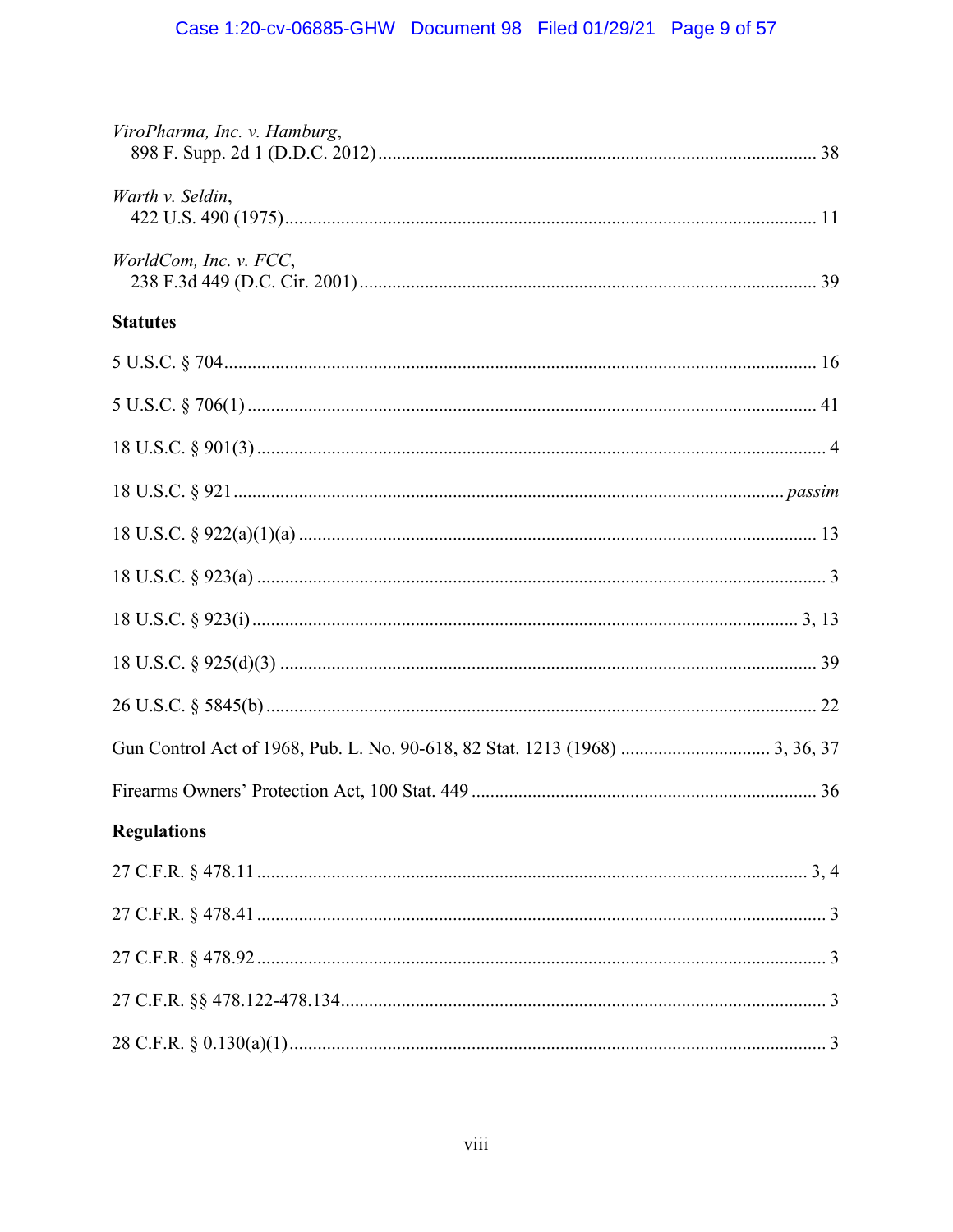# Case 1:20-cv-06885-GHW Document 98 Filed 01/29/21 Page 10 of 57

## **Rules**

| <b>Congressional Reports</b> |  |
|------------------------------|--|
|                              |  |
|                              |  |
| <b>Other Sources</b>         |  |
|                              |  |
|                              |  |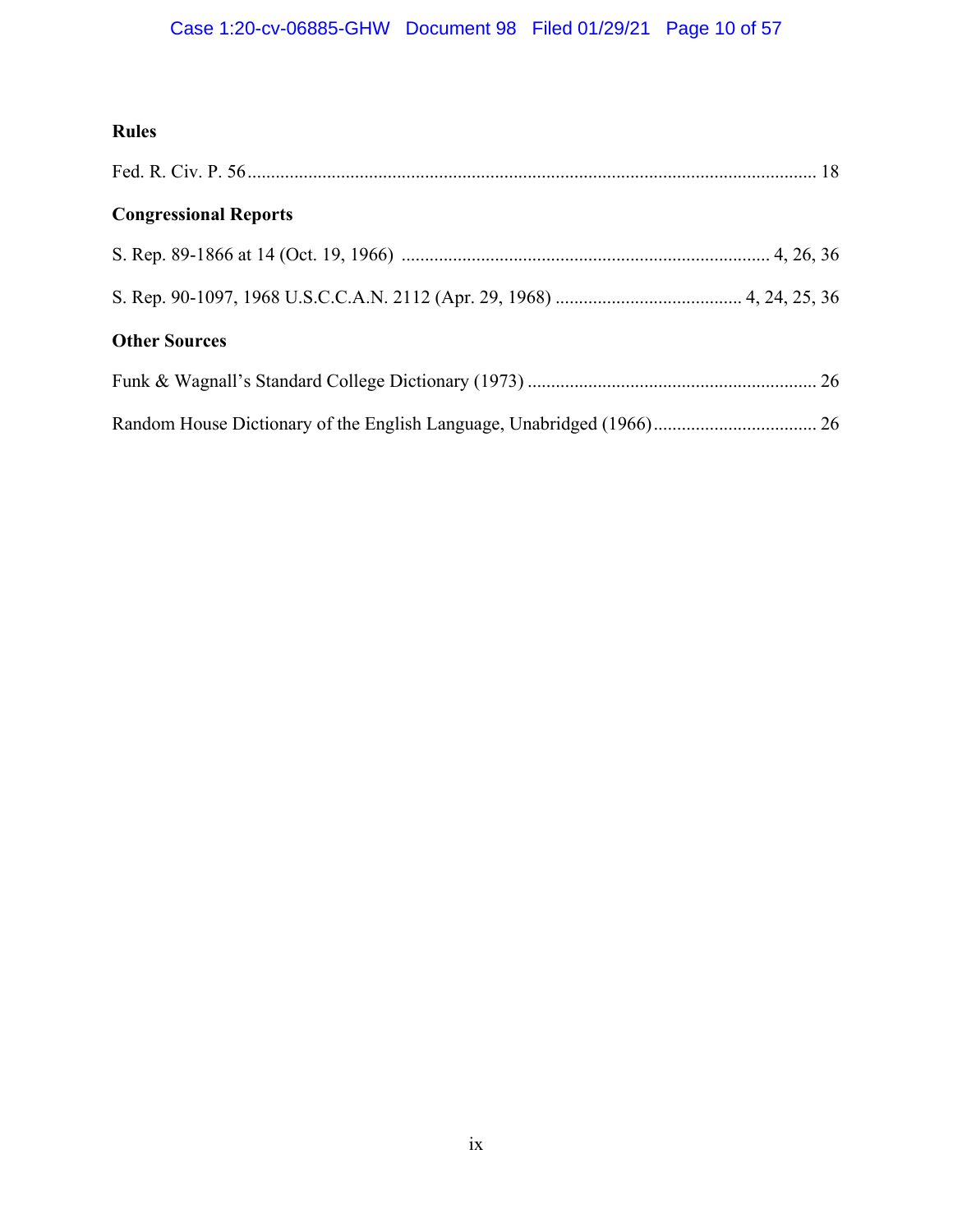#### Case 1:20-cv-06885-GHW Document 98 Filed 01/29/21 Page 11 of 57

Plaintiffs in this action are the City of Syracuse, the City of San Jose, the City of Chicago, the City of Columbia (collectively, "City Plaintiffs"), Everytown for Gun Safety Action Fund, and Everytown for Gun Safety Support Fund ("Everytown Plaintiffs" or "Organizational Plaintiffs" and collectively with the City Plaintiffs, "Plaintiffs"). Plaintiffs bring suit pursuant to the Administrative Procedure Act ("APA") against the Bureau of Alcohol, Tobacco, Firearms and Explosives ("ATF"), Acting Director of ATF Regina Lombardo, the United States Department of Justice, and Attorney General William Barr (collectively, "Defendants"). Defendants submit this memorandum of law in support of their motion for summary judgment and in opposition to Plaintiffs' cross-motion for summary judgment. *See* Dkt. No. 62 ("Plaintiffs' Motion" or "Pl. Mem.").

#### **PRELIMINARY STATEMENT**

For over fifty years, courts, Congress, and the Executive Branch have consistently understood and interpreted the Gun Control Act of 1968 ("GCA" or the "Act"), 18 U.S.C. § 921 *et seq*., to establish a uniform, federal floor for firearms regulation that takes into account public interests in managing crime, regulating commerce, and protecting the ability of law-abiding citizens to use firearms lawfully. Plaintiffs now bring suit based upon ATF's longstanding interpretation of the GCA—specifically challenging ATF's definition of what constitutes a firearm for purposes of the Act. For decades, ATF has assessed whether unfinished frames or receivers are "firearms" within the meaning of the GCA by looking to the item's degree of machining and completeness. ATF applies a standard under which unfinished frames or receivers that have not yet reached a critical stage of manufacturing—devices that are not designed to expel a projectile and still require many steps, tools, and expertise to be converted into such a device—are not firearms within the meaning of the GCA.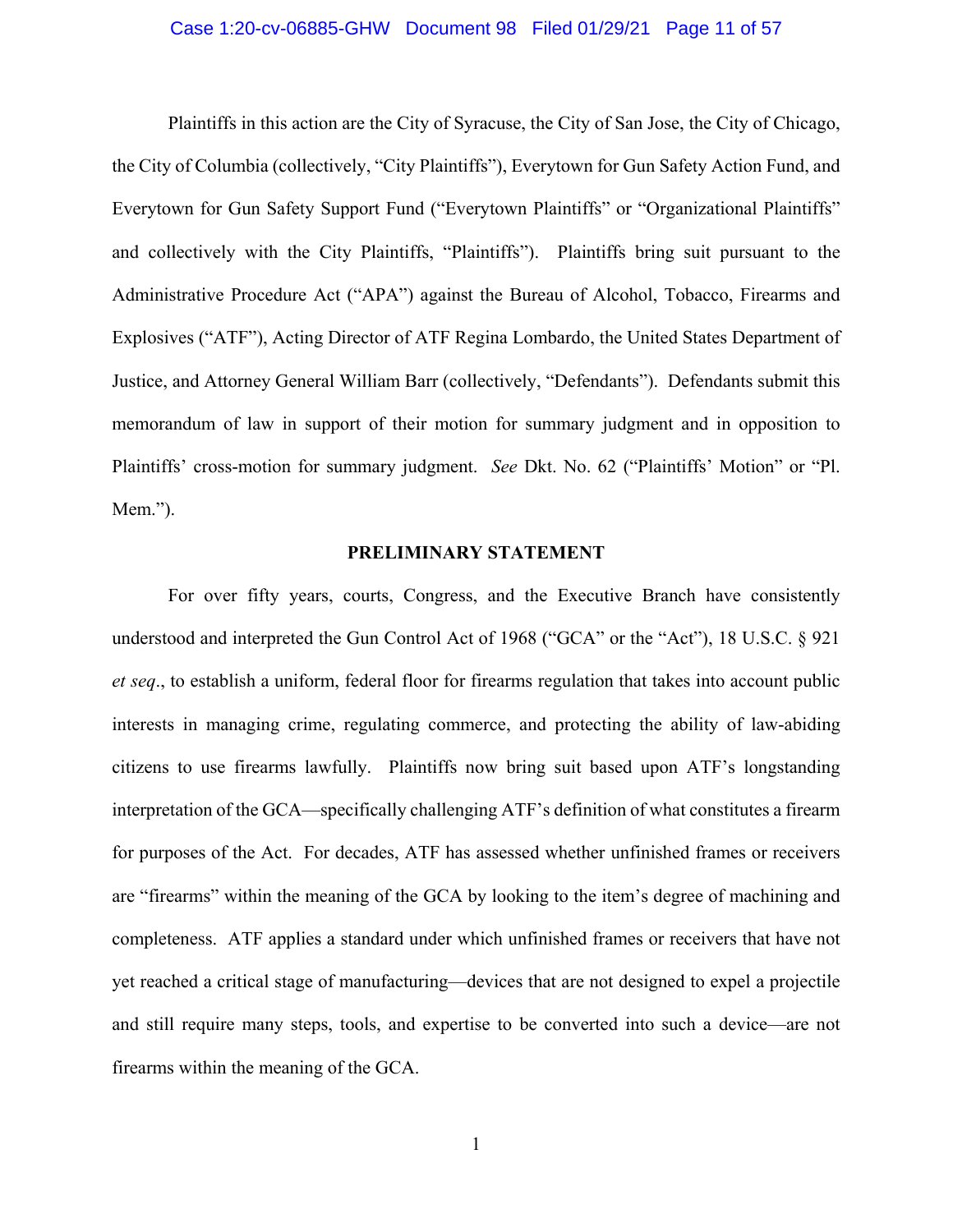#### Case 1:20-cv-06885-GHW Document 98 Filed 01/29/21 Page 12 of 57

As a threshold matter, Plaintiffs cannot establish standing to maintain their claims. Plaintiffs' failure to establish standing is particularly pronounced under the heightened standards applicable here, where Plaintiffs are not themselves the object of the government action they challenge. The City Plaintiffs lack standing because their alleged injury is not fairly traceable to ATF's determination of when unfinished frames and receivers are firearms. The Organizational Plaintiffs also lack standing, because they have not identified a legally cognizable injury, other than abstract harm to their advocacy interests.

Further, Plaintiffs' challenge to a 2015 ATF ruling related to gun manufacturers (the "2015 Ruling") and "Question and Answer" ("Q&A") posted on ATF's website are not subject to judicial review, because they do not constitute final agency action with respect to when an unfinished frame or receiver constitutes a firearm. The 2015 Ruling does not reflect agency decisionmaking on this issue at all, let alone the consummation of the agency's decisionmaking process. And neither the 2015 Ruling nor the Q&A determines parties' rights or obligations, or results in legal consequences.

Even if the Court were to exercise jurisdiction over Plaintiffs' claims, they fail as a matter of law. Plaintiffs' challenge to ATF's interpretation of the GCA cannot succeed because ATF reasonably interpreted the statutory terms at issue in accordance with their plain meaning, and Plaintiffs' arbitrary-and-capricious claims are contradicted by the administrative record ("Record" or "AR."). *See* Dkt. No. 60. Accordingly, the Court should grant summary judgment in Defendants' favor.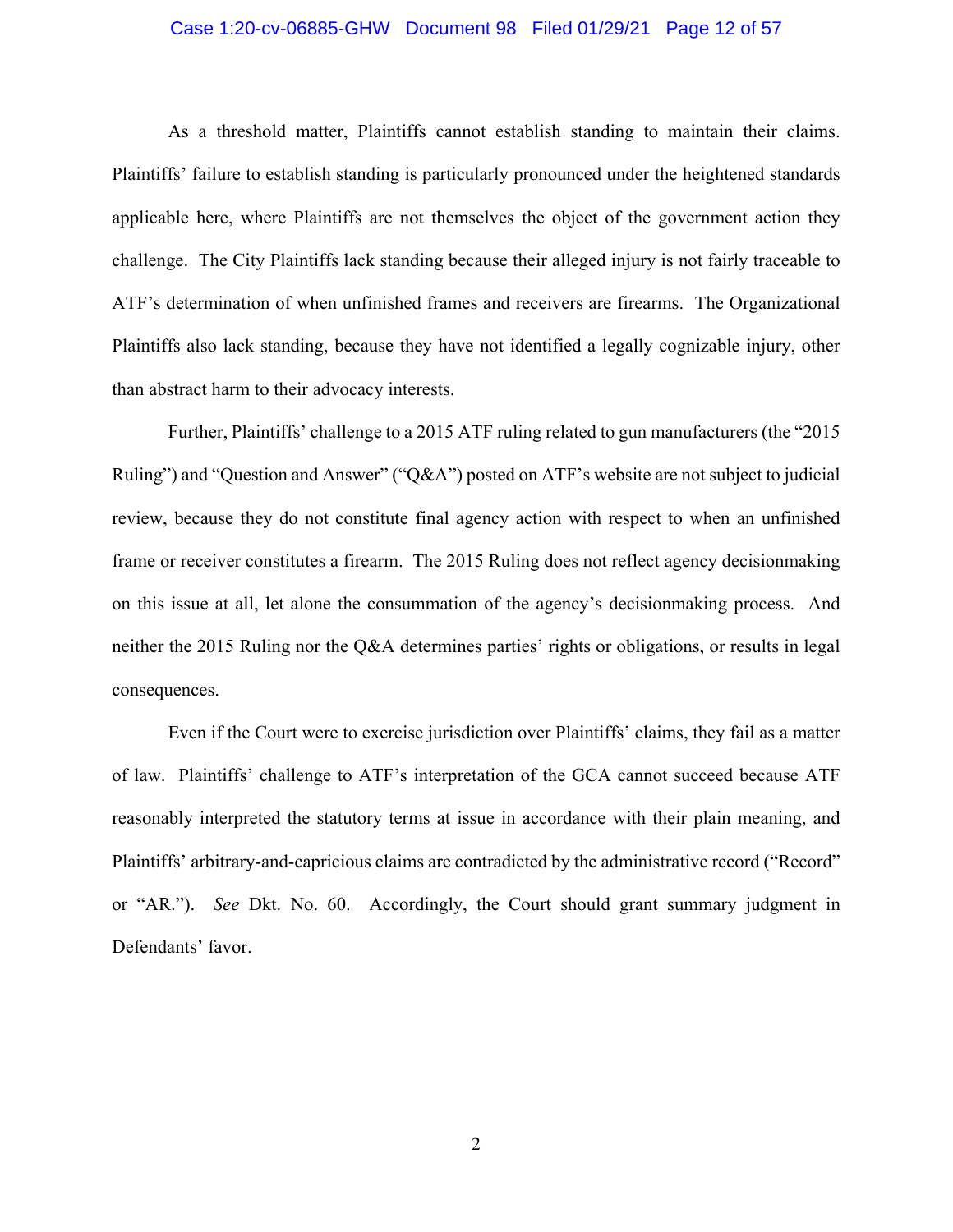#### **BACKGROUND**

#### **I. Statutory and Regulatory Background**

#### **A. The GCA's Definition of "Firearm"**

Most federal regulation of firearms used for lawful purposes, including most semiautomatic handguns and rifles of .50 caliber or less (such as the AR-15), is contained in the GCA, Pub. L. No. 90-618, 82 Stat. 1213 (1968). ATF is the federal agency charged with the administration of the GCA. *See* 28 C.F.R. § 0.130(a)(1), (2). Among ATF's responsibilities is the classification of firearms, which is handled by the Firearms and Ammunition Technology Division ("FATD"), previously called the Firearms Technology Branch ("FTB"). FATD employs numerous firearms examiners with expertise in ATF's technical authority relating to firearms and their classification under federal firearms laws. *See Innovator Enters. v. Jones*, 28 F. Supp. 3d 14, 22 (D.D.C. 2014) ("[FTB] has expertise in classifying firearms and firearm silencers—much more so than the Court"). FATD routinely inspects devices submitted by the public or industry and classifies the submissions accordingly—determining whether the device at issue is a regulated firearm or not. Those who wish to import, manufacture, or deal in firearms as defined by the GCA must be licensed, *see* 18 U.S.C. § 923(a), 27 C.F.R. § 478.41; must serialize each firearm for identification purposes, *see* 18 U.S.C. § 923(i), 27 C.F.R. § 478.92; and must maintain records of their firearms transactions, *see* 27 C.F.R. §§ 478.122-478.134. The GCA does not impose such requirements on those who wish to manufacture firearms for personal use.

Under the GCA, a firearm is: "(A) any weapon (including a starter gun) which will or is designed to or may readily be converted to expel a projectile by the action of an explosive; (B) the frame or receiver of any such weapon; (C) any firearm muffler or firearm silencer; or (D) any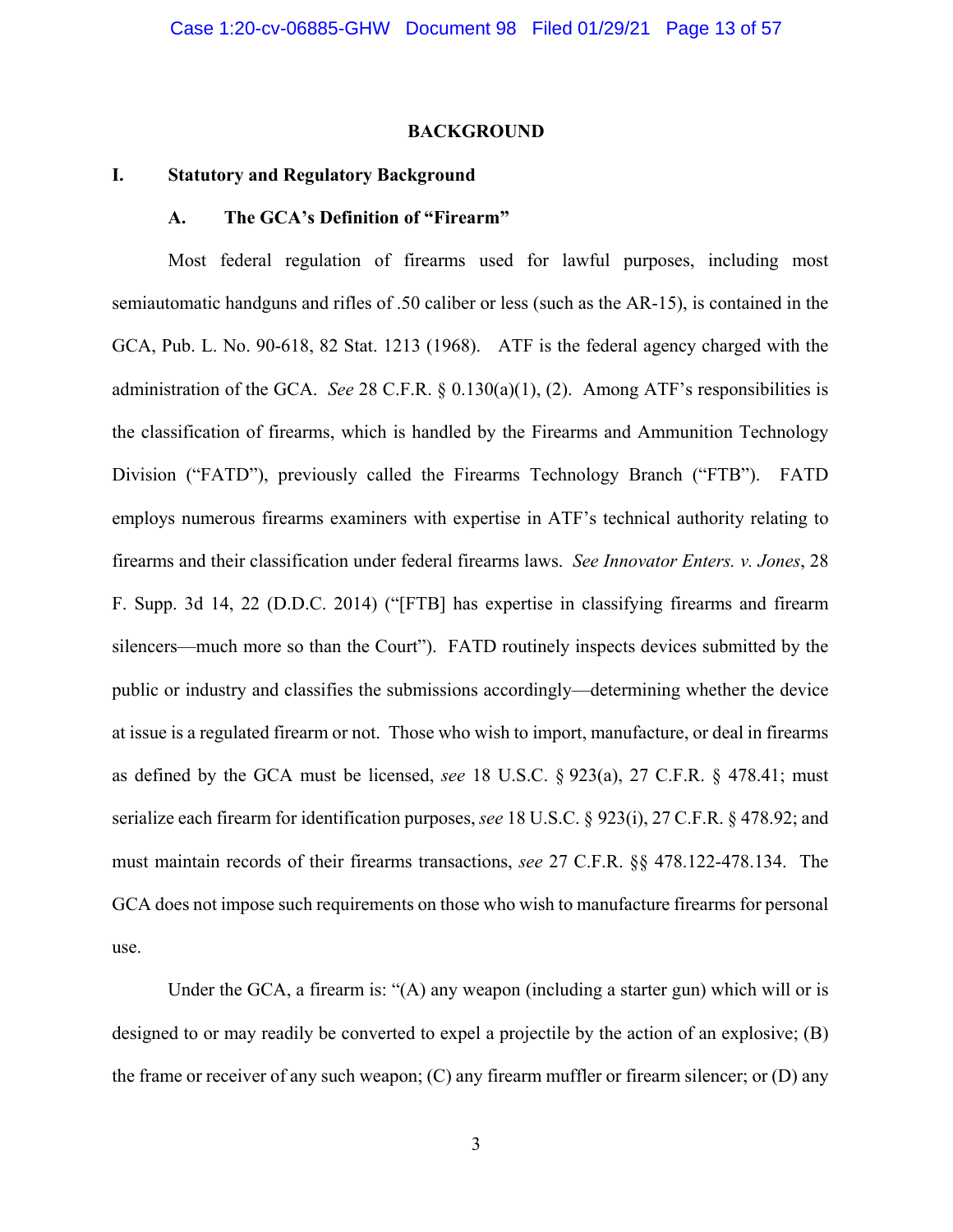#### Case 1:20-cv-06885-GHW Document 98 Filed 01/29/21 Page 14 of 57

destructive device." 18 U.S.C. § 921(a)(3); *see also* 27 C.F.R. § 478.11 (same). The GCA specifically revised the definition of "firearm" used in prior federal law, the Federal Firearms Act ("FFA"), to exclude firearms parts other than the "frame" or "receiver" of a firearm.<sup>1</sup> See S. Rep. 90-1097, 1968 U.S.C.C.A.N. 2112, 2200 (Apr. 29, 1968).<sup>2</sup>

As relevant here, pursuant to the above statutory definition, a device is a firearm if it is either: (1) a frame or receiver or (2) a device that is designed to or can readily be converted into a device that expels a projectile. Importantly, the "designed to" and "readily be converted" language are only present in the first clause of the statutory definition. 18 U.S.C.  $\S$  921(a)(3)(A). Therefore, an unfinished frame or receiver does not meet the statutory definition of "firearm" simply because it is "designed to" or "can readily be converted into" a frame or receiver. Instead, a device is a firearm either: (1) because it *is* a frame or receiver or; (2) it is a device that is designed to or can readily be converted into a device that "expel[s] a projectile by the action of an explosive." *Id.* § 921(a)(3)(A)-(B).

ATF's regulations define a "receiver" as "that part of a firearm which provides housing for the hammer, bolt or breechblock, and firing mechanism, and which is usually threaded at its forward portion to receive the barrel." 27 C.F.R. § 478.11. A visual depiction of a receiver is provided below.

<sup>&</sup>lt;sup>1</sup> The "receiver" is the part of a rifle that houses vital fire-control components that allow the weapon to shoot, such as the trigger and hammer. The "frame" of a handgun serves a similar purpose.

 $2$  The FFA was the operative federal law regulating most firearms prior to the GCA. It defined a "firearm" as "any weapon . . . which is designed to expel a projectile or projectiles by the action of an explosive and a firearm muffler or firearm silencer, or any part or parts of such a weapon." 18 U.S.C. § 901(3) (1964). The revised definition of "firearm" in the GCA first appeared in the FFA Amendments of 1966. *See* S. Rep. 89-1866 at 14 (Oct. 19, 1966).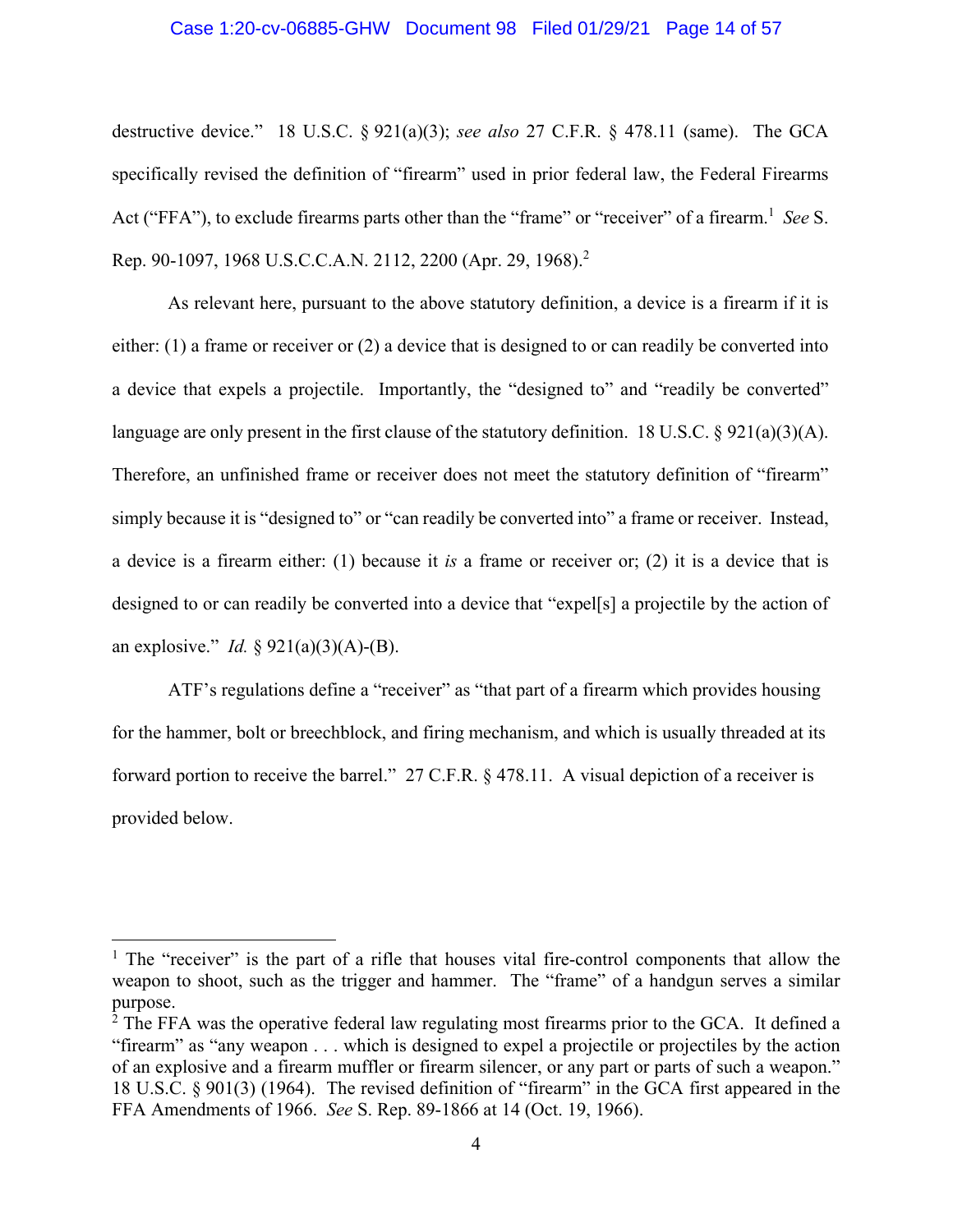

AR. at 284.

 $\overline{a}$ 

#### **B. ATF's Classification of Unfinished Receivers**

The term "receiver blank," or "unfinished receiver," is used to describe forgings, castings, or machined bodies in various stages of machining that are not yet ready to house the hammer or other firing components and thus are not capable of operating as a fully functional frame or receiver. Various manufacturers have used the colloquial term "80% receiver" to describe a receiver blank on which some machining has been performed, but which is not yet a finished receiver. *See* AR. at 278.3

Over the last forty years, ATF has issued numerous classification decisions regarding receiver blanks. Often at issue in such decisions is whether a given device amounts to a firearm under the Act. In these decisions, ATF must use its technical expertise to determine at what point a piece of metal has been sufficiently machined or completed in order to be classified as a frame or receiver (under the second clause of the GCA's definition of "firearm") or a device that can be readily converted to expel a projectile (under the first clause of the definition). The necessity of this line drawing is obvious. At one end of the spectrum is a blank piece of rectangular metal that can be transformed into most anything, including a frame or receiver. At the other end of the

<sup>&</sup>lt;sup>3</sup> This term, "80% receivers," is "industry vernacular and [is] neither recognized nor defined in Federal firearms statutes and regulations." AR. at 272.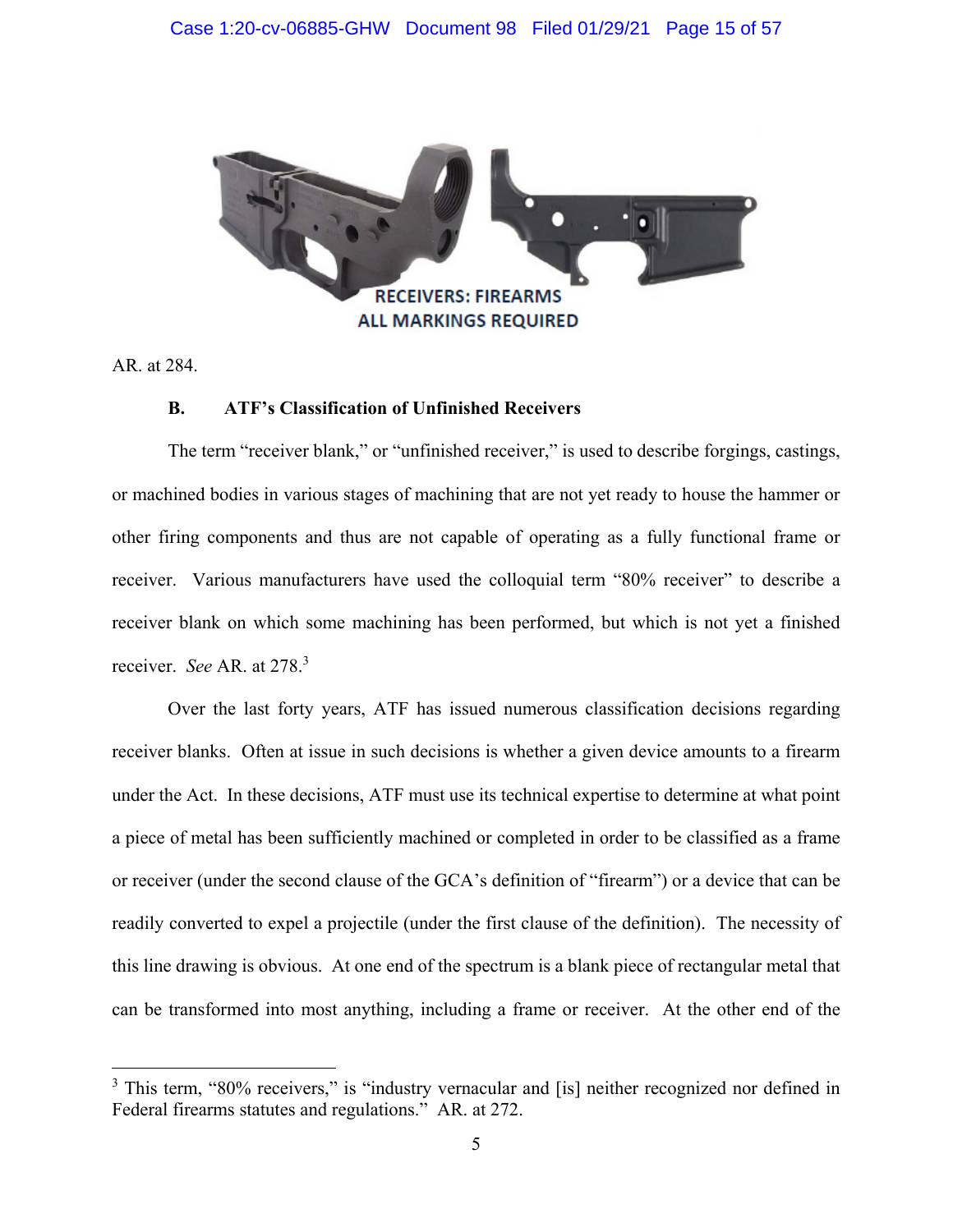#### Case 1:20-cv-06885-GHW Document 98 Filed 01/29/21 Page 16 of 57

spectrum is a fully functional frame or receiver. As the agency charged with administering the GCA, ATF must determine when a device has been sufficiently transformed that it should be classified as a firearm.

 Pursuant to longstanding precedent, ATF applies a rule whereby the degree of machining to the device—in other words, its degree of completeness—determines whether the device is a firearm pursuant to the GCA. *See infra* at 30-32 (listing dozens of ATF determinations whereby devices were evaluated based upon their degree of completeness). While the critical "stage of manufacture" that determines when a device becomes a firearm "is necessarily different from firearm to firearm due to the multitude of different model designs, methods of operation, features, materials, and manufacturing methods," *see* AR. at 606, 312, the guiding principle in ATF's evaluations is the degree of machining that the device has undergone.

 For example, classification letters from the late 1970s through the 1990s repeatedly sought to determine whether the "manufacturing process" was sufficiently complete in order to be deemed a firearm. *See, e.g.*, AR. at 1, 14. These classification letters make clear that ATF focused on the types and degree of machining that remained to be done on the device at issue. For example, in a 1990 classification letter, ATF determined that in light of six machining processes that still had to be performed on the device, the device was not a firearm. AR. at 47. By contrast, in a 1994 classification letter, ATF deemed a device to be a firearm because the only machining left to perform on the device was the drilling of two holes to allow installation of the trigger and hammer pins. AR. at 51. In classification letters from the early 2000s, ATF employed the same approach evaluating the degree of completeness and whether the device had reached a critical stage of manufacture—but often went into greater detail as to what specific machining operations were or were not present on the device at issue. *See, e.g.*, AR. at 61, 436. Then, beginning in 2006, ATF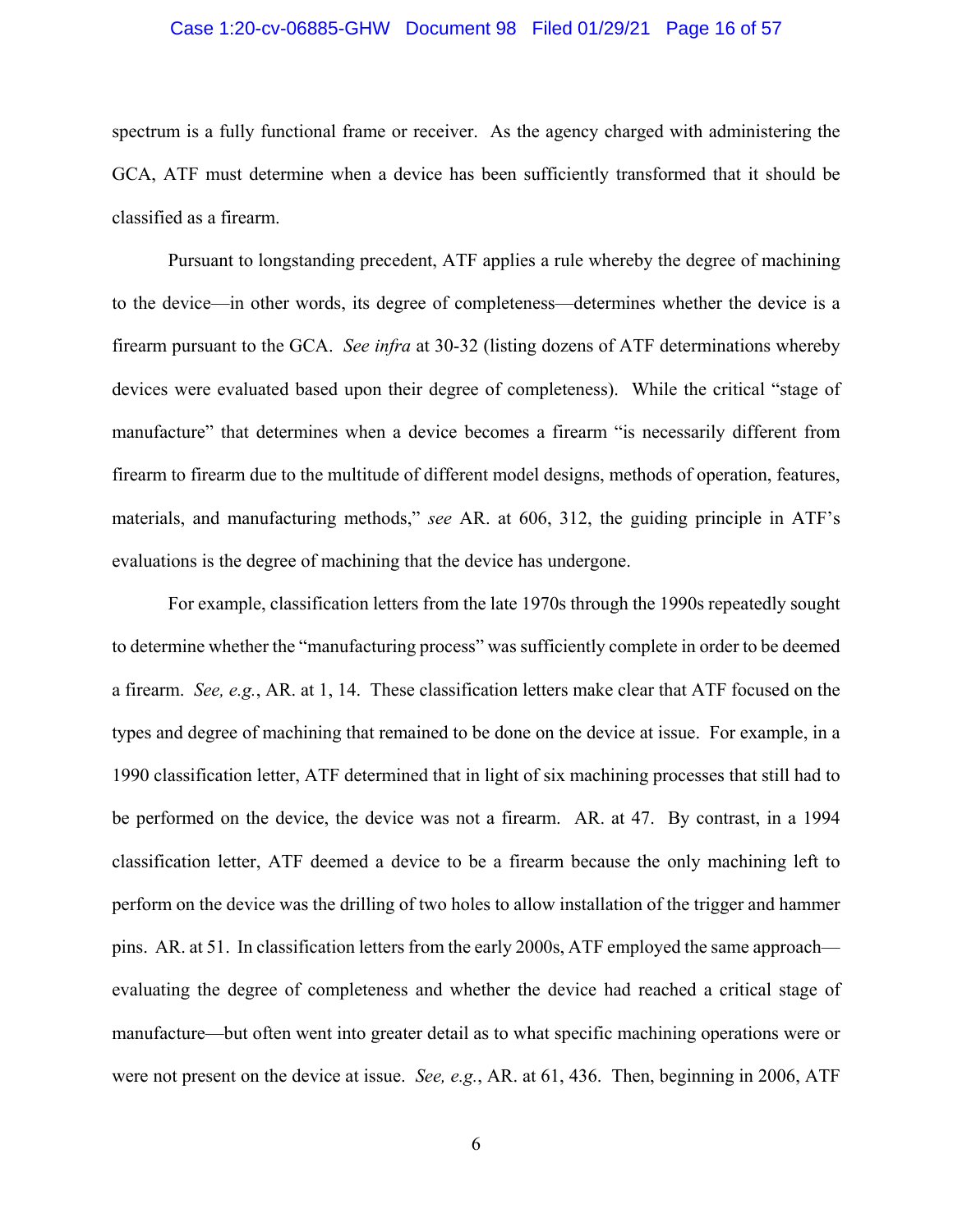#### Case 1:20-cv-06885-GHW Document 98 Filed 01/29/21 Page 17 of 57

attempted to refine its analysis on exactly what machining operations had to occur in order for a device to have reached the critical stage of manufacture. Specifically, from 2006 on, ATF routinely noted in its classification decisions that a device is not a firearm if there is "absolutely no machining performed in the area of the trigger/hammer recess." AR. at 73. In other words, ATF focused on the degree of machining to the fire control cavity.

 Accordingly, over the past several decades ATF has consistently focused on the degree of machining a device has undergone (and hence its degree of completeness) in order to determine whether the device is a firearm. By way of example, below is an example of an unmachined device, which is not a firearm, as compared to a machined device, which is a firearm.<sup>4</sup>

1

<sup>&</sup>lt;sup>4</sup> The Record contains multiple visual depictions of frames and receivers that are unmachined (and thus not firearms) as compared to frames and receivers that have been partially machined (and thus are firearms). *See* AR. at 273-277, 298-299, 313.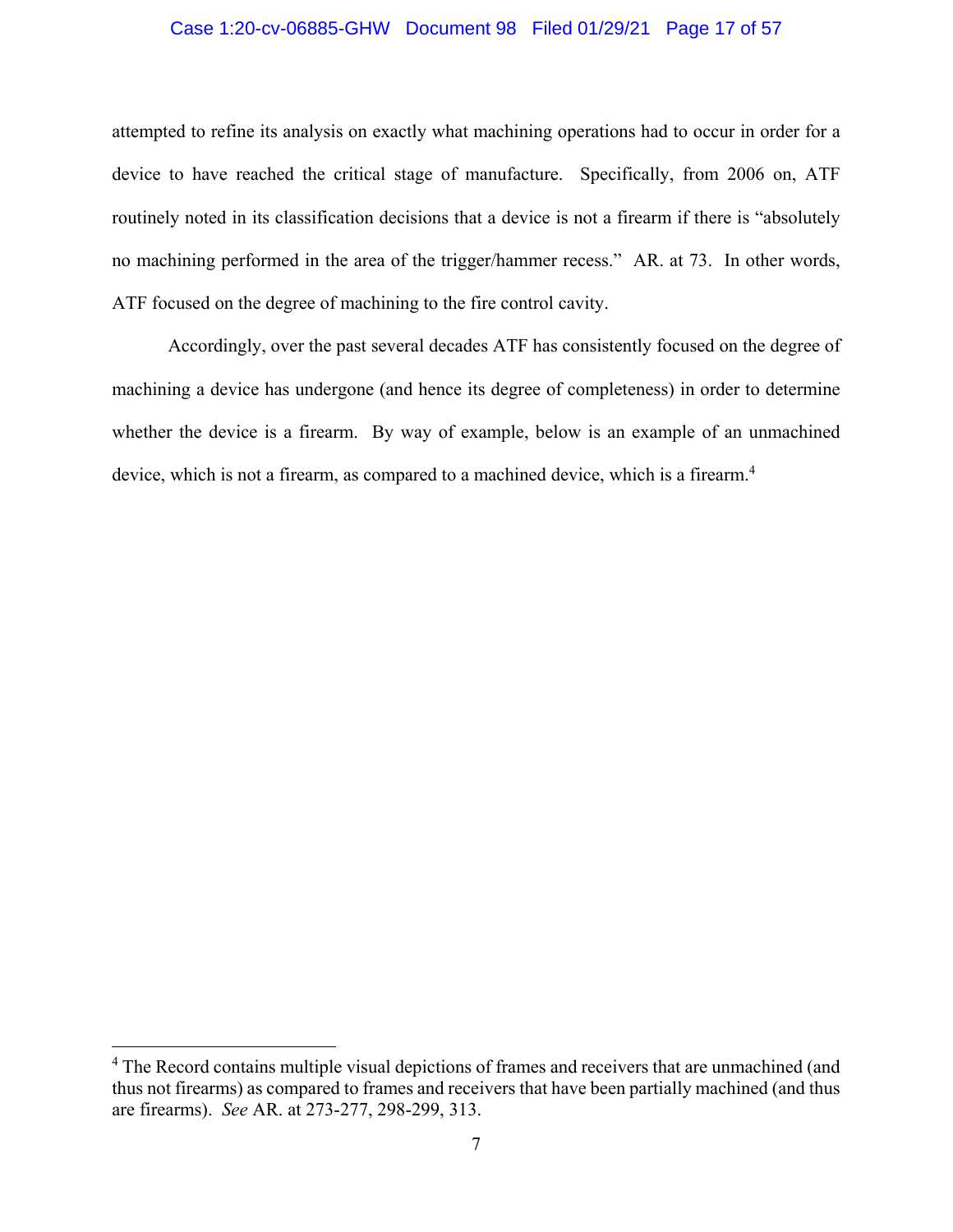

*See* AR. at 313.

 In addition, ATF has determined that "indexing" of any part of the fire-control area would require a device to be classified as a firearm. The term "indexing" refers to the placement of marks or indentations on a frame or receiver to indicate the exact location where one or more critical machining operations are necessary to make the weapon functional. AR. at 273 ("In addition to being solid, [the frame] must not contain any holes or dimples for the trigger, hammer, and selector."). A visual depiction of an indexed frame is provided below.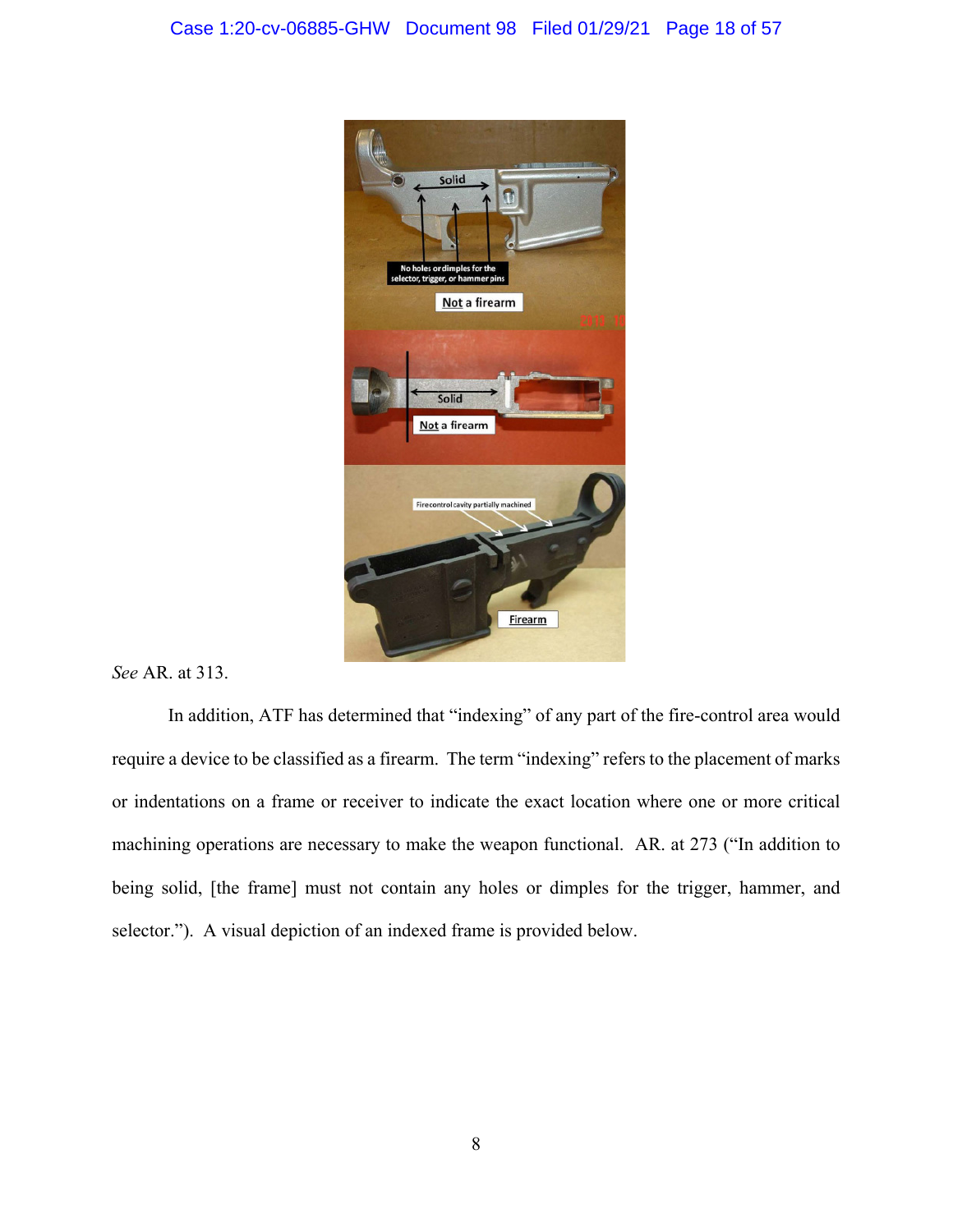

AR. at 276.

Therefore, in short, an unfinished frame or receiver is not a firearm until it has been sufficiently machined such that it has reached a critical stage of manufacture, and that line-drawing exercise is necessarily carried out on a device-by-device basis. Once a device crosses that threshold, it becomes a regulated firearm. As described further below, ATF has applied this standard for decades when determining whether a device qualifies as a firearm under the GCA.

#### **II. Plaintiffs' Allegations**

Plaintiffs argue that the Gun Control Act regulates the "building block" of a firearm so long as it was "designed to or could readily be converted into a functional weapon." Complaint at ¶ 62 (internal quotation marks omitted). In line with this argument, Plaintiffs maintain that ATF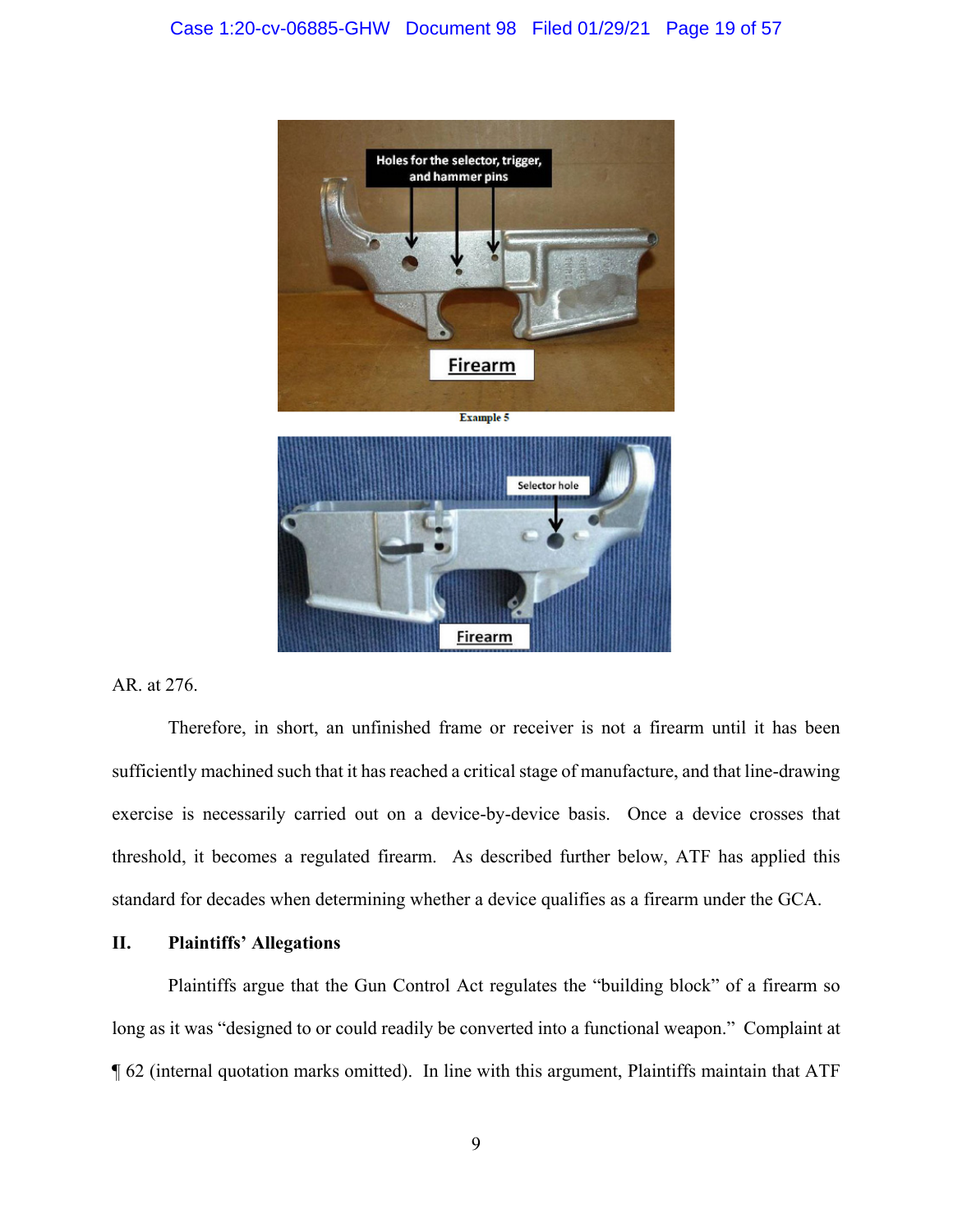#### Case 1:20-cv-06885-GHW Document 98 Filed 01/29/21 Page 20 of 57

is effectively imposing too high of a threshold for something to be classified as a firearm under the Act. Plaintiffs claim that, historically, ATF employed a temporal approach to its classification of unfinished frames or receivers, *see* Cmpl. at ¶¶ 70-77, but starting in 2006, "ATF appeared to change course from its temporal approach without explanation, stating—without support from and contrary to the Gun Control Act—that it would determine whether a receiver constitutes a firearm based solely on whether the receiver is solid or contains pin holes or other machining in certain specified areas." *Id*. ¶ 78. Plaintiffs further state that, in 2015, ATF "memorialized into a publicfacing, interpretive rule the rationale of its determination letters: that machining (or drilling) in the trigger group distinguishes a firearm from an unregulated frame or receiver, meaning that a solid unfinished frame or receiver—even if designed to be and readily converted to a firing weapon is not a firearm." *Id*. ¶ 82 (internal quotation marks omitted). According to Plaintiffs, the 2015 Ruling from ATF, *see* AR. at 290, memorialized what Plaintiffs characterize as the "solidity" test. *Id*. ¶ 85.

 Plaintiffs further allege that, consistent with this 2015 Ruling, ATF began issuing a series of letter determinations to Polymer80 (the "Polymer80 Classification Letters"), stating that "Polymer80's unfinished frames and receivers are not firearms because they are solid and not drilled out or milled in certain specified areas." *Id*. ¶ 110.

 Plaintiffs challenge ATF's focus on the degree of machining to the unfinished frame or receiver and the application of this standard in the classification letters to Polymer80 as arbitrary, capricious, and contrary to law under the APA. In addition, Plaintiffs bring an APA claim based on ATF's alleged failure to reply to their petition (the "Petition") for rulemaking.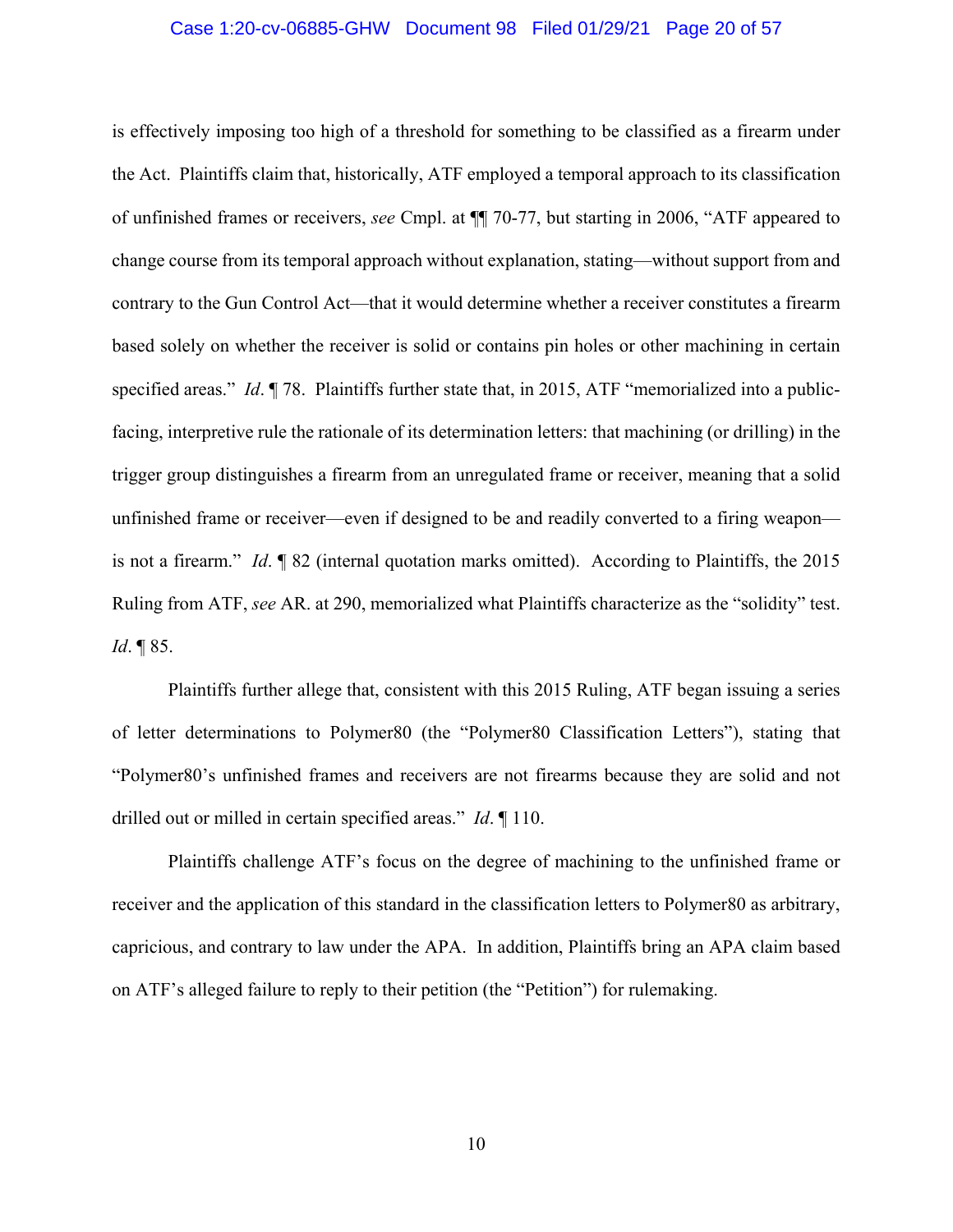#### **ARGUMENT**

#### **I. Plaintiffs Lack Standing**

#### **A. Legal Standards**

 Plaintiffs bear the burden of establishing the Court's jurisdiction. *See Lujan v. Defenders of Wildlife*, 504 U.S. 555, 561 (1992). The doctrine of constitutional standing requires that a plaintiff have "a personal stake in the outcome of the controversy [so] as to warrant . . . invocation of federal-court jurisdiction." *Warth v. Seldin*, 422 U.S. 490, 498 (1975) (quotation marks omitted). To establish standing under Article III of the Constitution, Plaintiffs must prove that they have "(1) suffered an injury in fact, (2) that is fairly traceable to the challenged conduct of the defendant, and (3) that is likely to be redressed by a favorable judicial decision." *Spokeo, Inc. v. Robins*, 136 S. Ct. 1540, 1547 (2016). The injury alleged must be "concrete and particularized, and . . . actual or imminent, not conjectural or hypothetical." *Lujan*, 504 U.S. at 560 (citations and quotation marks omitted). The "causal connection between the injury and the conduct complained of" must be "fairly traceable" to the defendant "and not the result of the independent action of some third party not before the court." *Id*. (alterations omitted). Where, as here, "the plaintiff is not [itself] the object of the government action," standing "is ordinarily substantially more difficult to establish." *Id.* at 562.

#### **B. Standing of the City Plaintiffs**

The City Plaintiffs base their standing on two theories. First, they allege that they incur substantial costs as a result of the "rapidly increasing numbers of ghost guns recovered from crime scenes," just as they incur costs from all gun crime, including law enforcement costs and costs from emergency services. Pl. Mem. at 19. Second, the City Plaintiffs assert that because "ghost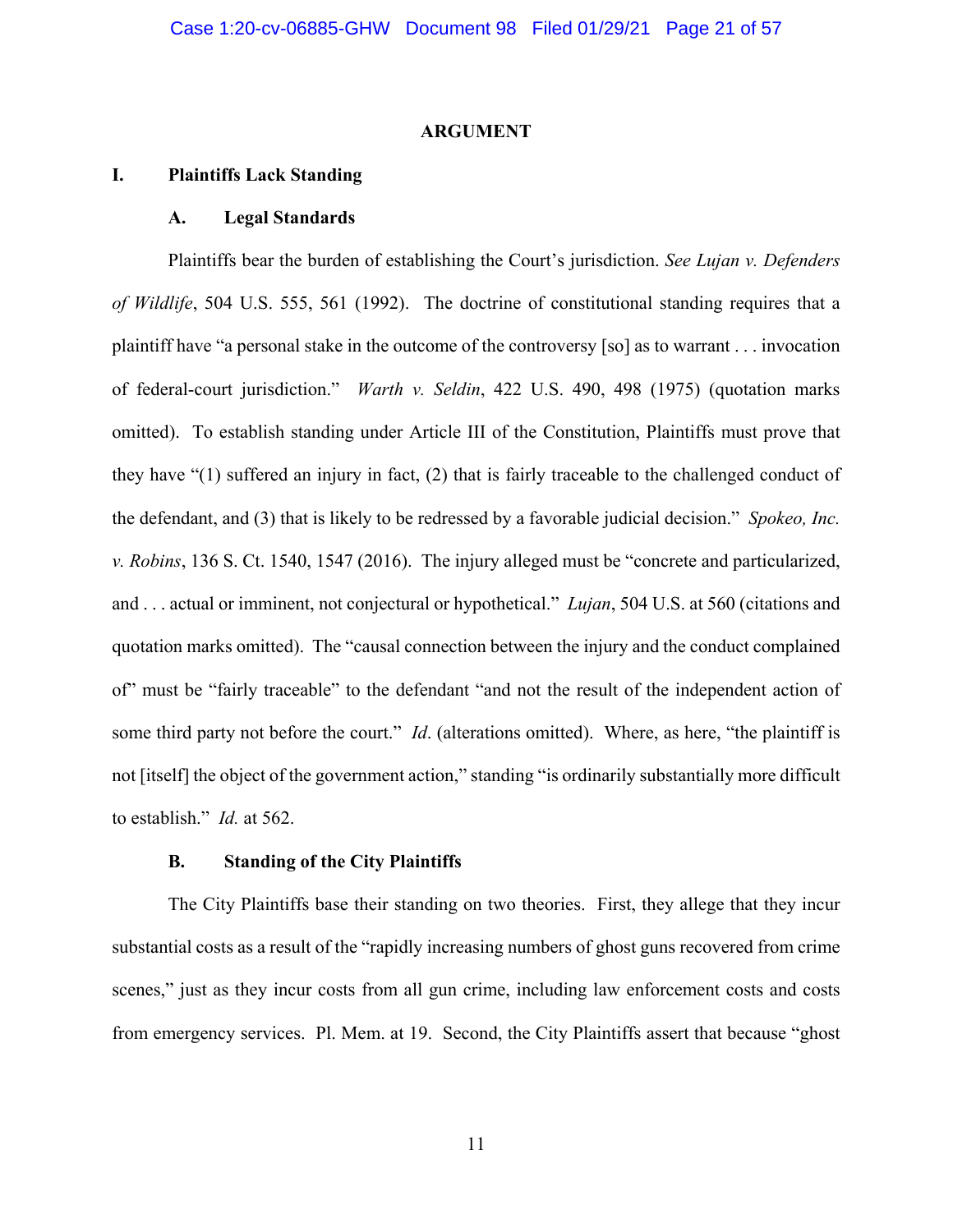#### Case 1:20-cv-06885-GHW Document 98 Filed 01/29/21 Page 22 of 57

guns" are more difficult to trace, this has increased law enforcement investigatory costs and made it more difficult to "solve gun crime." *Id*. at 19-20.

The City Plaintiffs have failed to demonstrate that their alleged injuries are fairly traceable to ATF's treatment of unmachined frames and receivers. "In cases where a chain of causation 'involves numerous third parties' whose 'independent decisions' collectively have a 'significant effect' on plaintiffs' [alleged] injuries, the Supreme Court . . . [has] found the causal chain too weak to support standing." *Maya v. Centex Corp.*, 658 F.3d 1060, 1070 (9th Cir. 2011). Here, the City Plaintiffs' theory requires a series of assumptions about the impact of ATF's actions on third parties, including that: 1) more companies are manufacturing unmachined frames or receivers due to ATF's interpretation; 2) those companies have decided to market these items to persons who wish to obtain firearms unlawfully; 3) rather than obtaining finished, operative firearms through another source, those persons have chosen to make their own firearms using unmachined frames or receivers; 4) those persons have then chosen to acquire unmachined frames or receivers from a company whose activities were influenced by ATF's interpretation rather than from other companies and rather than making their own, homemade firearms from other firearms parts; 5) after making a firearm, the persons have chosen to use those firearms in a crime; and 6) the crime at issue would not have been committed with another weapon had the person been unable to use an unmachined frame or receiver to commit the crime. This chain of conjecture is too speculative to meet traceability requirements. *See Nebraska ex rel. Bruning v. Dep't of Health & Human Servs.*, 877 F. Supp. 2d 777, 795-96 (D. Neb. 2012); *see also People of Colo. ex rel. Suthers v. Gonzales*, 558 F. Supp. 2d 1158, 1163 (D. Colo. 2007) (finding causation argument speculative because "myriad additional contingencies need to be present" before the alleged harm could be linked to defendants' alleged failures with respect to illegal immigration).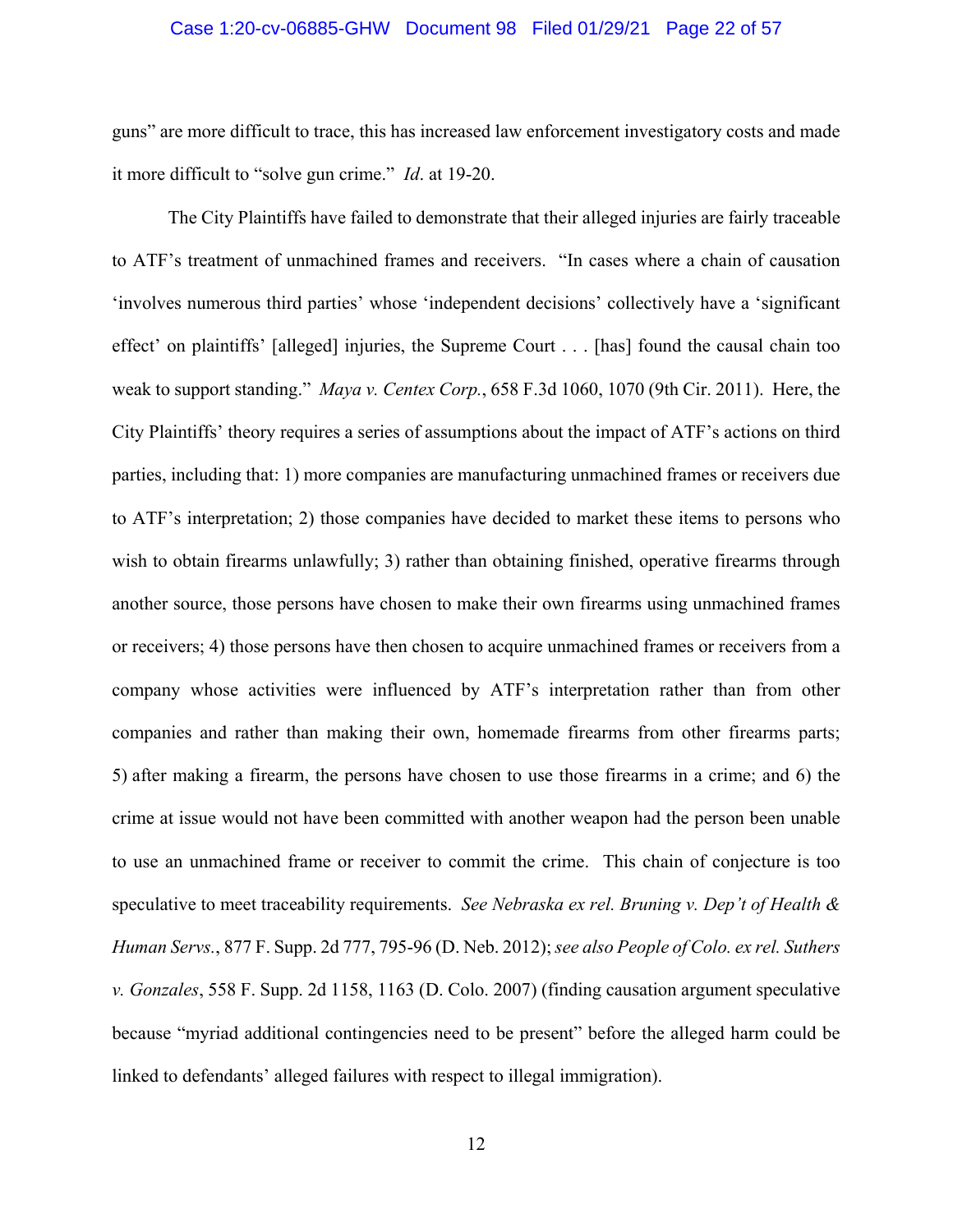#### Case 1:20-cv-06885-GHW Document 98 Filed 01/29/21 Page 23 of 57

Further, in light of the fact that Plaintiffs' alleged injuries are not fairly traceable to Defendants, a favorable decision will not redress those injuries. *See Carpenters Indus. Council v. Zinke*, 854 F.3d 1, 6, n.1 (D.C. Cir. 2017) ("Causation and redressability typically overlap as two sides of a causation coin. After all, if a government action causes an injury, enjoining the action usually will redress that injury." (citation and quotation marks omitted)). First, even if this Court were to invalidate ATF's interpretation of the GCA, it would still be necessary for ATF to undertake a line-drawing exercise to determine under what circumstances frames and receivers in various stages of completeness are or are not firearms. Because ATF will need to draw that line somewhere, individuals who wish to obtain unfinished frames and receivers that are not subject to the GCA's requirements will still be able to do so and undertake whatever effort would be necessary to ultimately use those objects as part of a firearm.

And aside from weapons assembled using unmachined frames and receivers, additional alternatives exist for individuals who wish to commit crimes using guns exempt from the GCA's requirements. For example, the GCA does not generally prohibit the making at home of unserialized firearms for personal use. *See* 18 U.S.C. § 922(a)(1)(a) (only persons "engage[d] in the business" of manufacturing require a license); 18 U.S.C. § 923(i) ("licensed" manufacturers are required to mark firearms with serial numbers); 18 U.S.C.  $\S$  921(a)(21)(A) (defining engaged in the business as a manufacturer). Thus, even if ATF drew the line differently in regulating unmachined frames and receivers, criminal actors could still choose to make a firearm at home out of unregulated firearms parts, and attempt exactly the same crimes cited by the City Plaintiffs to establish injury for purposes of standing. In sum, because the City Plaintiffs have not shown that invalidating ATF's current interpretation of the GCA would alter the amount of gun crime in their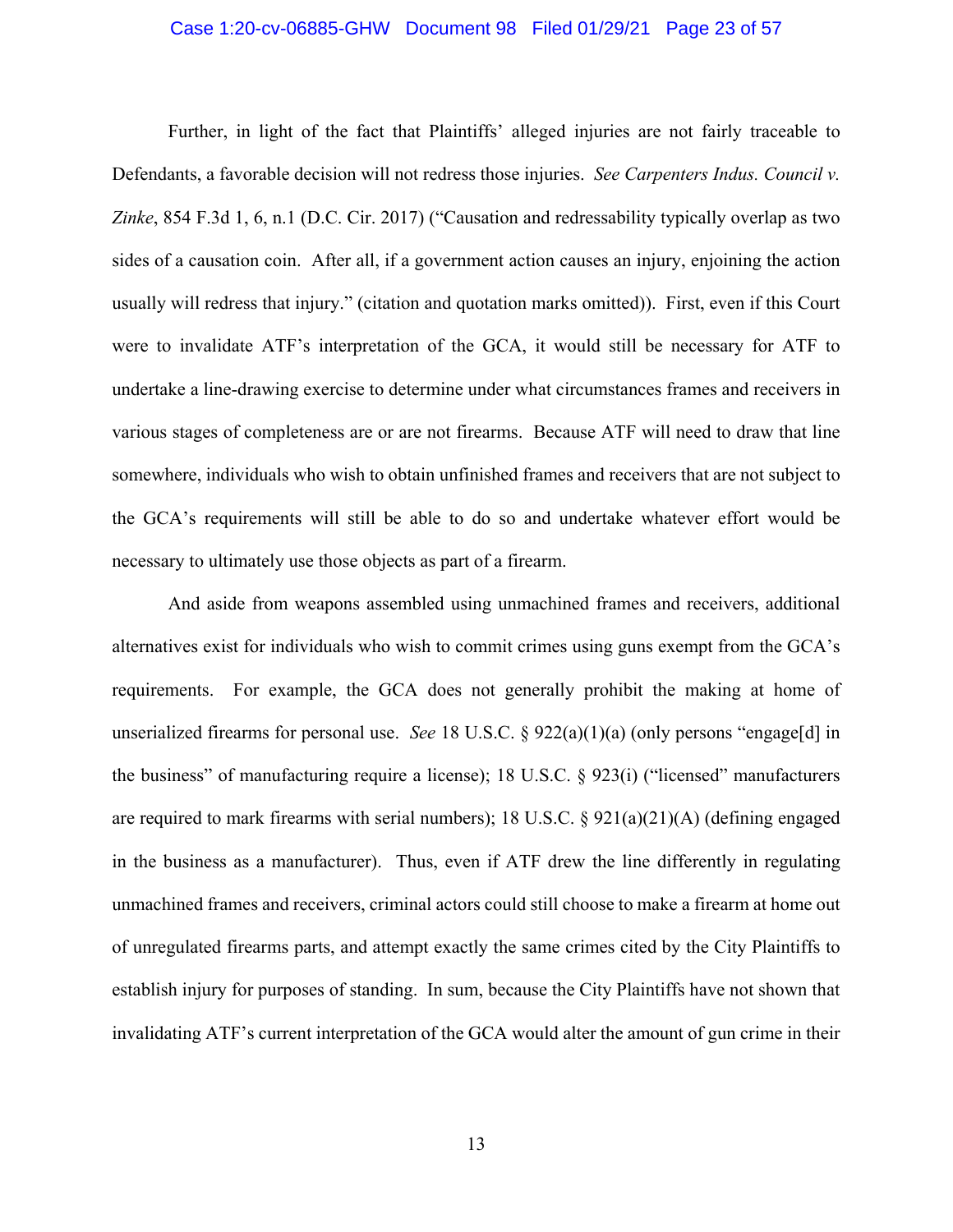#### Case 1:20-cv-06885-GHW Document 98 Filed 01/29/21 Page 24 of 57

cities or the costs associated therewith, the City Plaintiffs have not established that their asserted injury is "likely" to be redressed by a favorable decision. *Lujan*, 504 U.S. at 561.

#### **C. The Organizational Plaintiffs' Standing**

The Organizational Plaintiffs lack standing because they have failed to show any injury to themselves beyond abstract harm to their advocacy efforts based on disagreement with ATF's interpretation of the GCA. Generally, there are two ways in which organizations can establish standing. They can sue on behalf of their members (known as "associational standing") or they can "have standing in [their] own right" (known as "organizational standing"). *N.Y. Civil Liberties Union v. N.Y. City Transit Auth*., 684 F.3d 286, 294 (2d Cir. 2012) (quotation marks omitted). Where, as here, an organization premises its standing on "organizational standing," a plaintiff must show "(i) an imminent injury in fact to itself as an organization (rather than to its members) that is distinct and palpable; (ii) that its injury is fairly traceable to [the defendant's actions]; and (iii) that a favorable decision would redress its injuries." *Centro de la Comunidad Hispana de Locust Valley v. Town of Oyster Bay*, 868 F.3d 104, 109 (2d Cir. 2017) (quotation marks omitted).

The Organizational Plaintiffs premise standing on the fact that ATF's interpretation of the GCA has caused them to "divert resources" to file a petition for proposed rulemaking and produce a report on ghost guns to raise public awareness. *See* Pl. Mem. at 22. They also assert, more broadly, that ATF's interpretation of the GCA "undermine[s] a wide range of Everytown's advocacy efforts to prevent gun violence." Pl. Mem. at 22. However, an organization's "mere interest in a problem, no matter how longstanding the interest and no matter how qualified the organization is in evaluating the problem, is not sufficient by itself to render the organization adversely affected" so as to confer standing. *Ctr. for Law & Educ. v. Dep't of Educ.*, 396 F.3d 1152, 1162 n.4 (D.C. Cir. 2005) (internal quotation marks omitted); *see also Sierra Club v.*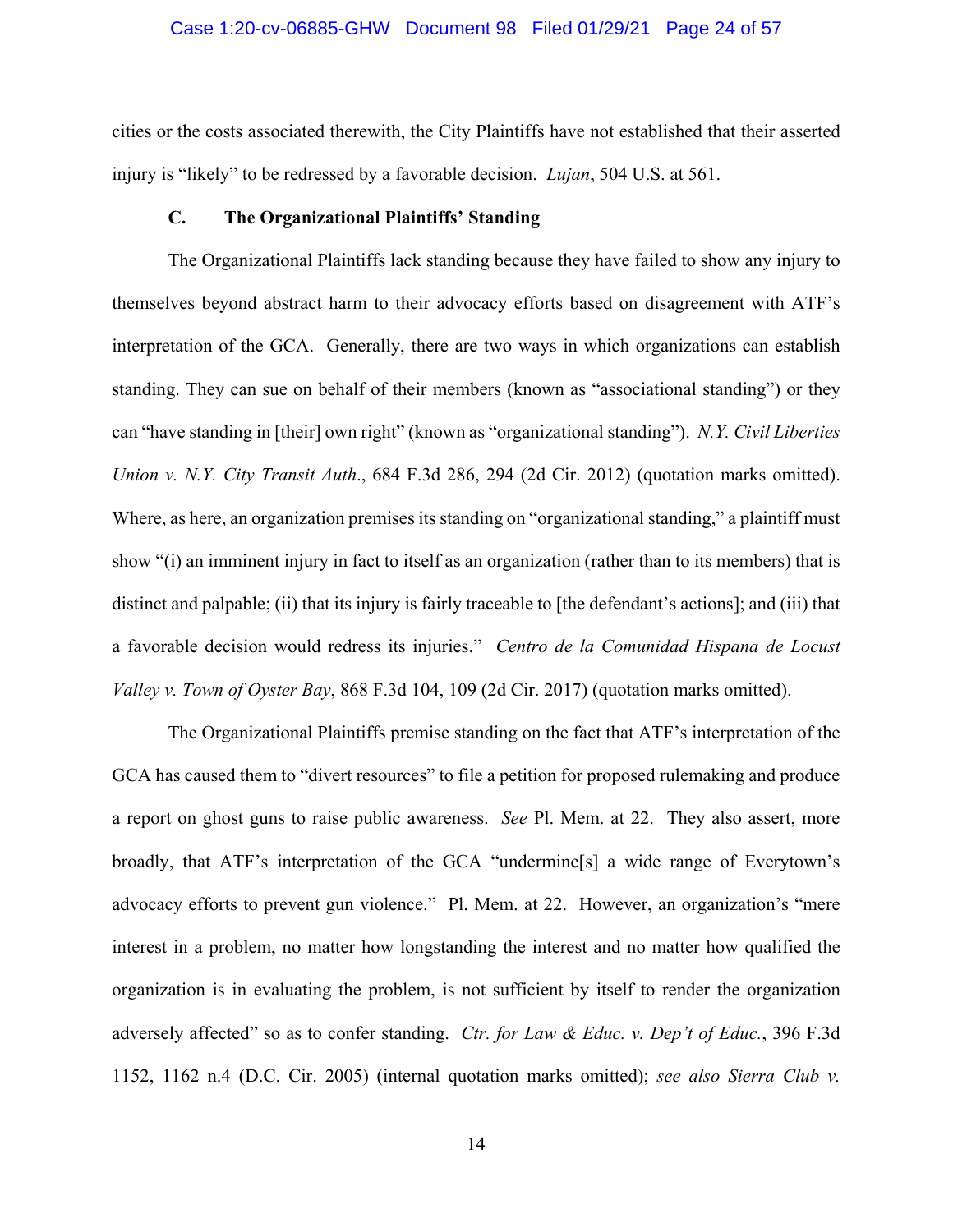#### Case 1:20-cv-06885-GHW Document 98 Filed 01/29/21 Page 25 of 57

*Morton*, 405 U.S. 727, 739-40 (1972). An organization "cannot manufacture the injury by ... simply choosing to spend money fixing a problem that otherwise would not affect the organization at all." *La Asociacion de Trabajadores de Lake Forest v. City of Lake Forest*, 624 F.3d 1083, 1088 (9th Cir. 2010). Rather, the organization "must instead show that it would have suffered some other injury if it had not diverted resources to counteracting the problem." *Id.*

The leading case on organizational injury, *Havens Realty Corp. v. Coleman*, demonstrates the distinction between a burden on an organization's activities (which confers standing) and a burden on its social or advocacy interests (which does not). In *Havens*, the plaintiff, a non-profit fair housing organization, alleged that the defendant's racially discriminatory steering practices "frustrated . . . its efforts to assist equal access to housing through counseling and other referral services [and it] had to devote significant resources to identify and counteract" those practices as a result. 455 U.S. 363, 379 (1982) (internal quotation omitted). The Court held that these allegations "constitute[] far more than simply a setback to the organization's abstract social interests" as the defendant's actions "ha[d] perceptibly impaired [the organization's] ability to provide counseling and referral services for low-and moderate-income homeseekers." *Id.*  Accordingly, the organization had suffered an injury in its own right. *Id.* 

By contrast, here, the Organizational Plaintiffs offer no evidence that their usual activities have been burdened by ATF's classification of unfinished frames or receivers, such that the Organizational Plaintiffs would incur a cognizable injury if they did not invest resources in advocating against ATF's classification. Indeed, the activities that the Organizational Plaintiffs identify as "injury" are the very activities that they engage in routinely to carry out their mission: public advocacy aiming to prevent gun violence. *See* Cmpl. at ¶ 42. As a result, the Organizational Plaintiffs have failed to establish standing.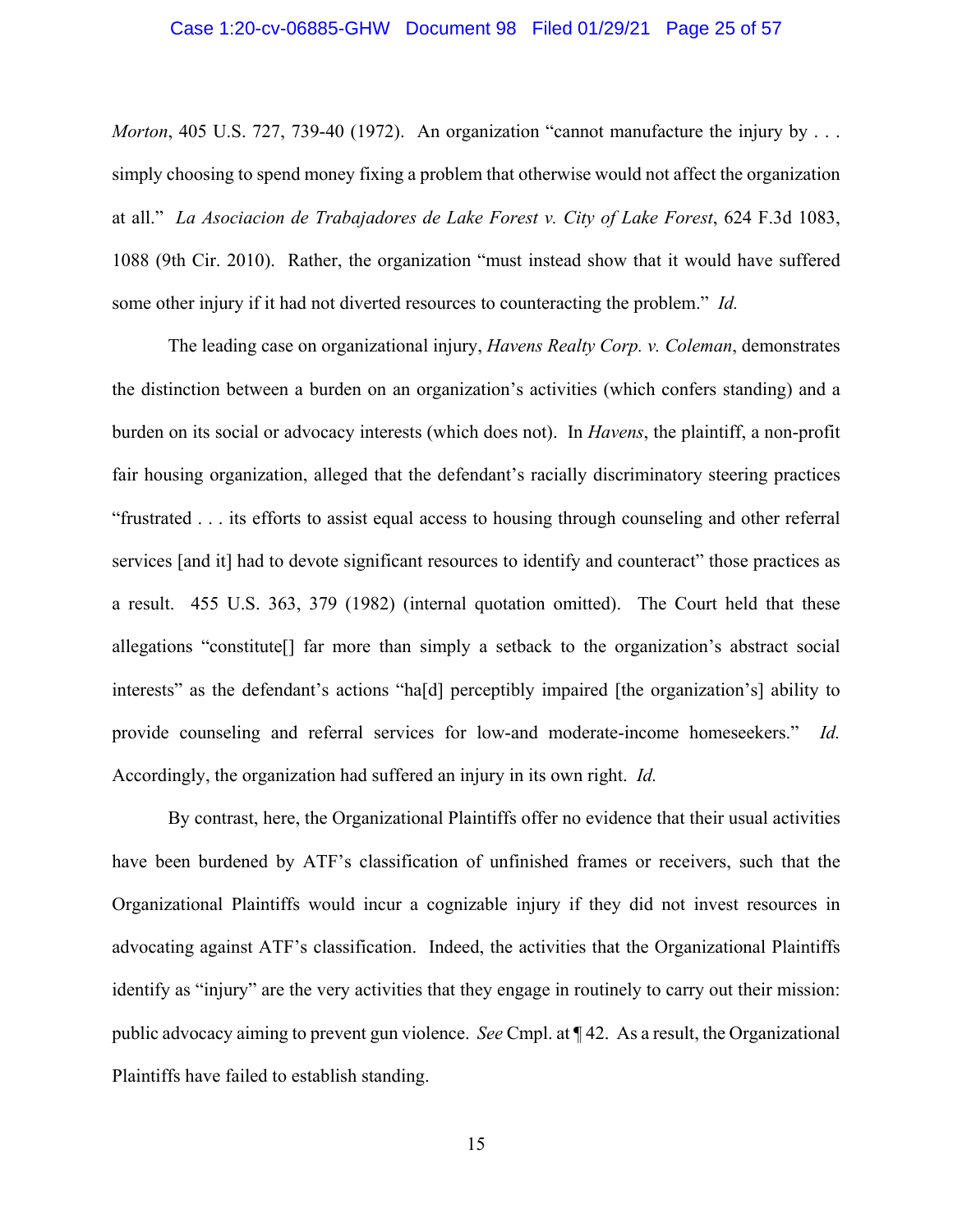## **II. The 2015 Ruling and Q&As Are Not Final Agency Action Regarding Unfinished Frames and Receivers**

 Agency action is only subject to judicial review under the APA if it is "final agency action for which there is no other adequate remedy in a court." 5 U.S.C. § 704. For an agency action to be "final," two conditions must be met. "First, the action must mark the consummation of the agency's decisionmaking process—it must not be of a merely tentative or interlocutory nature. And second, the action must be one by which rights or obligations have been determined, or from which legal consequences will flow." *Salazar v. King*, 822 F.3d 61, 82 (2d Cir. 2016) (quoting *Bennett v. Spear*, 520 U.S. 154, 177-78 (1997)). "For the second prong, the core question is whether the result of [the agency's decisionmaking] process is one that will directly affect the parties." *Id.* (alteration in original) (internal quotation marks omitted). Because neither the 2015 Ruling nor the "Q&A" from ATF's website satisfy these conditions, they are not subject to review by this Court.

## **A. The 2015 Ruling Is Not Final Agency Action Regarding Unfinished Frames and Receivers**

The 2015 Ruling neither reflects a "consummation of the agency's decisionmaking process" nor constitutes an action "from which legal consequences will flow" with respect to when an unfinished frame or receiver may be classified as a firearm. Indeed, the 2015 Ruling does not articulate any agency decision about when an unfinished frame or receiver becomes a firearm. Instead, the ruling sought to clarify the circumstances under which businesses are required to comply with the GCA's manufacturing license, marking, and recordkeeping requirements. AR. 290-95.

As context, the ruling's introduction explains that occasionally, "[u]nlicensed individuals" may purchase "blanks . . . that have not yet reached a stage of manufacture in which they are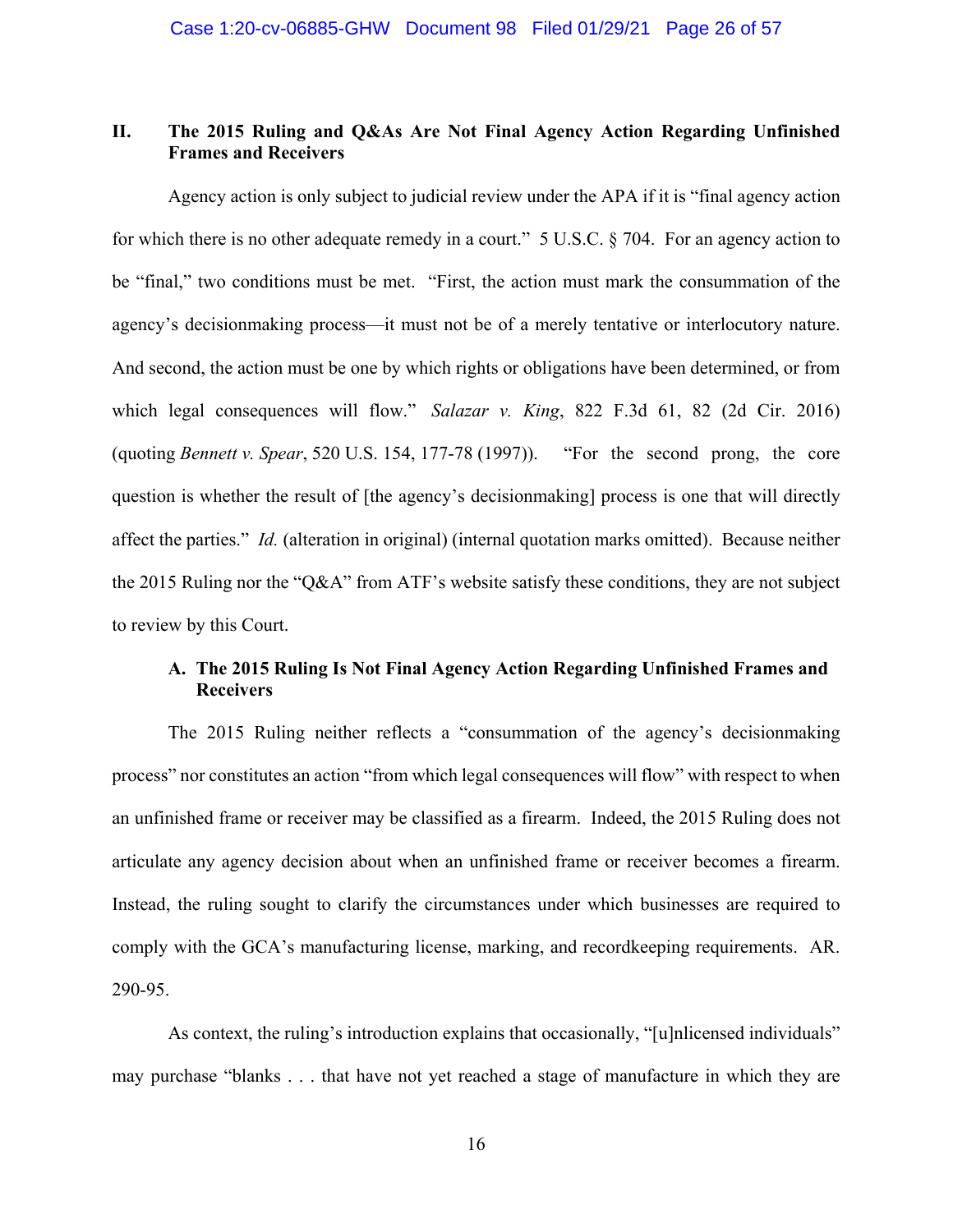#### Case 1:20-cv-06885-GHW Document 98 Filed 01/29/21 Page 27 of 57

classified as firearm frames or receivers," and then "may perform minor drilling and machining activities . . . sufficient to create a firearm frame or receiver under the law." AR. 290 (quotation marks omitted). The ruling asserts that while a frame or receiver may, with such additional machining, "be sufficiently complete to be classified and regulated as a firearm, it generally requires substantial additional machining before it can accommodate fire control components . . . and be used to expel projectiles." AR. 290-91 (quotation marks omitted). The ruling goes on to explain the obligations imposed on gunsmiths and machine shops when individuals bring an unfinished frame or receiver for further machining so that it can be assembled into a functional firearm—namely, they must comply with the GCA's licensing, identification, and recordkeeping requirements. AR. 294-95.

This ruling did not, as Plaintiffs allege, "explain that frames or receivers have not yet reached a stage of manufacture in which they are classified as firearm frames or receivers under the GCA if they lack minor drilling and machining activities in or on the fire control area or other critical areas." Pl. Mem. at 11 (internal quotation marks omitted). Nor did it "formally embrace[]" a "solidity/machining approach." *Id.* (quotation marks omitted). In fact, the 2015 Ruling did not adopt any particular approach, or announce any rule, with respect to unfinished frames or receivers at all. It simply described as background the fact that, in some circumstances, unlicensed persons may obtain blanks that are not classified as firearm frames or receivers but may subsequently reach that threshold with additional drilling and machining. AR. at 290-91.

As the 2015 Ruling does not announce or reflect any agency "decision" at all with respect to the classification of unfinished frames or receivers, it certainly does not reflect "the consummation of the agency's decisionmaking process" on this issue. *Salazar*, 822 F.3d at 82. Nor does the ruling determine anyone's "rights or obligations" or result in "legal consequences"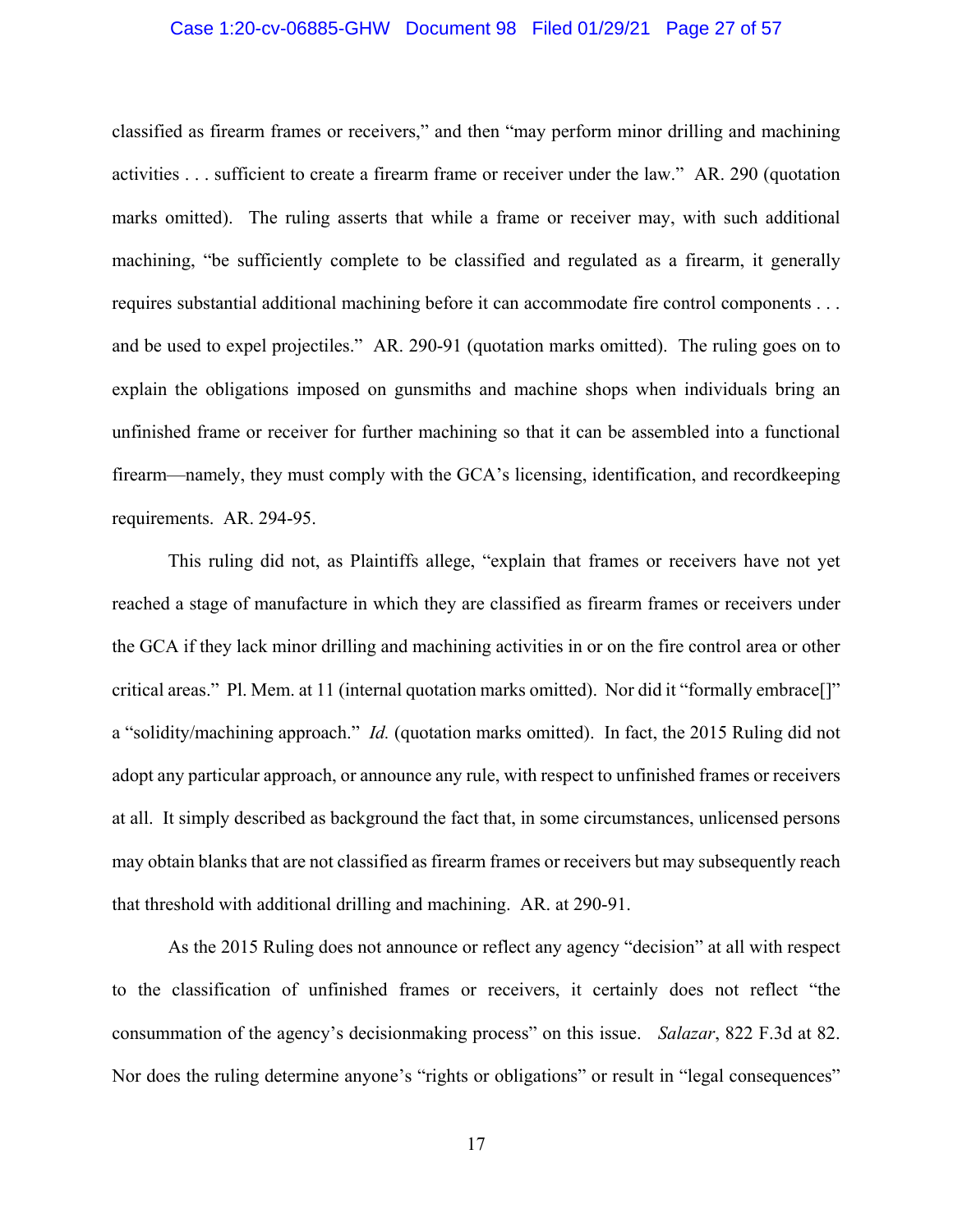#### Case 1:20-cv-06885-GHW Document 98 Filed 01/29/21 Page 28 of 57

with respect to when an unfinished frame or receiver will be classified as a firearm. *Id.* It therefore is not "final agency action" reviewable under the APA.

## **B. The Q&A Is Not Final Agency Action**

Perhaps recognizing that the 2015 Ruling does not reflect a final agency decision on this issue, Plaintiffs also point to a "Q&A" from ATF's website, which they label an "Interpretive Rule" when considered together with the 2015 Ruling. However, the Q&A web posting is simply informational. *See* AR. at 310-12. It does not reflect the "consummation of the agency's decisionmaking process," nor does it determine anyone's legal rights or obligations. The Q&A does not bind any party. It does not confer rights on manufacturers or purchasers of unfinished frames or receivers, and it does not commit ATF to any particular enforcement action. *See Golden & Zimmerman, LLC v. Domenech*, 599 F.3d 426, 433 (4th Cir. 2010) (ATF's "FAQ" which served "simply to *inform* licensees of what the law . . . is" but did not "*determine* the law or the consequences of not following it" was not final agency action) (emphasis in original); *Rousseau v. U.S. Dep't of Treasury*, No. 04-cv-4368 (MLC), 2010 WL 457702, at \*16 (D.N.J. Feb. 5, 2010), *aff'd on other grounds sub nom. Treasurer of New Jersey v. U.S. Dep't of Treasury*, 684 F.3d 382 (3d Cir. 2012) ("FAQ" containing a "general statement of policy" based on "hypothetical facts" was not final agency action). As a result, the "Q&A" is not final agency action subject to judicial review.

#### **III. Defendants Have Not Violated the APA**

#### **A. Legal Standards**

Summary judgment is appropriate if the moving party demonstrates that there is no genuine dispute of material fact and that the moving party is entitled to judgment as a matter of law. Fed. R. Civ. P. 56; *Celotex Corp. v. Catrett*, 477 U.S. 317, 322-23 (1986). "Where, as here, a party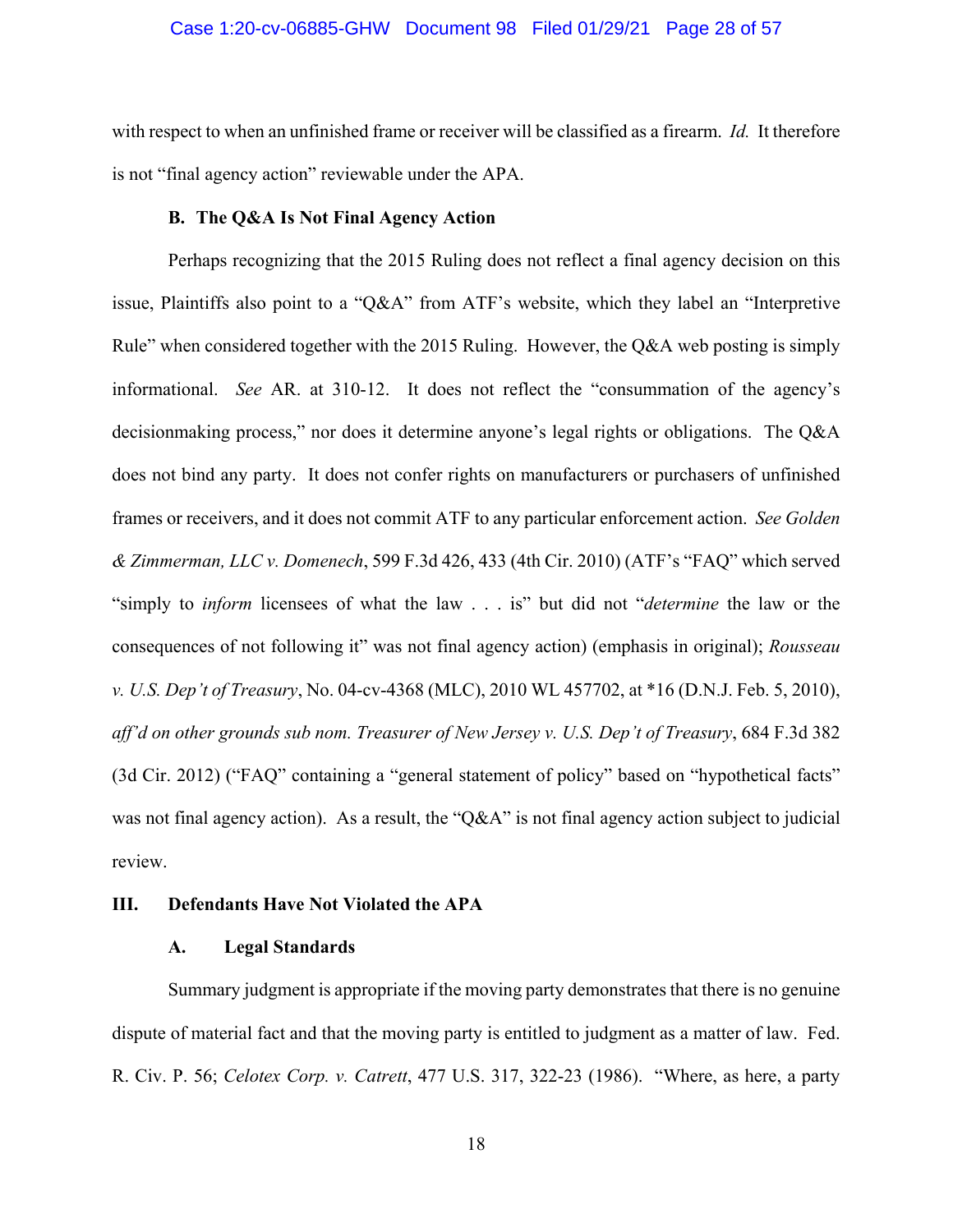#### Case 1:20-cv-06885-GHW Document 98 Filed 01/29/21 Page 29 of 57

seeks review of agency action under the APA," it is "generally appropriate" to resolve the party's challenge on summary judgment. *Ass'n of Proprietary Colls. v. Duncan*, 107 F. Supp. 3d 332, 344 (S.D.N.Y. 2015) (quotation marks and brackets omitted). In such cases, "the district judge sits as an appellate tribunal, and the entire case on review is a question of law." *Id*.; *accord Am. Bioscience, Inc. v. Thompson*, 269 F.3d 1077, 1083 (D.C. Cir. 2001).

"An agency's action is arbitrary and capricious when it fails to meet statutory, procedural, or constitutional requirements." *Perales v. Sullivan*, 948 F.2d 1348, 1354 (2d Cir. 1991). The scope of a court's "review under the arbitrary and capricious standard is narrow, and courts should not substitute their judgment for that of the agency." *Karpova v. Snow*, 497 F.3d 262, 267 (2d Cir. 2007) (quotation marks omitted). "[S]o long as the agency examines the relevant data and has set out a satisfactory explanation including a rational connection between the facts found and the choice made, a reviewing court will uphold the agency action, even a decision that is not perfectly clear, provided the agency's path to its conclusion may reasonably be discerned." *Id*. at 268.5

### **B. The GCA Unambiguously Excludes Unmachined Frames or Receivers From the Statutory Definition of a Firearm**

As stated above, *see supra* at 6-9, ATF applies a standard whereby the degree of completeness and machining to an unfinished frame or receiver determines whether it has crossed

<sup>&</sup>lt;sup>5</sup> "Because this case arises under the APA, the Court's decision is based on the administrative record . . . Accordingly, no Rule 56.1 Statement was required to be submitted by the parties." *See Glara Fashion, Inc. v. Holder*, No. 11-cv-889 (PAE), 2012 WL 352309, at \*1, n.1 (S.D.N.Y. Feb. 3, 2012) (citing *Am. Bioscience, Inc. v. Thompson*, 269 F.3d 1077, 1083 (D.C. Cir. 2001) ("[W]hen a party seeks review of agency action under the APA, the district judge sits as an appellate tribunal. The entire case on review is a question of law.")); *see also Just Bagels Mfg., Inc. v. Mayorkas*, 900 F. Supp. 2d 363, 372 n.7 (S.D.N.Y. 2012). Accordingly, Defendants did not submit a Local Rule 56.1 Statement in conjunction with their motion for summary judgment, but they do respond to Plaintiffs' Rule 56.1 Statement that they submitted in connection with their motion. *See* Dkt. No. 63 ("Pl. 56.1").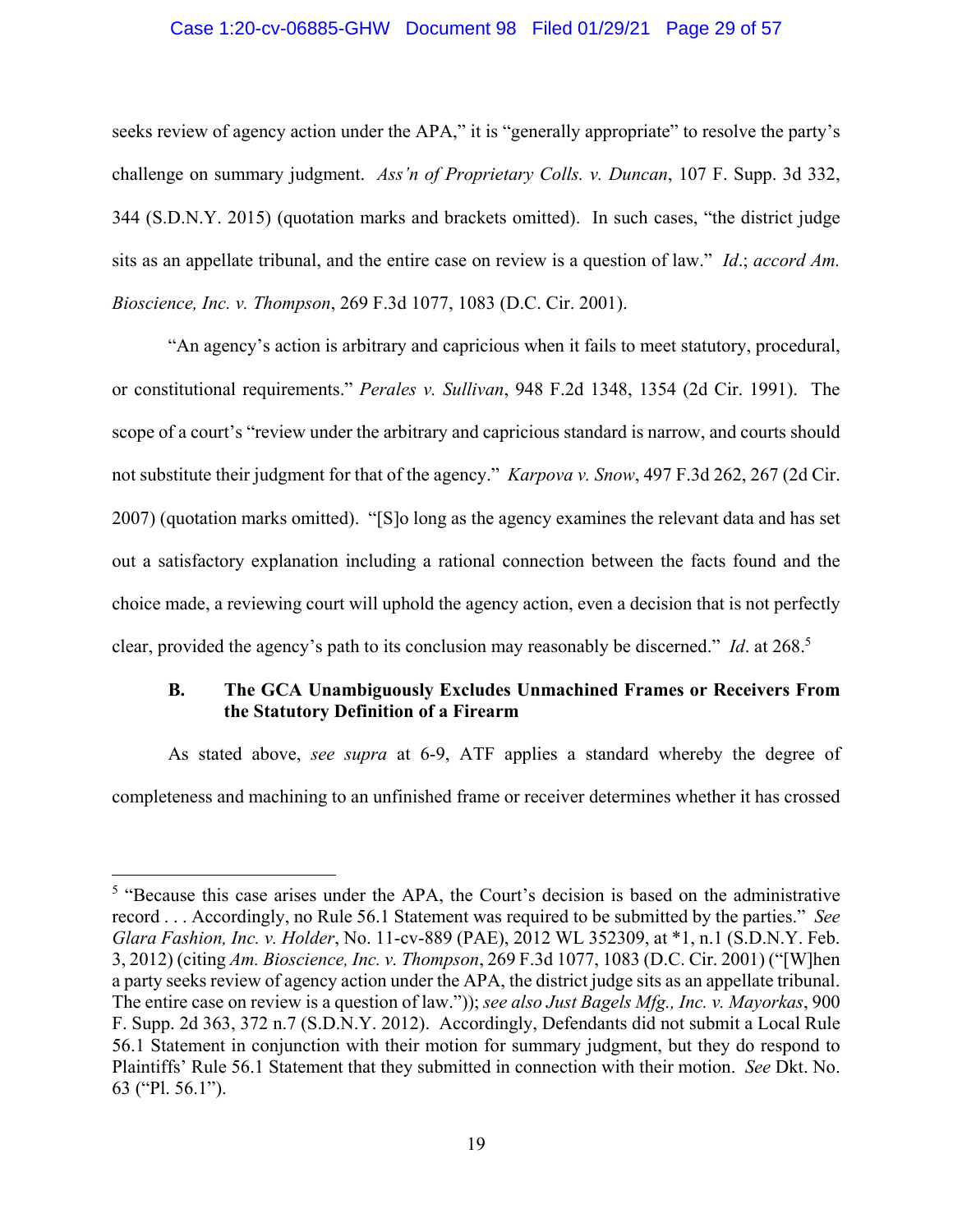#### Case 1:20-cv-06885-GHW Document 98 Filed 01/29/21 Page 30 of 57

the critical stage of manufacture such that it is a firearm pursuant to the GCA. In particular, in the Polymer80 letters that constitute the only reviewable agency action in this matter, ATF determined that five unfinished frames or receivers were not firearms because of a combination of (1) the specific machining operations not yet present or completed, (2) the length of the take down pin lug clearance area, (3) whether the item was completely solid in the fire control recess area, and/or (4) whether the item was cast in a homogenous manner. AR. 225-47, 253-59. ATF's broader standard, and the classification determinations in these letters in particular, are consistent with the GCA's plain meaning because unfinished frames or receivers that have not crossed a critical threshold of manufacturing are neither designed to expel a projectile nor readily converted into a device that expels a projectile, and, thus, are not firearms under the GCA.

"[W]here the challenge to agency action disputes the agency's interpretation of a statute that Congress has designated for administration by the agency, [courts] apply the analytical framework articulated in *Chevron U.S.A., Inc. v. Nat'l Res. Def. Council, Inc.*, 467 U.S. 837, 843- 44 (1984)." *Aleutian Capital Partners, LLC v. Scalia*, 975 F.3d 220, 229-230 (2d Cir. 2020). "When a court reviews an agency's construction of the statute which it administers," the first question is "whether Congress has directly spoken" to the interpretive issue at hand. *Chevron,* 467 U.S. at 842. "If the intent of Congress is clear, that is the end of the matter; for the court, as well as the agency, must give effect to the unambiguously expressed intent of Congress." *Id.* at 842- 43. "[I]f the statute is silent or ambiguous . . . , the question . . . is whether the agency's answer is based on a permissible construction of the statute." *Id.* at 843.

Plaintiffs launch two challenges as to why ATF's interpretation of the GCA is improper. First, Plaintiffs allege that the unfinished frames or receivers at issue in the 2015 Ruling and the Polymer80 Classification Letters are firearms because they are "designed to . . . become an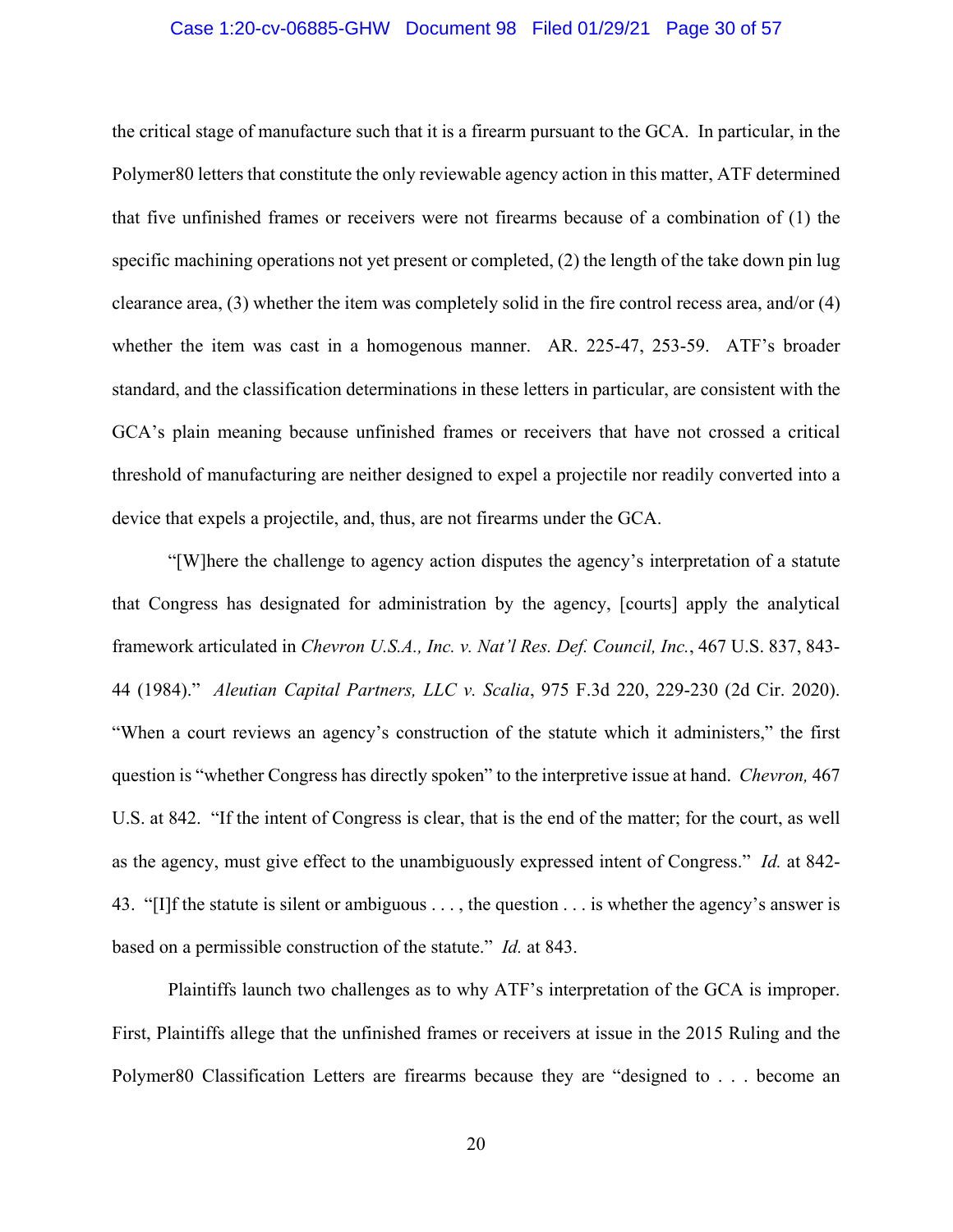#### Case 1:20-cv-06885-GHW Document 98 Filed 01/29/21 Page 31 of 57

operable weapon." Pl. Mem. at 27-28 (internal quotation marks omitted). Second, Plaintiffs assert that the 2015 Ruling and Polymer80 Classification Letters fail to consider whether the unfinished frames or receivers they address can "readily be converted into an operable weapon." Pl. Mem. at 28 (internal quotation marks omitted). As to each, the intent of Congress is clear and accords with ATF's interpretation. However, even if the Court finds a degree of ambiguity and proceeds to step two of the *Chevron* analysis, ATF's interpretation is a permissible construction of the statute.

## **1. An Unmachined Frame or Receiver Is Not "Designed To" Expel a Projectile**

An unmachined frame or receiver is not "designed to" expel a projectile, because its purpose is not to expel a projectile. Rather, its purpose is to be incorporated into something else that is designed to expel a projectile. Holding otherwise would mean that every part of a gun is designed to expel a projectile and, therefore, would be deemed a firearm under the GCA. That result is unsupported by the statute's plain meaning, legislative history, and judicial interpretation of an analogous provision of the GCA.

The plain meaning of the term "designed to" in the GCA supports ATF's determination that the unfinished frames or receivers at issue in the Polymer80 Classification Letters are not firearms. As the Supreme Court has instructed, "[t]he starting point in statutory interpretation is the language of the statute itself." *Ardestani v. Immigration and Naturalization Serv*., 502 U.S. 129, 135 (1991) (quotation marks and alterations omitted); *see Catskill Mts v. EPA.*, 846 F.3d 492, 512 (2d Cir. 2017). Here, the relevant text of the GCA is whether an object "is designed to . . . expel a projectile by the action of an explosive." 18 U.S.C. § 921(a)(3). As the Second Circuit has stated in the context of the GCA, "Webster's Third [International] Dictionary (1993) defines 'design' as 'to conceive and plan out in the mind,' 'to plan or have in mind as a purpose,' and 'to devise or propose for a specific function.' Similarly, Black's Law Dictionary (6th ed.1990) defines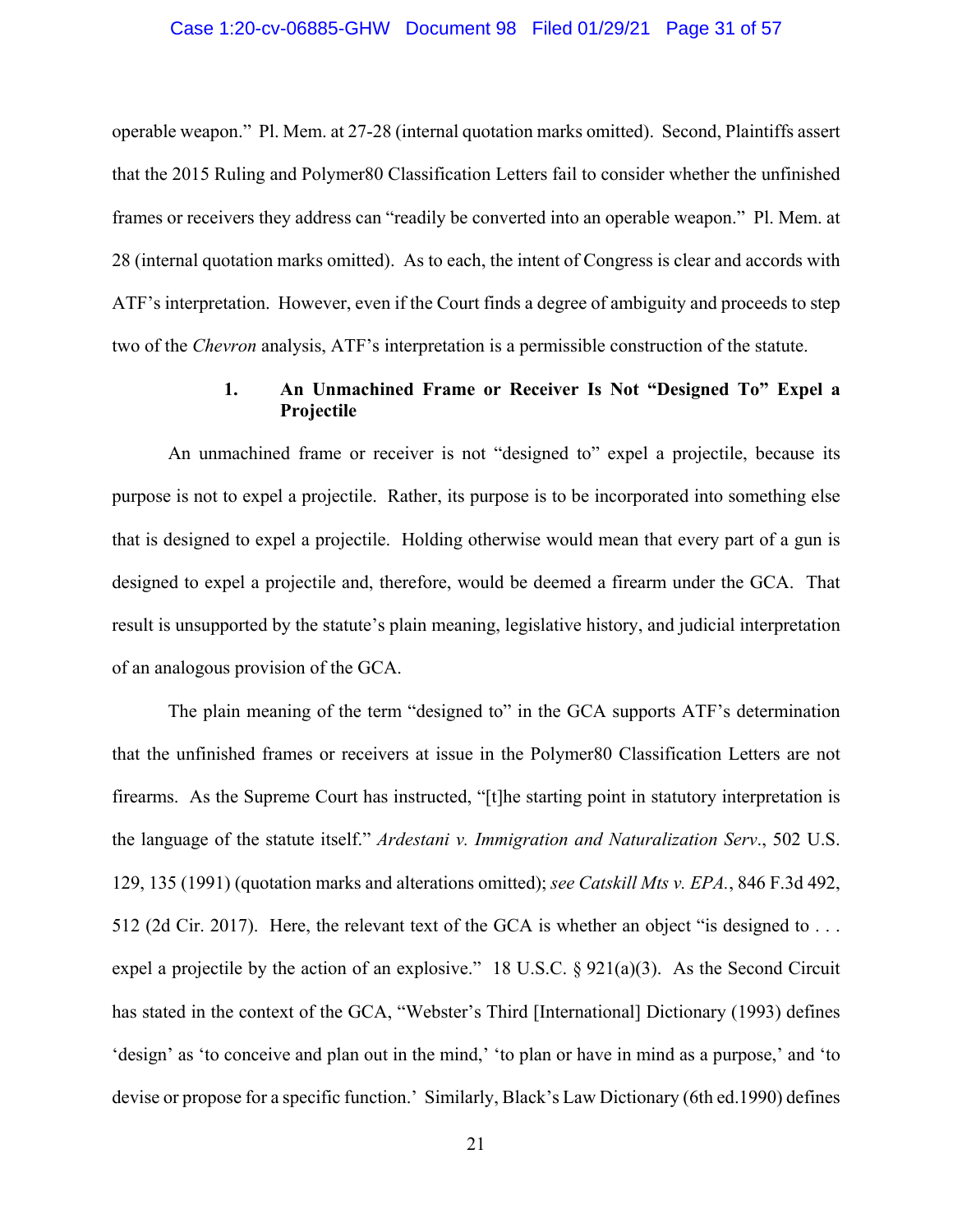#### Case 1:20-cv-06885-GHW Document 98 Filed 01/29/21 Page 32 of 57

'design' as '[t]o form plan or scheme of, conceive and arrange in mind, originate mentally, plan out, contrive.'" *United States v. Gravel*, 645 F.3d 549, 551 (2d Cir. 2011).

The purpose, or "specific function," of the unfinished frames and receivers addressed by the Polymer80 Classification Letters is not to expel a projectile. The object that is designed to expel a projectile is a gun—not its trigger, its hammer, the grip, front sight, or the frame. It is the combination of all these things into one that results in an object that is designed to expel a projectile. Plaintiffs' argument that unmachined frames and receivers are firearms because they are "designed to" expel a projectile should therefore be rejected.

This reading is supported by the fact that Section  $921(a)(3)$  separately includes in its definition of "firearm" a device that "may readily be converted to" an object that expels a projectile. By using the disjunctive "or" between the phrases "will," "designed to" and "may readily be converted to," the GCA indicates that each has its own meaning. *See United States v. Rivera*, 415 F.3d 284, 287 (2d Cir. 2005) (noting that Section 921(a)(3) is "clearly written in the disjunctive"). If the meaning of "designed to ... expel a projectile" in Section  $921(a)(3)$  included objects that, when combined with other parts, may ultimately be converted into a device that expels a projectile, this would render superfluous the separate provision addressing devices that "may readily be converted to expel a projectile."

 The Second Circuit has drawn this same distinction between what an object is "designed" to do and what the object may be converted into, when interpreting another section of the GCA. In *United States v. Gravel*, the Second Circuit assessed whether a given device was a machinegun within the definition of 26 U.S.C. § 5845(b), which defines a machinegun as something that "is designed to shoot, or can readily be restored to shoot, automatically more than one shot . . . ." There, the government argued "that under the plain meaning of the statute, 'designed' refers to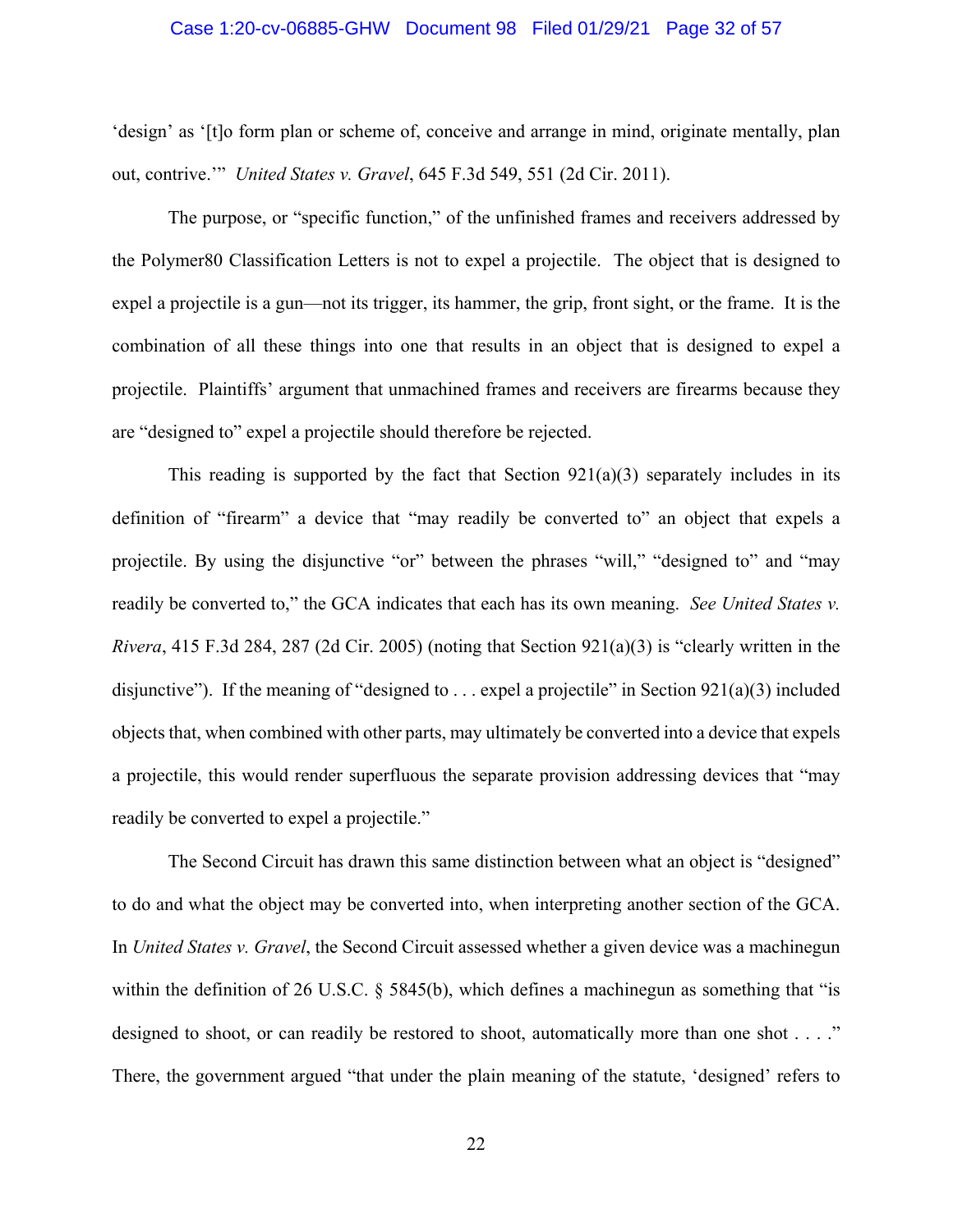#### Case 1:20-cv-06885-GHW Document 98 Filed 01/29/21 Page 33 of 57

what the weapon was originally designed to do, not to post-manufacture modifications." *Gravel*, 645 F.3d at 551. The court adopted this interpretation and held that "the word 'designed,' when applied to a manufactured object such as a firearm, refers to what the gun was conceived of and designed for, and not to any modifications made afterwards." *Id*. The court found its conclusion to be "consistent with the statutory language further defining 'machinegun' as a weapon readily restorable to automatic fire. There would be no need to include a definition taking future modifications into account if the word 'design' encompassed post-manufacture modifications." *Id*. at 551-52. The same reasoning applies here. That the statute contains a separate clause defining firearms to include weapons that "may readily be converted to" expel a projectile makes clear that the phrase "designed to" in the statute does not encompass items that are intended to become part of a gun only after being converted into something else. As a result, Plaintiffs' reading—under which any object would be "designed to" be an operable firearm if it were intended to become part of one—must be rejected.

Effectively, Plaintiffs' argument would require any component of a gun to be regulated as a firearm. But that result is unsupported by both the statute's text and its legislative history. First, Plaintiff's argument is undermined by the provisions of the GCA that define a "destructive device" and "firearm silencer" or "firearm muffler." *See* 18 U.S.C. §§ 921(a)(4), (a)(24). Destructive devices, firearm mufflers, and silencers fall within the definition of "firearm" pursuant to Section 921(a)(3). The statute further defines a destructive device as including "any *combination of parts* either *designed or intended for use in converting* any device into any destructive device described in subparagraph (A) or (B) and from which a destructive device *may be readily assembled*." *Id.*  $\S 921(a)(3)$  (emphasis added). Similarly, in defining firearm mufflers and silencers, the statute includes "any device for silencing, muffling, or diminishing the report of a portable firearm,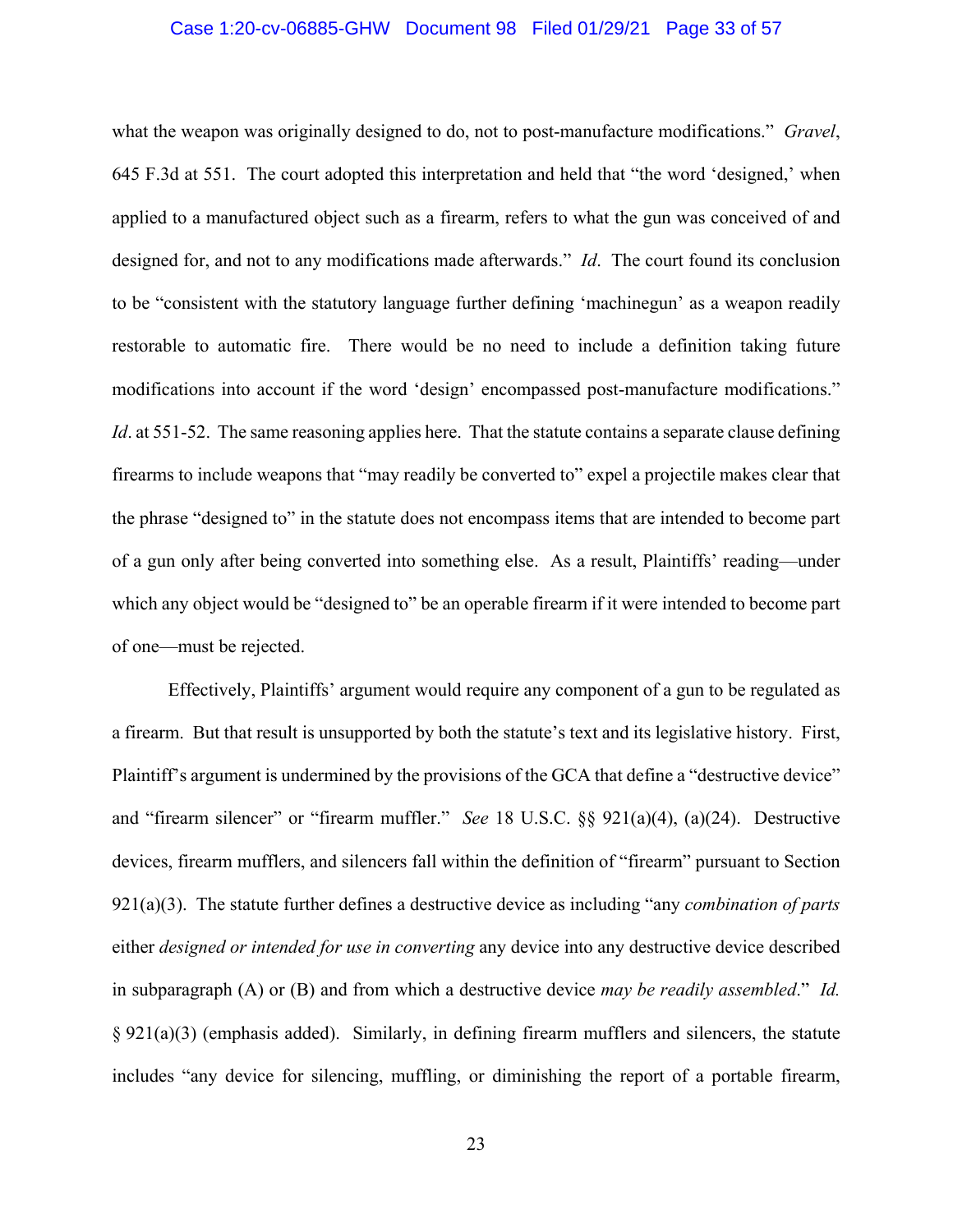#### Case 1:20-cv-06885-GHW Document 98 Filed 01/29/21 Page 34 of 57

*including any combination of parts*, *designed* or redesigned, *and intended for use in assembling* or fabricating a firearm silencer or firearm muffler, and any part intended only for use in such assembly or fabrication." *Id.*  $\S 921(a)(24)$  (emphasis added). These provisions demonstrate that Congress knew how to regulate "parts" that were "designed" to be assembled into a regulated device. Similarly, Congress knew how to regulate devices based upon what was "intended" to be done with them. *Id*. (regulating any part "intended for use in assembling . . . a firearm silencer"). The absence of analogous language in Section 921's definition of "firearm," forecloses any argument that unfinished frames or receivers are firearms simply because they are parts that will later be assembled into firearms, or because they are intended to be incorporated into firearms. *See Allison Engine Co. v. United States ex rel. Sanders*, 553 U.S. 662, 671 (2008) ("When Congress includes particular language in one section of a statute but omits it in another section of the same Act, it is generally presumed that Congress acts intentionally and purposely in the disparate inclusion or exclusion.") (quotation marks and alteration omitted); *BFP v. Resolution Trust Corp*., 511 U.S. 531, 537 (1994) ("[I]t is generally presumed that Congress acts intentionally and purposely when it includes particular language in one section of a statute but omits it in another") (internal quotation and citation omitted).

Plaintiffs' proposed reading of the statute is also undermined by its legislative history. As noted above, *see supra* at 4, the GCA specifically revised the definition of "firearm" used in prior federal law, to exclude firearms parts other than the "frame" or "receiver" of a firearm. *See* S. Rep. 90-1097, 1968 U.S.C.C.A.N. 2112, 2200 (Apr. 29, 1968) ("Under the present definition of 'firearm,' any part or parts of such a weapon are included. It has been found that it is impractical to have controls over each small part of a firearm. Thus, the revised definition substitutes only the major parts of the firearm; that is, frame or receiver for the words 'any part or parts.'"). Congress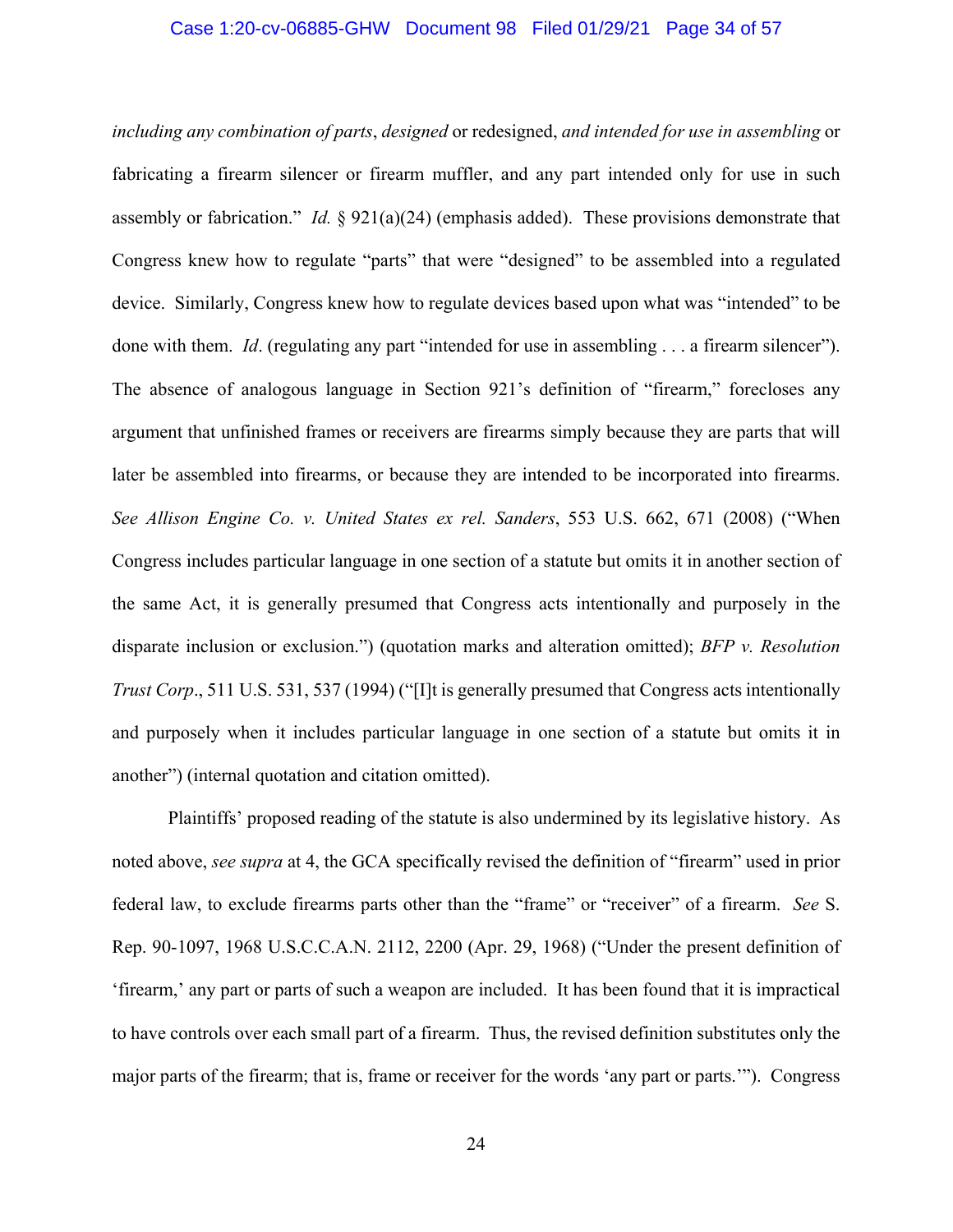#### Case 1:20-cv-06885-GHW Document 98 Filed 01/29/21 Page 35 of 57

cannot have intended Plaintiffs' reading of the phrase "designed to," because that reading would bring all firearm parts within the definition of "firearm" so long as the parts were intended to be incorporated into an operable weapon. Pl. Mem. at 28.

 The more natural reading of the "designed to" language is that Congress intended to regulate guns that were designed to expel a projectile, but, for one reason or another (perhaps due to a broken part), were incapable of doing so. The GCA's legislative history supports this interpretation. *See* S. Rep. 90-1097, 1968 U.S.C.C.A.N. 2112, 2200 (Apr. 29, 1968) ("[Section  $921(a)(3)$ ] makes it clear that so-called unserviceable firearms come within the definition."). Indeed, courts routinely rely on the "designed to" language in concluding that unserviceable firearms come within the ambit of the  $GCA$ <sup>6</sup>. In many of these cases, criminal defendants argue that, because a gun is broken, it is no longer designed to fire a projectile. However, courts routinely reject this argument because a gun, even if inoperable, is nonetheless designed to expel a projectile. *See, e.g.*, *Rivera*, 415 F.3d at 286 ("Where a weapon designed to fire a projectile is rendered inoperable, whether on purpose or by accident, it is not removed from the statute's purview; although it is temporarily incapable of effecting its purpose, it continues to be 'designed' to fire a projectile.") (collecting cases); *United States v. Dotson*, 712 F.3d 369, 371 (7th Cir. 2013) (noting, by analogy, that "[a]n airplane is designed to fly; a defect in manufacture or maintenance that prevents it from flying does not alter its design."); *United States v. Thomas*, No. 17-cr-194 (RDM), 2019 WL 4095569, at \*5 (D.D.C. Aug. 29, 2019).

 In short, unfinished frames and receivers are not designed to expel a projectile, even if they are designed to be finished and later incorporated into another device that expels a projectile.

 $6$  The Record similarly demonstrates that ATF, when contemplating the "designed to" language, focused on judicial opinions relating to inoperable firearms. AR. at 303-09.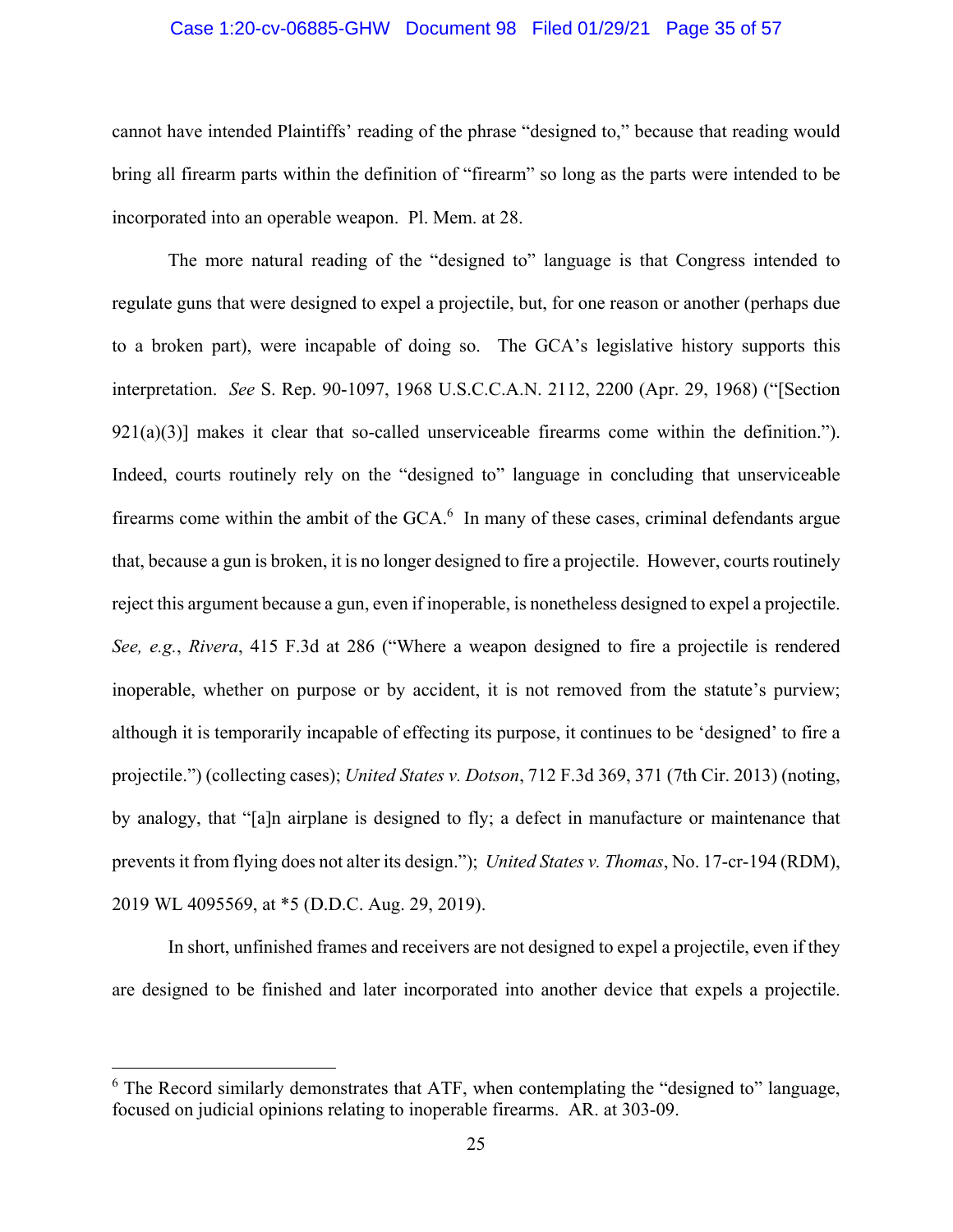#### Case 1:20-cv-06885-GHW Document 98 Filed 01/29/21 Page 36 of 57

Accordingly, ATF's treatment of the unfinished frames and receivers in the Polymer80 Classification Letters—as well as the standard ATF applies more broadly—is consistent with the "designed to" prong of the GCA's firearm definition.

#### **2. An Unmachined Frame or Receiver Cannot Be Readily Converted Into a Device that Expels a Projectile**

ATF's determinations in the Polymer80 Classification Letters are consistent with the GCA's definition of "firearm" as encompassing "weapon[s] . . . which . . . may readily be converted to expel a projectile by the action of an explosive." 18 U.S.C. § 921(a). Generally, before an unmachined frame or receiver can be converted into a device that expels a projectile, multiple significant steps must occur. First, the unmachined frame must be converted into a finished one, which requires tools, expertise, and time. Second, this finished frame must then be assembled into an operable weapon. This step requires the procurement of additional parts and the knowledge of how to assemble those parts into a functioning weapon. In the Polymer80 Classification Letters in particular, the devices at issue still required both machining to become finished frames/receivers and assembly with other parts to become operable firearms. As described below, this process is not one whereby an unmachined frame can "readily" be converted into a device that expels a projectile.

Dictionary definitions are virtually unanimous in the definition of "readily." "Readily" means something that can be done "without much difficulty" or "with fairly quick efficiency." *See* Pl. Mem. at 26 (quoting Webster's Third New International Dictionary of the English Language Unabridged (1965)); *see also* READILY, Funk & Wagnall's Standard College Dictionary 1121 (1973) ("In a ready manner, promptly, easily"). This definition is consistent with that found in a major unabridged dictionary issued in 1966, the same year the new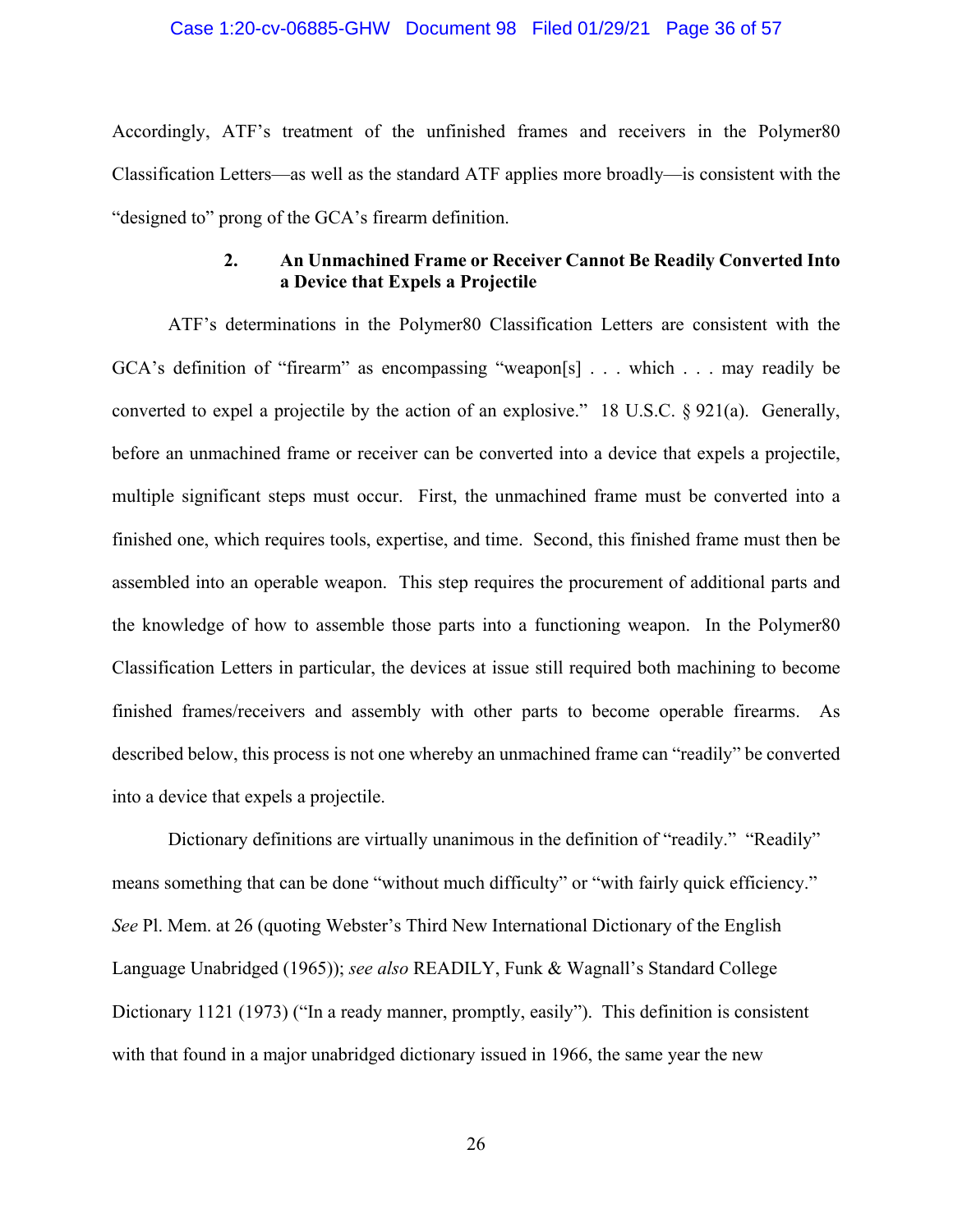#### Case 1:20-cv-06885-GHW Document 98 Filed 01/29/21 Page 37 of 57

definition of "firearm" appears in S. Rep. 89-1866: "promptly; quickly; easily." READILY, Random House Dictionary of the English Language, Unabridged 1195 (1966).

The devices at issue in the Polymer80 Classification Letters cannot "readily" be "converted to expel a projectile by the action of an explosive" within the meaning of these definitions. An unfinished receiver that has not yet had "machining of any kind performed in the area of the trigger/hammer (fire-control) recess (or cavity)," *see* AR. at 272, requires that numerous steps be performed simply to yield a receiver, which then in turn must be assembled with other parts into a device that can expel a projectile by the action of an explosive. For example, as noted in one of the Polymer80 Classification Letters where a device was not found to be a firearm, the following machining operations—each of which require skills, tools, and time—still had to occur: 1) drilling of the block pin holes; 2) drilling of the trigger pin holes; 3) cutting of the rail slots that allow for the installation of the slide; 4) machining of the side walls that allow for the installation of the slide; and 5) machining of the walls that allows for the installation of the barrel and recoil spring. AR. at 253; *see also* AR. at 231 (Polymer80 Classification Letter listing machining that still needed to occur). Additionally, as noted above, ATF will treat any "indexing"—the inclusion on the unfinished frame or receiver of visual or physical indicators regarding the two-dimensional or three-dimensional parameters of the machining that must be conducted—as rendering the unfinished device a firearm. *See supra* at 8-9. This prevents the makers of receiver blanks from annotating the blank to instruct the purchaser as to the precise measurements needed, in three dimensions, to machine the critical components of the unfinished frame or receiver. The need to conduct this machining from scratch, without indexing, means a working gun cannot be produced "without difficulty." And the work to excavate the cavities and drill holes in an unmachined substrate requires care rather than speed to avoid doing so raggedly or in the wrong area.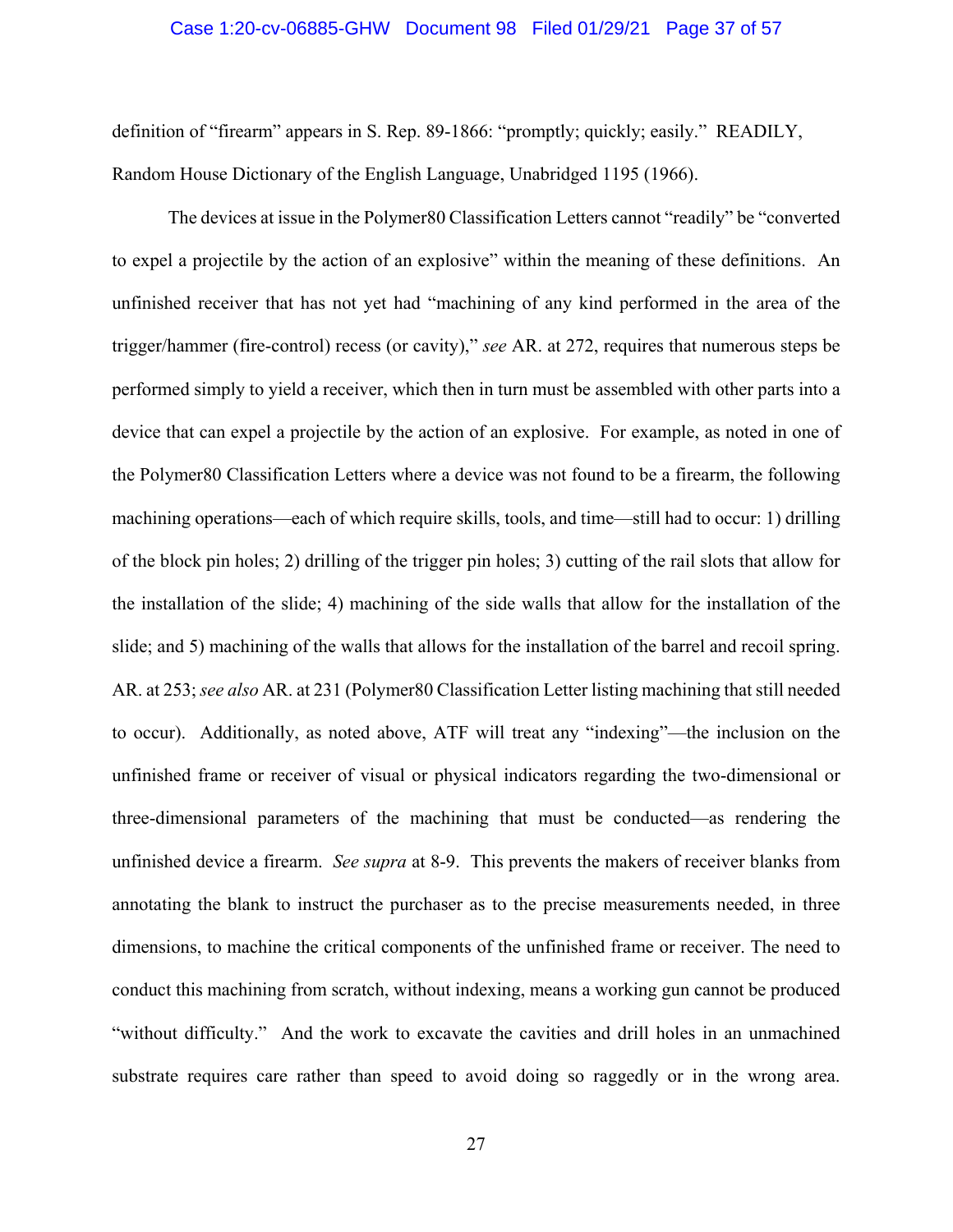#### Case 1:20-cv-06885-GHW Document 98 Filed 01/29/21 Page 38 of 57

Therefore, the receiver cannot be completed "without delay" or "without difficulty"—even leaving aside the further assembly with (and procurement of) the other parts needed to create a weapon that can expel a bullet by explosive action. A receiver blank therefore may not "readily be converted" into a firearm.

In support of its motion, Plaintiffs submitted a declaration from Justin McFarlin, a founding member of Everytown for Gun Safety's Veterans Advisory Council who is also a retired member of the Army. *See* Dkt. No. 64-34 ("McFarlin Declaration"). According to his declaration, Mr. McFarlin purchased a Polymer80 "Buy, Build, Shoot Kit," which included an unfinished receiver. *Id*. ¶ 8-9. Then, in order to build a functioning firearm, he watched a 30-minute video and spent 86 minutes building it. *Id*. ¶¶ 10-11. To complete this process, he used a power drill, punch set, a "Dremel" multifunctional tool, a "Dremel" tool attachment, and pliers. *Id*. ¶ 12. However, through this example, Plaintiffs are not comparing like to like.<sup>7</sup> Mr. McFarlin purchased a buy, build, and shoot kit. While this kit included an unfinished frame or receiver, it also included all of the other parts necessary to take the ultimately finished frame and make it into a device that expels a projectile. *Id*. ¶¶ 16-18 (describing the other parts that were added to the frame). In fact, ATF has deemed Polymer80's buy, build, and shoot kits to be firearms—as these kits contain all the parts necessary to create a functioning firearm (like the position advanced by the Department of Justice in *Wick*, *see supra* note 7). By contrast, if one purchases only an unmachined frame, multiple steps

<sup>7</sup> For the same reason, Plaintiffs' reliance on *United States v. Wick*, No. 15-cr-00030, 2016 WL 10637098 (D. Mont. July 1, 2016), is misplaced. *See* Pl. Mem. at 27 n.14. There, the defendant was "selling disassembled, but complete, Uzis." *See* Answering Brief of the United States at \*23, *United States v. Wick*, No. 16-30176, 2017 WL 774210 (9th Cir. Feb. 22, 2017). Moreover, like the buy, build, and shoot kits, the defendant was selling kits that "contained all of the parts necessary to assemble an Uzi capable of firing a projectile by action of an explosive." *Id*. at \*15- 16. Accordingly, *Wick* stands for the unremarkable proposition that a functioning gun that is taken apart is nonetheless a gun.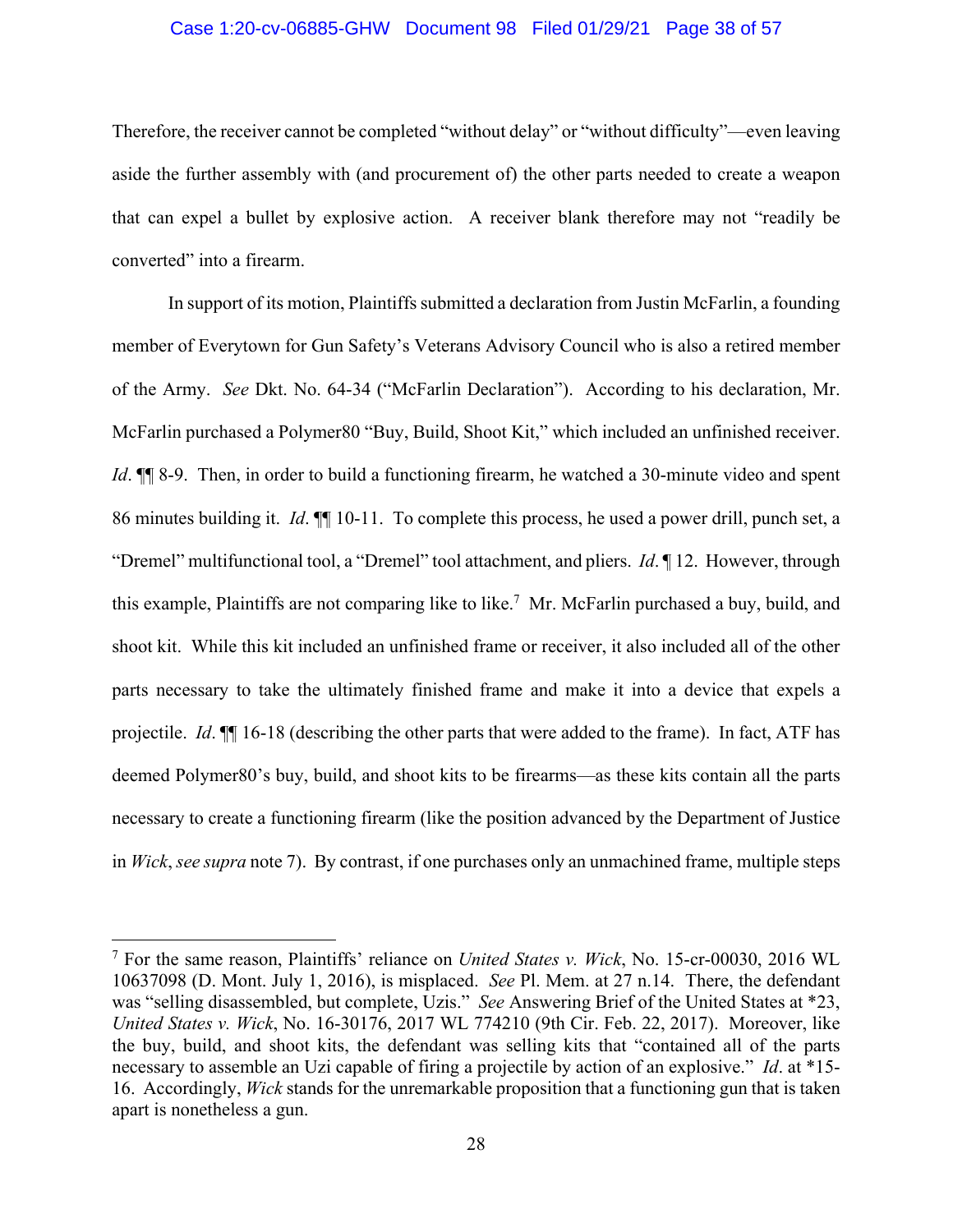#### Case 1:20-cv-06885-GHW Document 98 Filed 01/29/21 Page 39 of 57

must still occur before that unmachined frame can be converted into a device that expels a projectile—one must learn how to machine it, have the proper tools to do so, have the technical skill to do so, purchase all the other necessary parts of a firearm that must be added to the frame, and then assemble all of those constituent parts into a functioning firearm. That the materials in a complete firearm kit can "readily be converted" into a weapon that expels a projectile does not mean that a standalone, unmachined frame or receiver can similarly become an operable weapon "without delay" or "difficulty."

#### **C. Even If the GCA Is Ambiguous As to the Meaning of "Readily be Converted," ATF's Interpretation Is a Reasonable One**

Even if there is some ambiguity as to whether receiver blanks like those at issue in the Polymer80 Classification Letters "may readily be converted to expel a projectile with the force of an explosive," ATF's interpretation is certainly "based on a permissible construction of the statute" and must be upheld at *Chevron* Step Two. Plaintiffs, in fact, note that the definition of "readily" encompasses both "without much difficulty" and "with fairly quick efficiency." Pl. Mem. at 26. Plaintiffs seemingly prefer for ATF to focus on the quickness of the process, rather than the degree of difficulty, as they repeatedly argue that ATF should be using a temporal-based standard. However, ATF's decision to emphasize the degree of machining to an unfinished frame or receiver and the resulting implications on the difficulty of transforming the item into a functioning firearm is a permissible interpretation of "readily be converted."<sup>8</sup> That ATF's interpretation is a

<sup>&</sup>lt;sup>8</sup> Supporting the fact that this interpretation is not arbitrary and capricious is the fact that courts have, in fact, come to the same conclusion as ATF. *See United States v. Prince,* No. 09-cv-10008 (JTM), 2009 WL 1875709, at \*3 (D. Kan. June 26, 2009), *rev'd on other grounds*, 593 F.3d 1178 (10th Cir. 2010) (The "court simply does not believe that a flat piece of metal with laser perforations and holes constitutes a 'receiver,' i.e., a 'firearm.' . . . Simply put, this court has no evidentiary or legal basis for holding that a flat piece of metal with laser perforations and some holes constitutes, ultimately, a 'firearm.' It may become part of a firearm at some point, but not until further work has been accomplished to allow it to secure the stock, chamber, barrel and other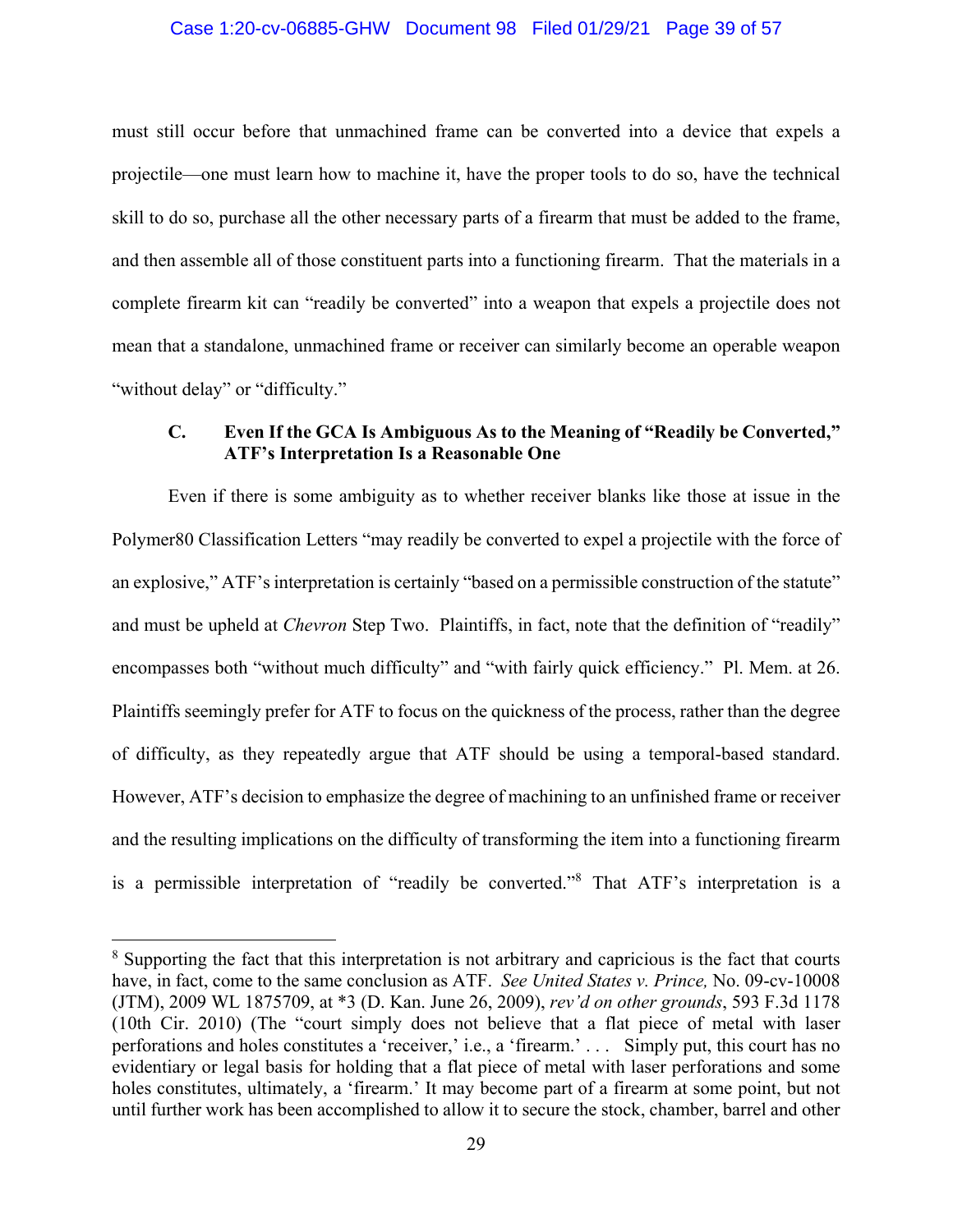#### Case 1:20-cv-06885-GHW Document 98 Filed 01/29/21 Page 40 of 57

permissible one (and, therefore, not arbitrary and capricious) is supported by the following considerations.

#### **1. ATF's Interpretation Is Consistent and Longstanding**

#### **i. The General Standard Applied by ATF**

 ATF has consistently applied its interpretation of the GCA's language when determining whether an unfinished frame or receiver can be readily converted into a firearm—namely that the degree of machining to the frame or receiver (and thus its degree of completeness) determines whether a device is a firearm. The Record contains classification letters dating back to the 1970s. These classification letters make plain that ATF has consistently adopted a standard whereby the degree of machining to the frame or receiver determined whether the device constituted a firearm. These classification letters undermine Plaintiffs' claim that, in 2006, ATF changed its standard from a temporal-based approach to one based on the degree of machining completed on the frame or receiver. *See* Pl. Mem. at 35.

For example, in a 1986 letter, ATF stated that a "raw forging" would not be subject to the GCA but that "if any additional machining or finishing operations are performed, this classification is subject to review." *See* AR. at 22. In a 1990 letter, ATF noted that an "unfinished receiver[]" was not a firearm because it was "a flat rectangular piece of sheet metal approximately 11-3/4 inches in length and approximately 4-3/8 inches in width. The ejecting port has been cut and two strengthening ribs have been pressed into the blank." AR. at 47. In light of the significant machinations that still had to occur, ATF determined that this device was not a firearm. AR. at 47. In responding to a July 24, 1998, letter from a member of the public seeking a classification

parts. Until that time, it is not even a true component of a firearm, only a potential component of a firearm. The statute, as written, does not extend that far.").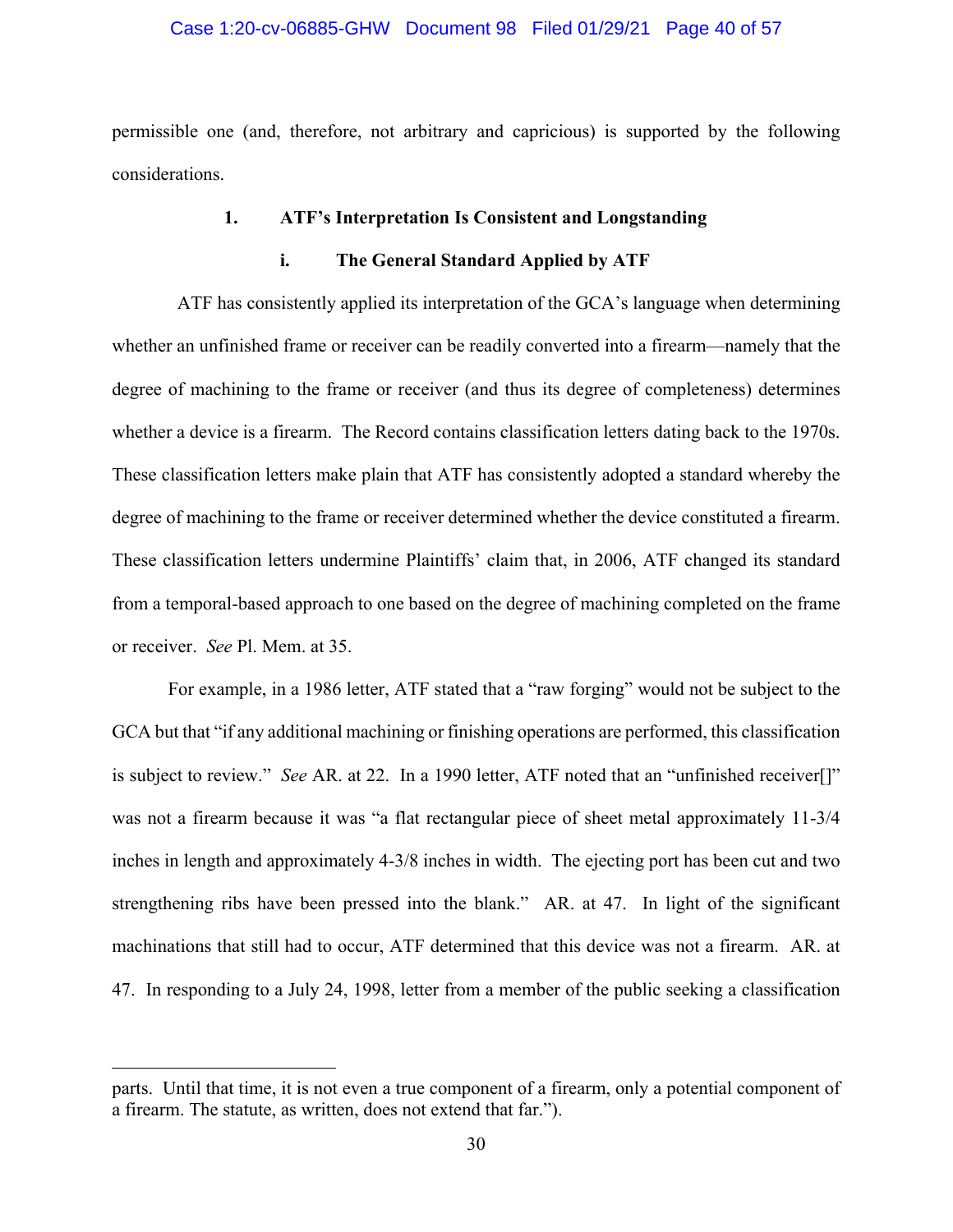#### Case 1:20-cv-06885-GHW Document 98 Filed 01/29/21 Page 41 of 57

determination, ATF noted that "[w]e have classified certain unfinished receivers as not being firearms. Those unfinished submachinegun type receivers, which have been classified as not being firearms, are solid bars with no internal machining performed . . . . If you plan to sell a solid bar having the exterior profile of [a submachinegun receiver] and having no internal machining, the item would not be a firearm." AR. at 49. Again, in a 1994 letter, ATF determined that an unfinished receiver was a firearm because "[t]he magazine opening and the receiver cavity are completely machined out and the sample receiver is capable of [accepting] various components to include, but not limited to, the magazine, magazine catch assembly, selector, rear take down pin, lower receiver retainer with complete buffer assembly, trigger guard, various small detent pins and springs." AR. at 51. A similar conclusion was reached in a 2003 classification letter where ATF concluded that a receiver was subject to the GCA because "[t]he external profile has been machined from a block of aluminum. The external profile has been machined and the magazine well has been cut out. The receiver cavity is in semiautomatic configuration and is complete with the exception of the trigger port and various holes for the fire control components and takedown pins." AR. at 57. Yet again, a 2004 classification letter determined that a receiver was a firearm due to the machinations that it had undergone. In distinguishing this receiver from a receiver that was not a firearm, ATF stated, "[h]owever, a solid AR-15 type receiver casting, without having the critical interior areas machined (magazine well and central area for the fire control components) or crosspin holes drilled, would not constitute a firearm." AR. at 61. In 2006, ATF stated that a device would not be a firearm if it was "completely solid and unmachined in the trigger/hammer recess area." AR. at 73.

These letters, all of which are from 2006 or earlier, undermine Plaintiffs' claim that ATF historically employed a temporal approach that it abruptly changed in 2006. Not one of the above-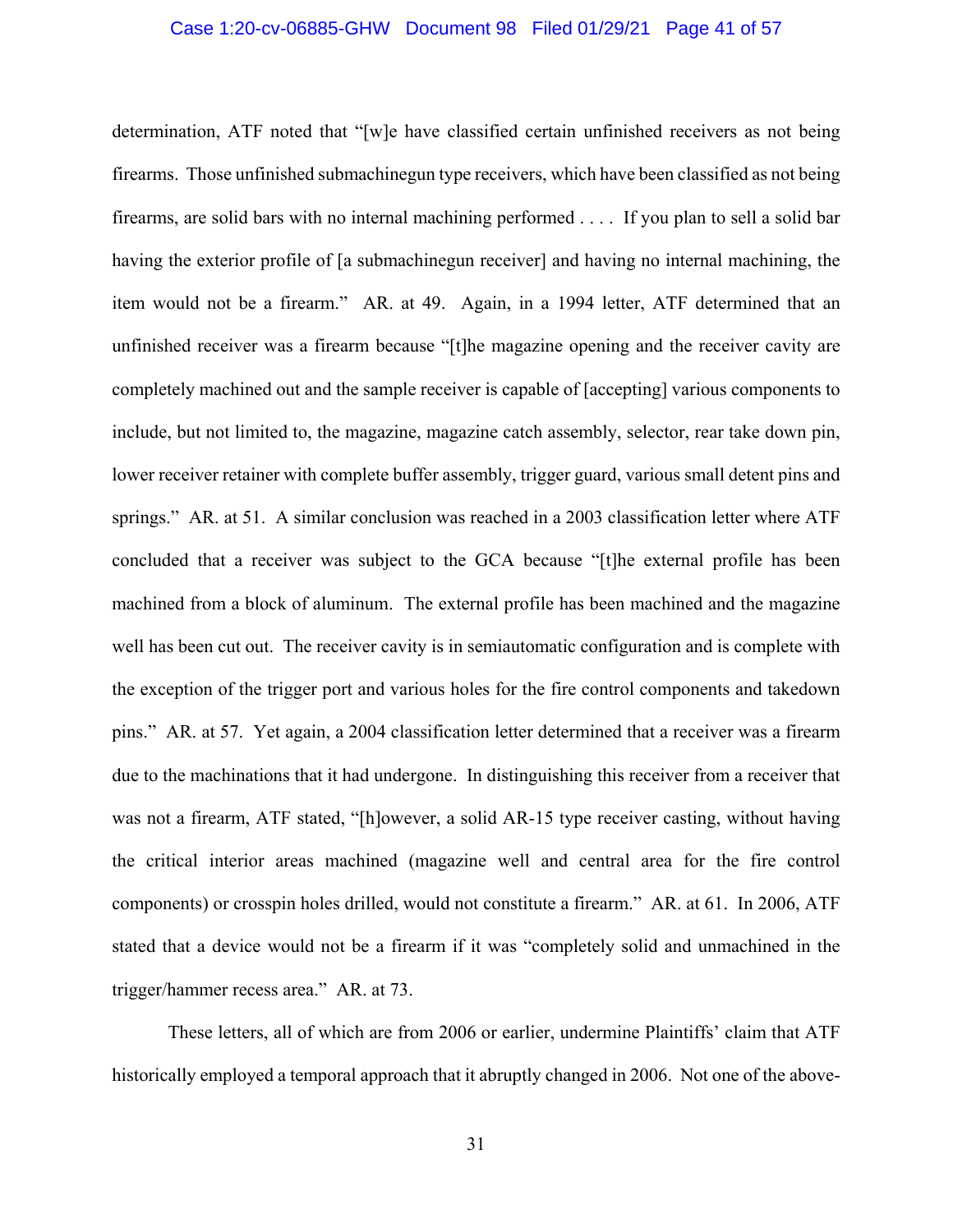#### Case 1:20-cv-06885-GHW Document 98 Filed 01/29/21 Page 42 of 57

noted classification letters made reference to the amount of time that would be required to transform the given device into a fully functional frame or receiver. Further, these letters are only a few of the examples contained in the Record of ATF making determinations based on the degree of machining performed on the unfinished frame or receiver with no reference whatsoever to the time required to transform the device into a fully functional frame or receiver. *See, e.g.*, AR. at 1, 11-12, 17, 47, 51, 57, 58, 60, 62, 64, 69, 71, 75, 79, 81, 83, 85, 87, 89, 96, 98, 99, 101, 103, 106, 108, 119, 121, 123, 129, 131, 133, 136, 156, 161, 167, 169, 171, 173, 176, 179, 182, 185, 188, 190, 193, 219, 222, 225, 231, 253, 438, 453, 455, 459. Many of these classification letters specifically make reference to the degree of machining performed in the fire control cavity. *See, e.g.*, AR. at 51, 57, 60, 62, 75, 83, 85, 101, 123, 157, 162-165, 192, 193, 220, 223, 225, 231, 253, 438, 466, 467, 469, 476, 479, 481, 484, 508, 513, 517, 521.

This approach was reiterated by ATF in a 2013 Technical Bulletin ("Technical Bulletin"). AR. at 272. This Technical Bulletin noted that it was being issued to assist ATF agents in determining whether a device amounts to a firearm. AR. The Technical Bulletin stated, "In order to preclude classification as a firearm, this area of the receiver, in addition to being solid, must not contain any holes or dimples for the trigger, hammer, and selector." AR. at 273. This principle is consistent with the classification letters noted above that focus on the degree of machining to the frame or receiver and, particularly, the fire-control cavity.

This interpretation is similarly reflected in the materials that Plaintiffs challenge here specifically, the classification letters to Polymer80, as well as the 2015 Ruling and the Q&A on ATF's website. Like ATF's past classification letters, these materials reference the degree of machining as the guiding principle in determining whether something is a frame or receiver.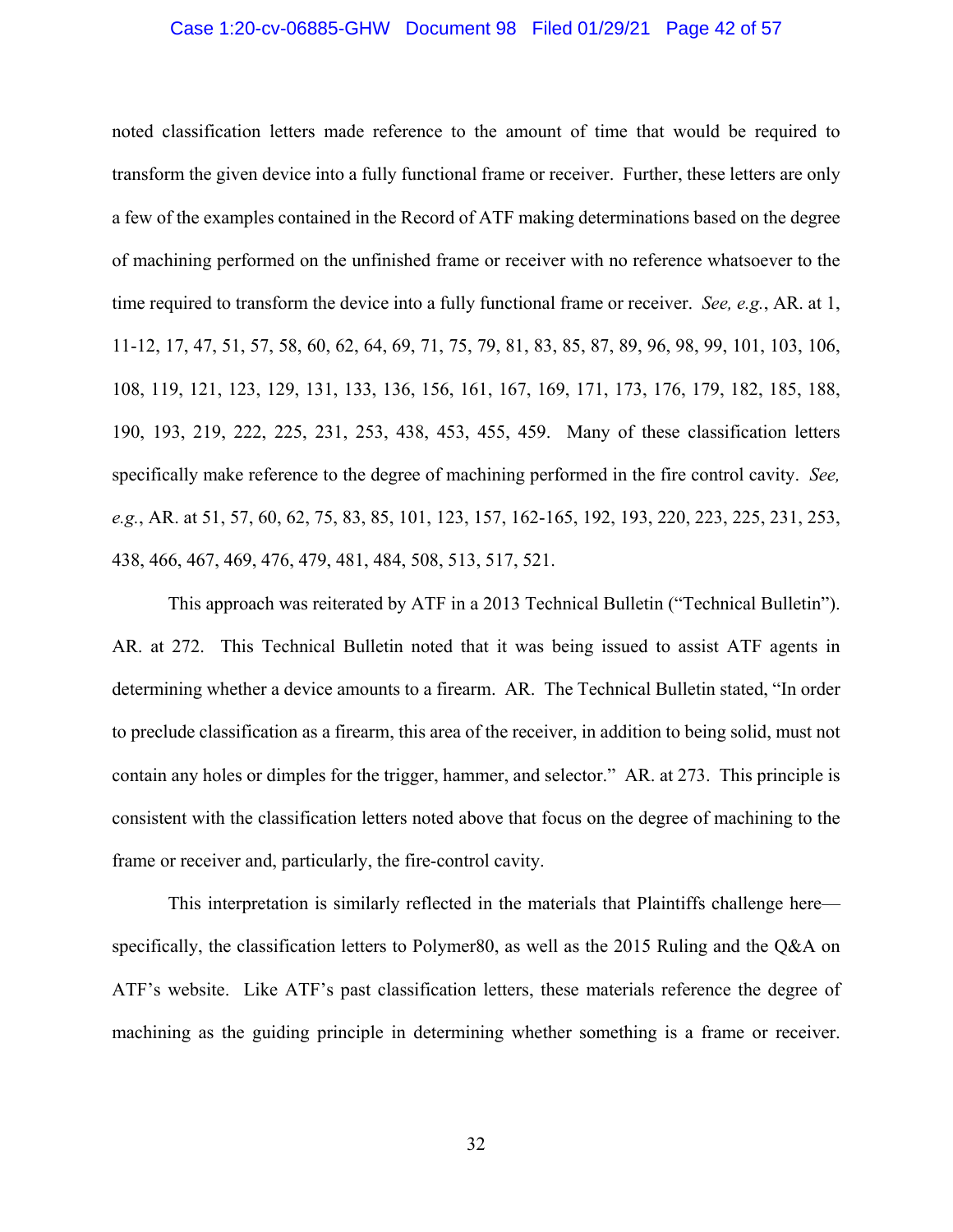#### Case 1:20-cv-06885-GHW Document 98 Filed 01/29/21 Page 43 of 57

Because these materials do not reflect an unexplained change in position, they are not arbitrary and capricious.

Plaintiffs contend that the focus on the degree of machining to the unfinished frame or receiver is a shift from a prior temporal-based approach. *See* Pl. Mem. at 34-35. However, of the dozens of classification letters in the Record, Plaintiffs point to only seven that make any reference to time. *See* Pl. Mem. at 6-8. Further, when ATF has relied on temporal considerations in its classification letters, this temporal measurement has been tied to the degree of machining done on the device at issue. Thus, while some classification letters have noted that, in light of the significant degree of machining performed, the time required to convert the device to a functioning firearm would be minimal, this does not change the fact that the test employed by ATF has always focused on the degree of machining.

For example, in a 1983 letter, ATF classified a receiver as a firearm and stated, "the interior of the sample was drilled out using a 5/8 inch drill and then finished with a 1/2 inch rotary file. Approximately 75 minutes (sic) time was required to make the receiver functional." AR. at 20; *see also* AR. at 54 (classification letter offering same analysis). This letter, however, does not state that the time required, as opposed to the stage of machining, is the basis on which ATF made its determination. Further, the incoming letter to which ATF responded suggests that some initial marking or machining of the "area for the trigger, hammer, and disconnector" had been performed, as the letter characterized those areas as "basically still unmachined and solid," rather than "completely unmachined." *See* AR. at 21. This underscores that ATF's determination in the 1983 letter is consistent with the standards applied in classification letters today, *i.e.*, whether the firecontrol areas are "completely" unmachined.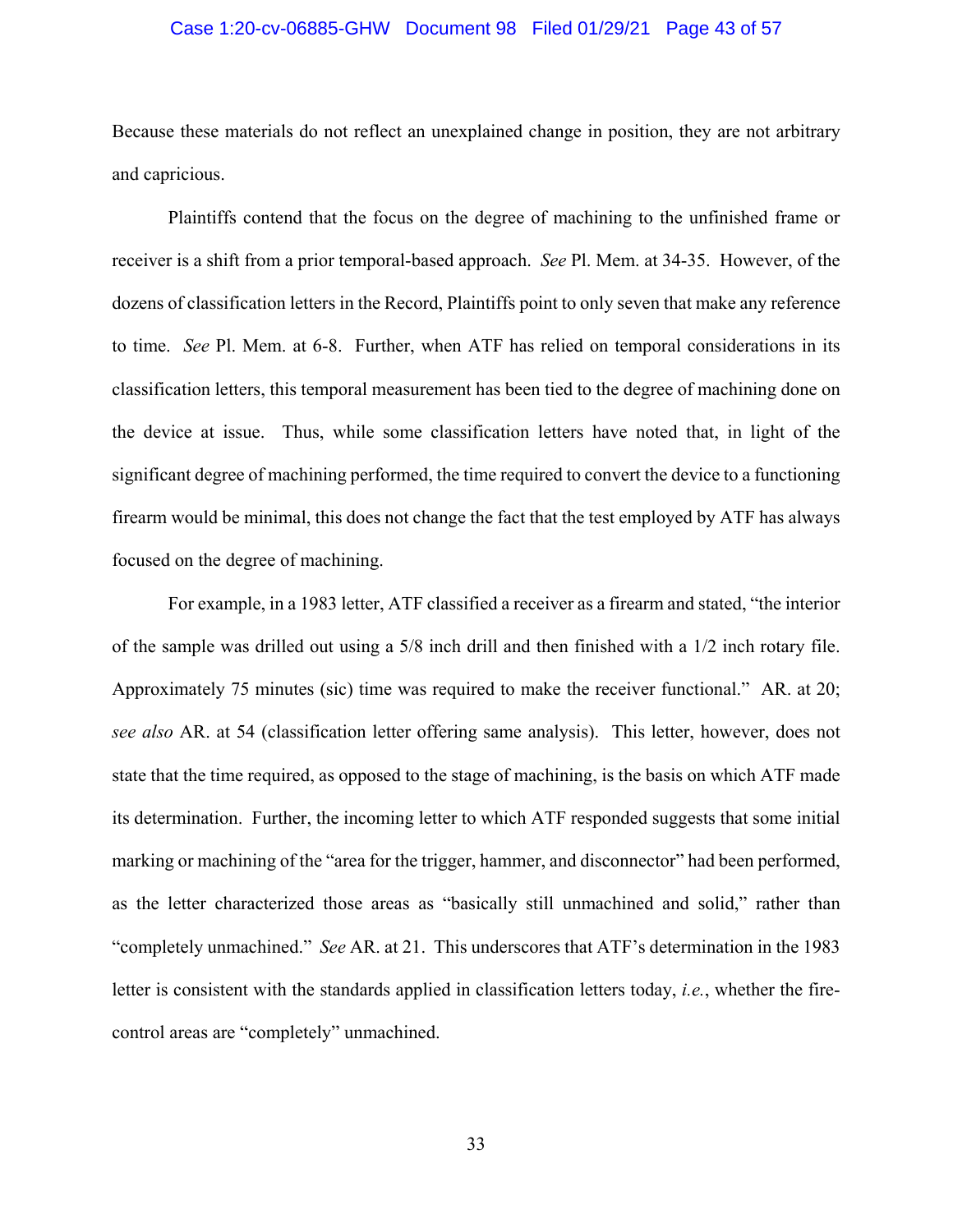#### Case 1:20-cv-06885-GHW Document 98 Filed 01/29/21 Page 44 of 57

Additionally, in a 1985 classification letter, ATF first noted that "[o]ur examination of the rough frame casting . . . reveals that it is cast (too close) to finish dimensions with all frame opening and pilot holes for all pin holes." AR. at 30. It then stated, "[i]n fact, our testing revealed that the frame can be made totally functional in approximately 20 minutes time using tools likely to be found in a home workshop." AR.<sup>9</sup> Similarly, in a 2004 letter, after listing all of the machining operations that had been done to the frame, ATF stated that "[t]he only critical operation yet to be made is the cutting of the slide rails. Although critical, this work can be completed in a minimal amount of time by a competent individual having the necessary equipment." AR. at 65. As to both of these letters, the crux of the letter and analysis focuses on the machining operations that have or have not been done to the frame. For example, the 2004 letter notes the twelve machining operations that have been made and contrasts this with the single piece of machining that still must be done. AR. at 65. Again, these letters make clear that the first-order analysis employed by ATF was what machining had or had not been done to the device at issue.10 *See also* AR. at 67-68, 606 (other record examples making reference to timing).

<sup>&</sup>lt;sup>9</sup> With respect to this 1985 letter, Plaintiffs cite to a different letter in the same series of letters that were issued with respect to this determination. *See* Pl. Mem. at 7 (citing to AR. at 23-25). However, both letters address the same classification decision.<br><sup>10</sup> In 1980, ATF responded to an inquiry from a member of the public relating to the meaning of

the phrase "readily converted." AR. at 16. In responding, ATF noted that "[d]ue to the vast variation in firearms design, construction, material, production techniques, and other variables, it is not possible to provide you with a simple answer to your question which would be applicable in all cases. Certainly, if an unfinished receiver could be converted to functional condition within a few hours' time using common hand tools, or simple grinding, cutting, drilling, or welding operations, it would likely qualify as a firearm. However, for us to provide you with a positive determination regarding the status of any particular unfinished receiver, it would be necessary for us to examine a sample." AR. at 16. Unlike the other classification letters discussed, however, the member of the public at issue here did not submit a sample with respect to the inquiry. Accordingly, ATF was providing a hypothetical response without the benefit of a sample that could provide the basis for it to note what machining had or had not been performed.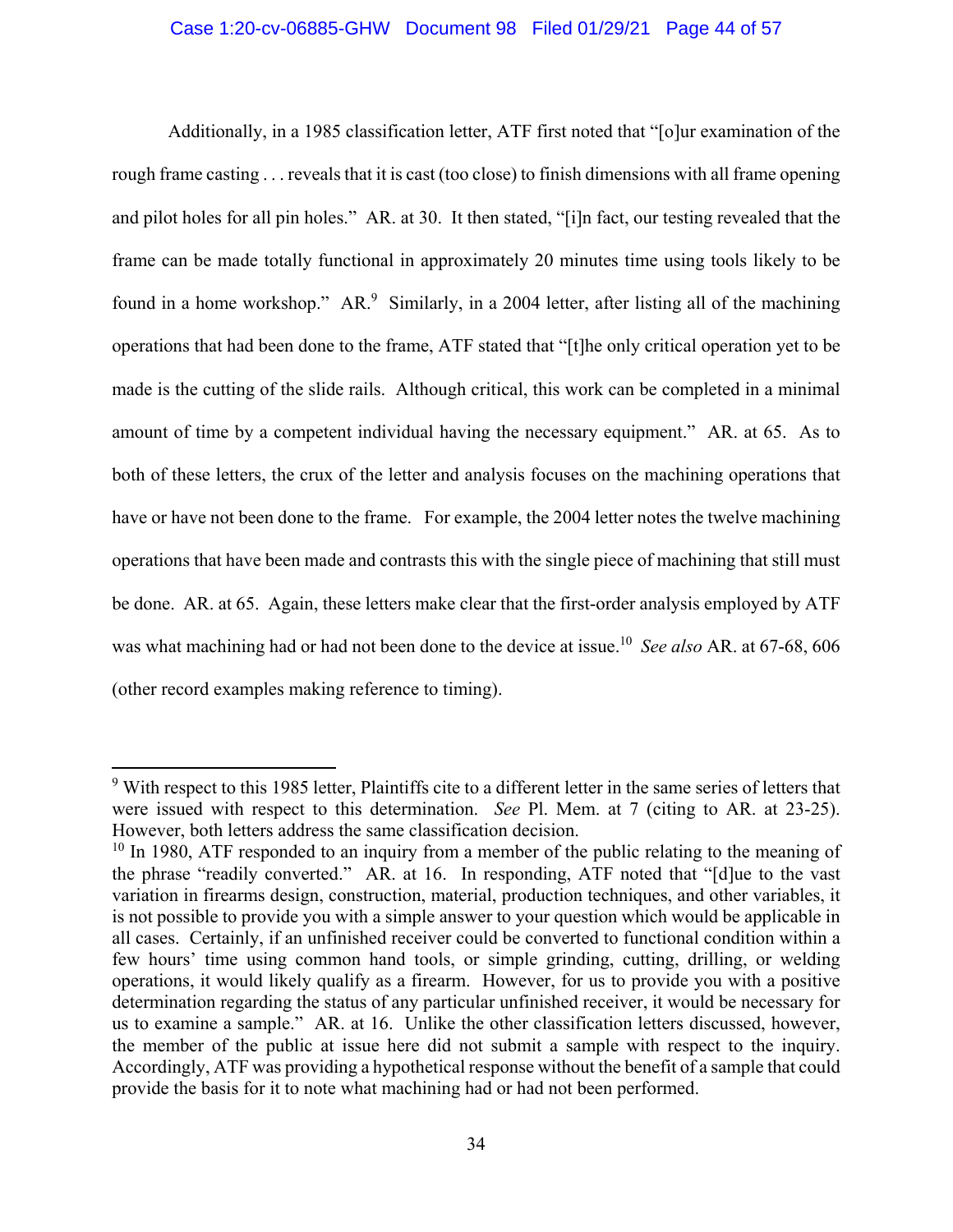#### **ii. Classification Letters to Polymer80**

It was this same principle—the degree of machining to the frame or receiver—that ATF applied in the Polymer80 Classification Letters. In February of 2015, ATF issued several classification letters to Polymer80 based upon multiple devices that Polymer80 submitted for classification. In one February 2015 classification letter, ATF determined that the device at issue was a receiver because it had a "partially formed fire control cavity." AR. at 219. A similar determination was reached in another February 2015 classification letter issued to Polymer80, where ATF again deemed the device a firearm because there was a "partially formed fire control cavity." AR. at 222. However, a 2015 classification letter as to a third device submitted by Polymer80 determined that the device was not a frame or receiver within the meaning of the GCA because "the submitted item incorporates a solid fire control cavity." AR. at 225. As these classification letters make clear, the critical distinction between the devices was the degree of machining to the frame or receiver, which is consistent with the decades of classification letters described above.

The same was true as to subsequent classification letters issued to Polymer80. In November 2015, ATF applied a standard providing that a receiver blank "must be completely solid and un-machined in the fire-control recess area" so as not to be classified as a firearm. AR. at 231. A similar determination was reached with respect to a Polymer80 device in January 2017, when ATF deemed an unfinished receiver to fall outside of the GCA in light of the multiple machining operations that had not been performed. AR. at 254-55.

Because the approach applied in the Polymer80 Classification Letters is consistent with ATF's longstanding focus on an unfinished receiver or frame's completeness and degree of machining, contrary to Plaintiffs' argument, the letters do not reflect an arbitrary and capricious

35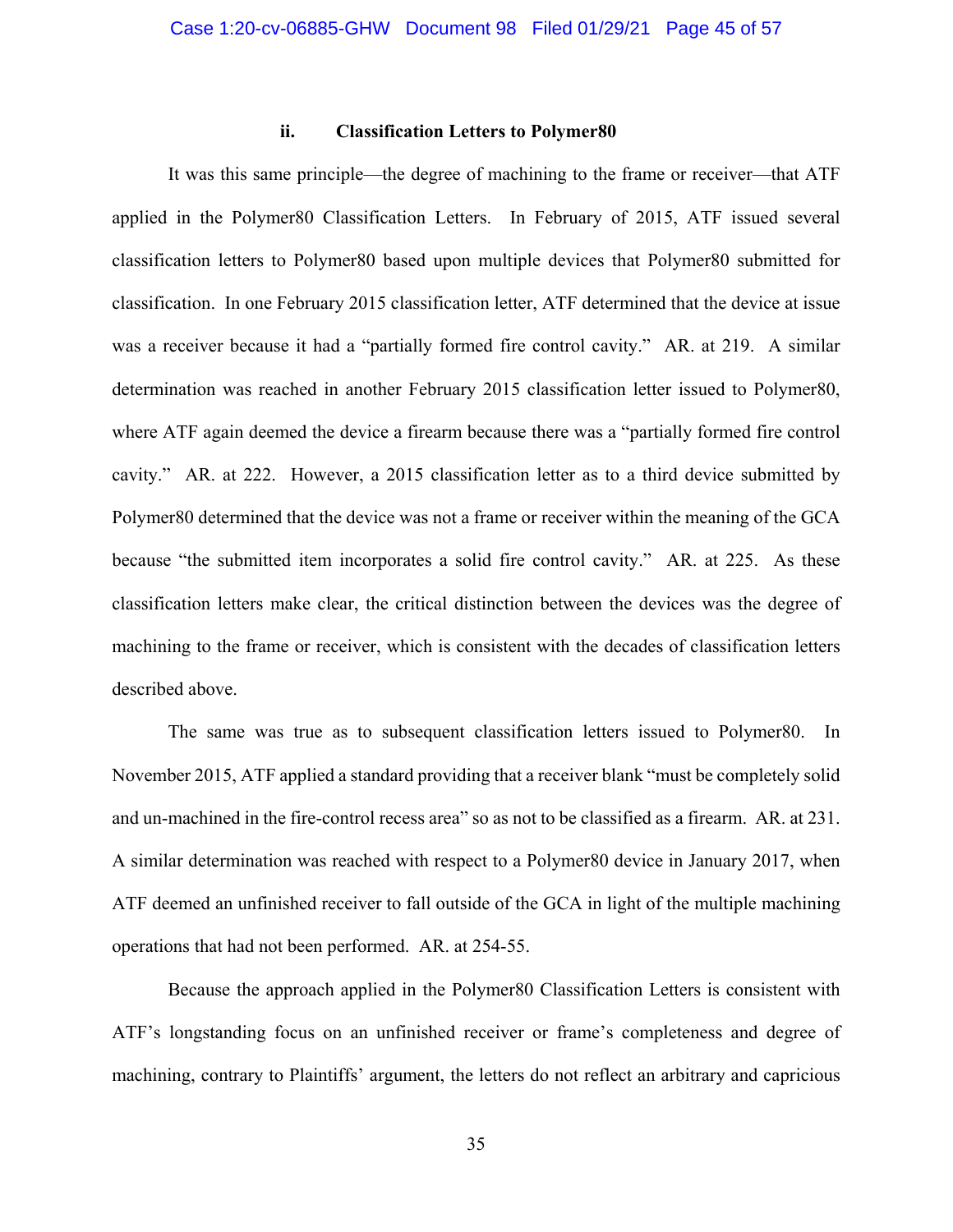#### Case 1:20-cv-06885-GHW Document 98 Filed 01/29/21 Page 46 of 57

change in the agency's position. However, Plaintiffs also allege that ATF switched to a "solidity test" beginning in 2006. Thus, even under Plaintiffs' view of the facts, the 2015 Polymer80 Classification Letters—the only final agency action reviewable in this matter—were a continuation of an approach the agency had been applying for nine years. And to the extent Plaintiffs seek to challenge ATF's actions dating back to 2006, such a claim would be time-barred. A six year statute of limitations applies to APA claims. *See Manners v. Secretary of Defense*, 242 Fed. App'x 723, 725 (2d Cir. 2007) ("Actions under the APA, like other civil actions against the United States, are subject to the six-year statute of limitations set forth at 28 U.S.C. § 2401(a)."). Thus, even if the Court were to accept Plaintiffs' argument that ATF changed its position in 2006, any such alleged change would fall outside of the statute of limitations period.

#### **2. ATF's Interpretation Reasonably Balances the Purposes of the GCA**

The GCA is a statute with multiple purposes. As Plaintiffs properly note, one of these purposes is to prevent crime, and "ATF recognizes the role that firearms play in violent crimes" and therefore pursues "an integrated regulatory and enforcement strategy." ATF, Firearms, https://www.atf.gov/firearms. Moreover, ATF is aware that unfinished frames and receivers implicate crime prevention. *See* AR. at 301. The prevention of crime is not the only purpose Congress set forth in the GCA, however, and ATF has acted reasonably to account for other GCA purposes. These include the avoidance of "'unnecessary Federal restrictions or burdens on lawabiding citizens with respect to the . . . possession . . . of firearms appropriate to the purpose of . . . lawful activity.'" *United States v. Howard*, 214 F.3d 361, 364 (2d Cir. 2000) (quoting Pub. L. No. 90-618, § 101, 82 Stat. 1213); *see* S. Rep. 89-1866 at 43 (Oct. 19, 1966) (Congress intended to avoid "interfere[nce] with the legitimate uses of firearms by . . . lawabiding citizens . . . for hunting and other recreational purposes, self-protection, and other lawful purposes"); *accord* S.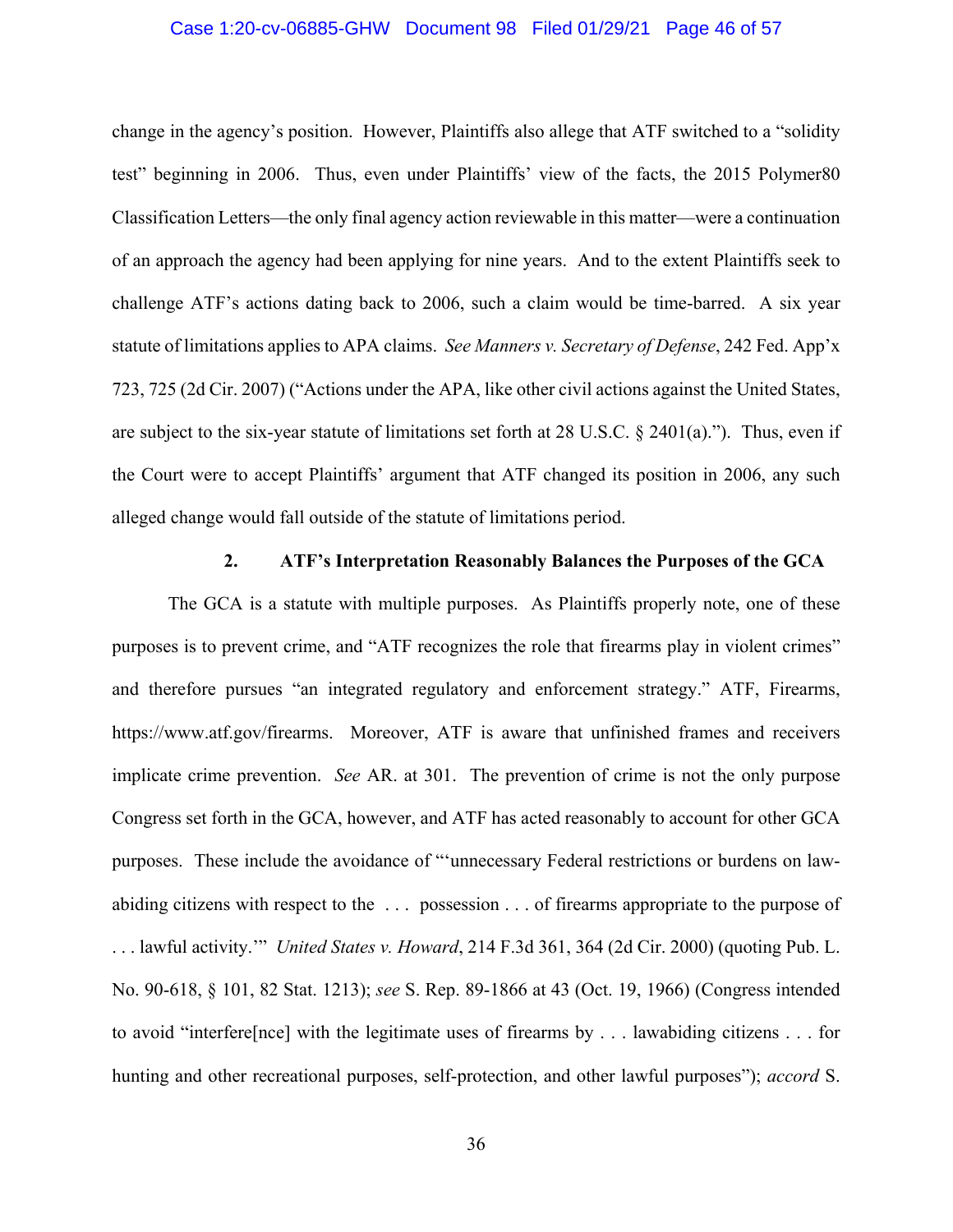Rep. 90-1097, 1968 U.S.C.C.A.N. 2112, 2243; FOPA, 100 Stat. 449 ("reaffirm[ing] the intent" of the GCA).

As the Supreme Court recognized in *District of Columbia v. Heller*, 554 U.S. 570 (2008), the phrase "lawful purposes" is drawn from the Supreme Court's description of "the right protected by the Second Amendment as 'bearing arms for a lawful purpose.'" 554 U.S. at 620 (quoting *United States v. Cruikshank*, 92 U.S. 542, 553 (1875)). It has been recognized that, beyond the pre-existing right to keep and bear arms, "the Second Amendment protects ancillary rights necessary to the realization of the core right to possess a firearm for self-defense." *Teixeira v. County of Alameda*, 873 F.3d 670, 677 (9th Cir. 2017) (collecting cases). Among these ancillary rights is "'a corresponding right to obtain'" the "necessary" arms and ammunition. *Id*. (quoting *Jackson v. City and County of San Francisco*, 746 F.3d 953, 967 (9th Cir. 2014)). In this instance, ATF's focus on the degree of machining done to a frame or receiver and whether that device can be readily converted into a device that expels a projectile accords with the multiple purposes of the GCA and upholds the balance that Congress struck in the statute itself—regulating devices that can be readily converted into something that expels a projectile, without placing such "undue or unnecessary" restrictions on law-abiding citizens' ancillary rights with respect to firearms. *See Howard*, 214 F.3d at 364 (quoting Pub. L. No. 90-618, § 101, 82 Stat. 1213); *United States v. Marzzarella*, 614 F.3d 85, 97 (3d Cir. 2010) (recognizing balance struck in 18 U.S.C. § 922(k)).

#### **3. ATF's Expertise**

The scope of a court's "review under the arbitrary and capricious standard is narrow, and courts should not substitute their judgment for that of the agency." *Karpova*, 497 F.3d at 267 (internal quotation omitted). This is especially true where, as here, the decision is based on the agency's "expertise" in the field at issue. *See, e.g.*, *Henley v. Food & Drug Admin.*, 77 F.3d 616,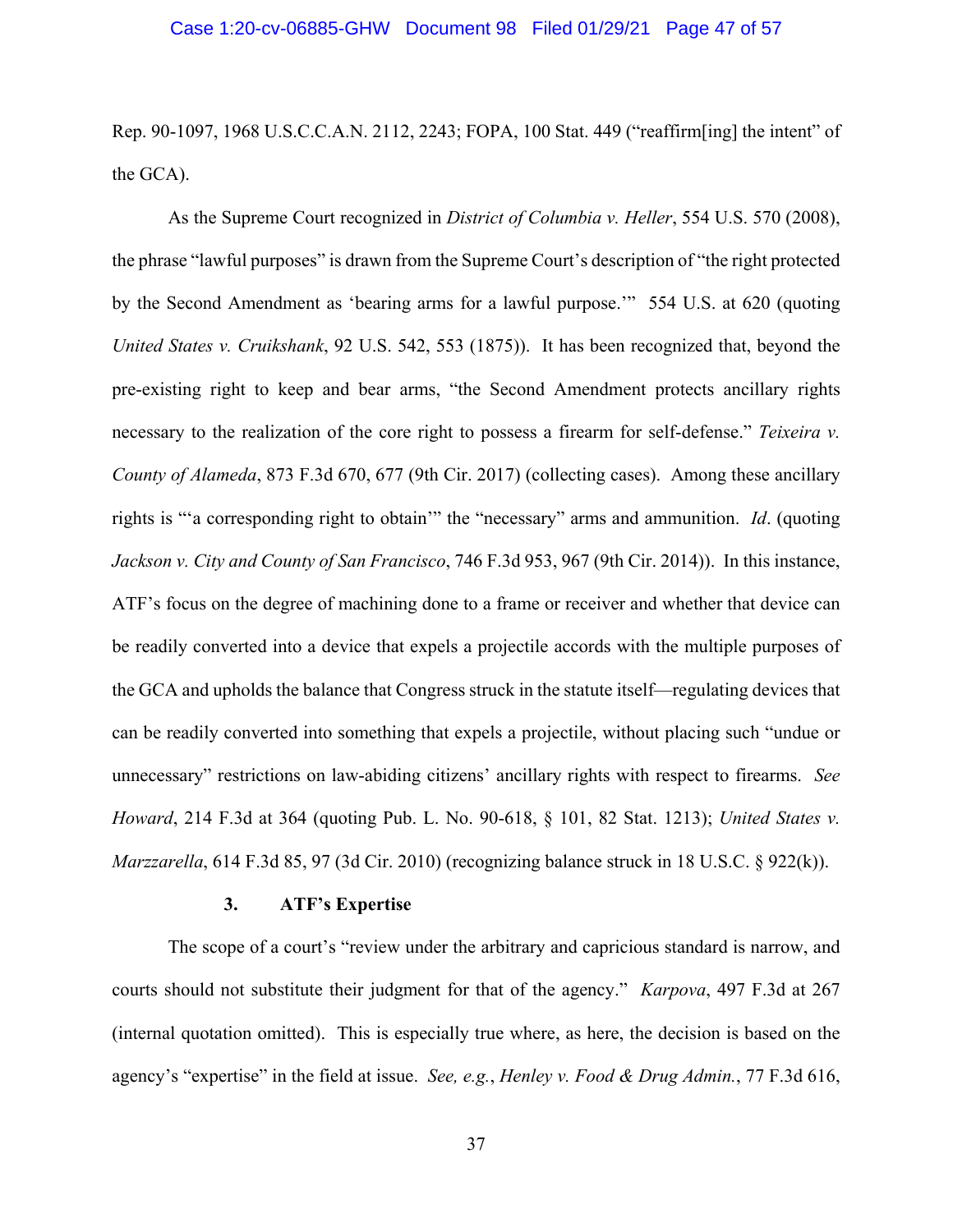#### Case 1:20-cv-06885-GHW Document 98 Filed 01/29/21 Page 48 of 57

621 (2d Cir. 1996); *Sig Sauer, Inc. v. Jones*, 133 F. Supp. 3d 364, 371 (D.N.H. 2015) (explaining that examination of firearms parts and comparison with other items on the market "require[s] expertise that is well within ATF's grasp. . . . [and] entitled to substantial deference").

Here, the Court should consider ATF's experience and expertise in regulating firearms. ATF, by necessity, is tasked with drawing a line as to when a piece of metal has become a frame or receiver or when that piece of metal can be readily converted into a device that expels a projectile. For example, in one classification letter, ATF explained that its "position [wa]s best understood by considering alternatives . . . ATF might have determined that a piece of metal or plastic is not a 'firearm receiver' until the cavity is capable of housing all of the fire-control components. However, this would have permitted the unregulated manufacture of receiver 'blanks' in which all but one of the major processes are completed. For example, a manufacturer could avoid licensing and prohibited persons could lawfully possess 'receiver blanks' with all but one fire-control component pinhole drilled. Further, this position would permit the manufacturer to index the remaining pinhole as long as the indexing would not create a hole so that the final component may be installed." AR. at 605-06.

This type of "interpretive line drawing" is at the heart of the deference that should be afforded to the agency. *ViroPharma, Inc. v. Hamburg*, 898 F. Supp. 2d 1, 21 (D.D.C. 2012); *see also City of Arlington v. FCC*, 569 U.S. 290, 307 (2013) ("Where Congress has established a clear line, the agency cannot go beyond it; and where Congress has established an ambiguous line, the agency can go no further than the ambiguity will fairly allow."); *Friends of the Wild Swan v. Weber*, 767 F.3d 936, 944 (9th Cir. 2014) ("[T]he agency has to draw a line somewhere and has offered a reasonable justification for why it drew the line where it did."); *Gulf Restoration Ntwk. v. U.S. Dep't of Trans.*, 452 F.3d 362, 370 n.15 (5th Cir. 2006) ("[W]e find the Secretary has wide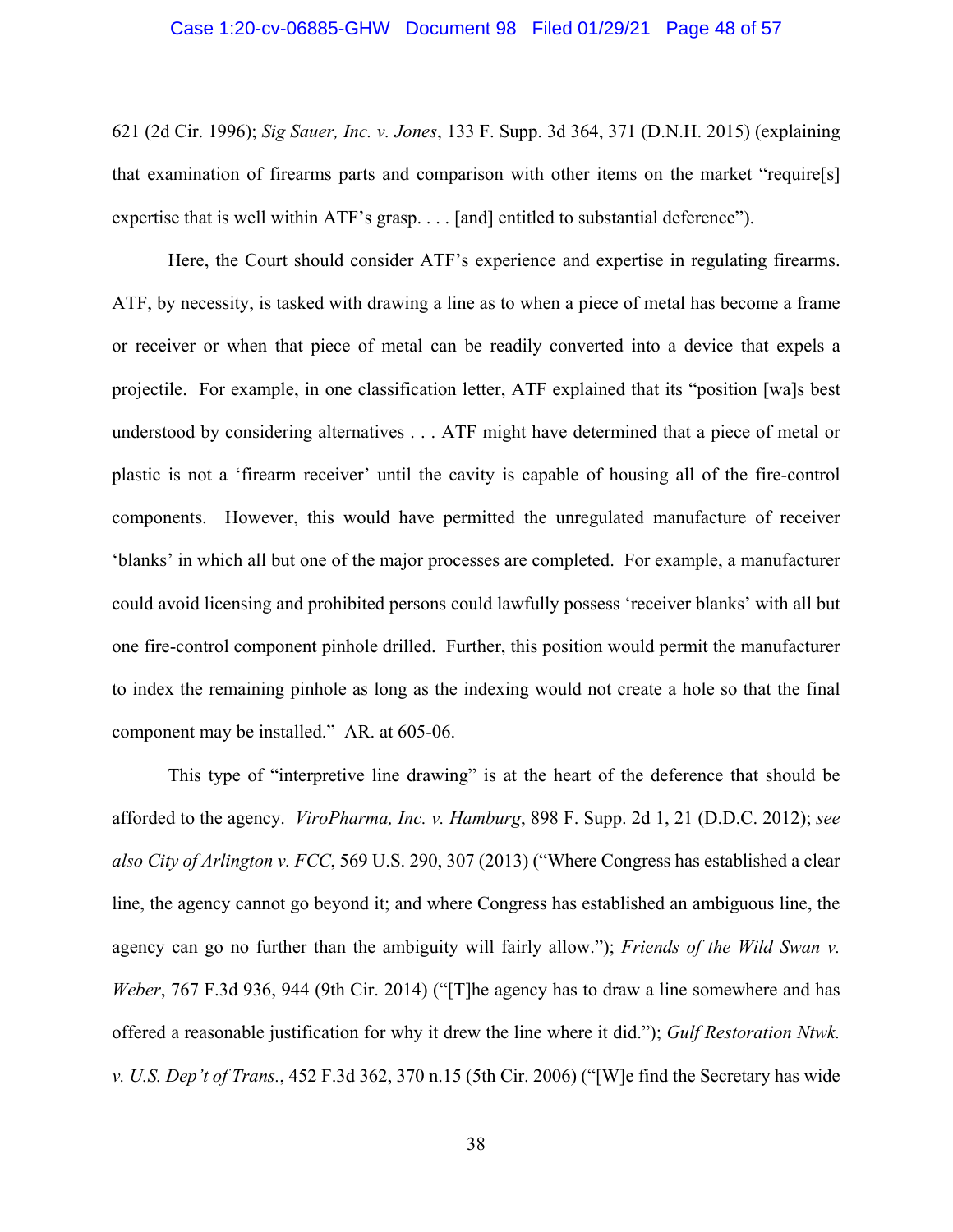#### Case 1:20-cv-06885-GHW Document 98 Filed 01/29/21 Page 49 of 57

discretion in determining where to draw the line, that the line must be drawn somewhere, and that he acted within his discretion when he [drew the line as he did.]"); *WorldCom, Inc. v. FCC*, 238 F.3d 449, 462 (D.C. Cir. 2001) (courts are "generally unwilling to review line-drawing . . . unless a petitioner can demonstrate that lines drawn are patently unreasonable, having no relationship to the underlying regulatory problem" (internal quotation and citation omitted)); *State of New York v. Sullivan*, 894 F.2d 20, 27 (2d Cir. 1990) ("[T]he Secretary's decision to draw the line . . . cannot be said to be arbitrary or capricious."); *Baezer East Inc. v. EPA*, 963 F.2d 603, 609 (3d Cir. 1992) ("We defer to this line-drawing provided the interpretation is both reasonable and consonant with Congress's intent."); *Assoc. of Private Sector Coll. & Univ. v. Duncan*, 110 F. Supp. 3d 176, 194 (D.D.C. 2015) ("[T]he lines had to be drawn somewhere, and it is not this Court's province—or the Association's, for that matter—to redraw the lines according to its own notions of what might be best." (internal citation and quotations omitted)).

Such deference has been specifically recognized by courts with respect to ATF's interpretation of various provisions of the GCA. *See Mullenix v. Bureau of Alcohol, Tobacco, Firearms & Explosives*, No. 07-cv-154, 2008 WL 2620175, at \*4 (E.D.N.C. July 2, 2008) (deferring to agency interpretation of the term "sporting purposes" in Section  $925(d)(3)$  of GCA); *Modern Muzzleloading, Inc. v. Magaw*, 18 F. Supp. 2d 29, 37 (D.D.C. 1998) (upholding ATF's interpretation of what constitutes an antique firearm and stating, "defendant does not bear the burden of convincing the Court that its position is better. Instead, it merely need convince the Court that the decision was not arbitrary and capricious."). Here, ATF's interpretation is not arbitrary and capricious, but rather a reasonable one informed by its expertise in this area.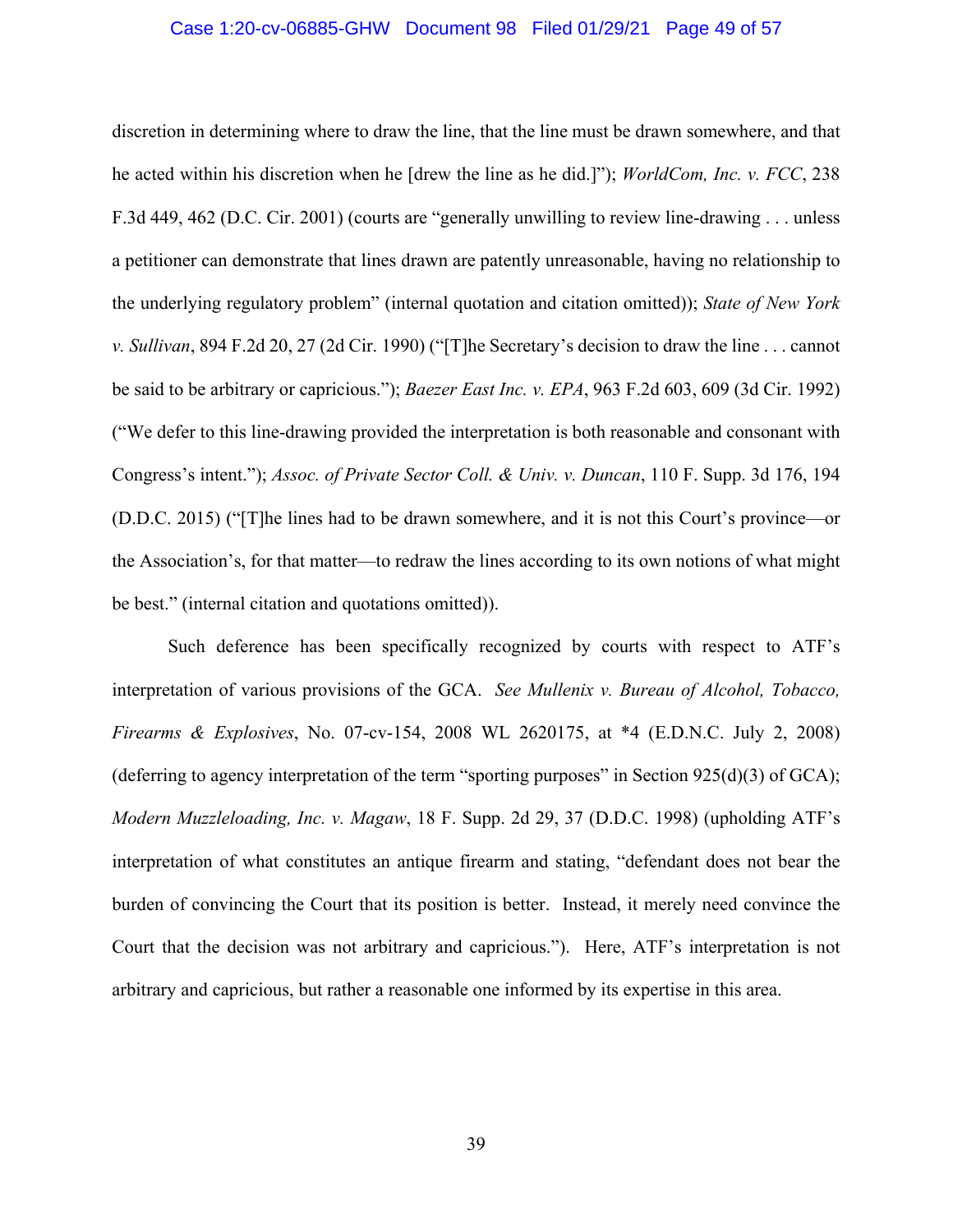## **4. Plaintiffs' Remaining Challenges to ATF's Classification Decisions Are Meritless**

 Plaintiffs' remaining grounds for challenging the Polymer80 Classification Letters, and ATF's treatment of unfinished frames or receivers more broadly, similarly fail. First, Plaintiffs argue that ATF has not provided an explanation as to why it interprets the GCA as it does. *See* Pl. Mem. at 30. However, ATF has explained that it is tasked with drawing the line "at which an unregulated piece of metal or plastic becomes a regulated item under Federal law." AR. at 609. And focusing on the degree of completeness of the fire-control cavity specifically is warranted in light of it being the critical portion of a firearm that lets the firearm expel a projectile by way of an explosion. AR. at 609. ("Thus, a particular type receiver-blank has reached a critical stage of manufacture when a possessor takes a vital step in what will ultimately allow the receiver to perform a critical function as defined by the statute—serving as the part of a weapon that will expel a projectile by the action of an explosive."). As ATF has noted, "[i]n passing the GCA, Congress explicitly intended that the critical factor in determining whether an item is a firearm is that item's ability to expel a projectile by the action of an explosive. Therefore, ATF has long held that because the fire-control cavity is the area that is vital to the item's ability to expel a projectile, it is appropriate to focus on this area in making classifications." AR. at 605. By focusing on the fire-control cavity, ATF has identified the critical component of a firearm that allows it to function. If no steps have been taken to manufacture this critical area of a firearm, then it is reasonable to deem it to be a device that cannot be readily converted into an operable weapon, especially when one considers the multiple steps still required to transform that device into something that will expel a projectile.

 Second, Plaintiffs argue that ATF "did not undertake testing or other factual development that might have supported its classification decisions within the terms of the statute." Pl. Mem. at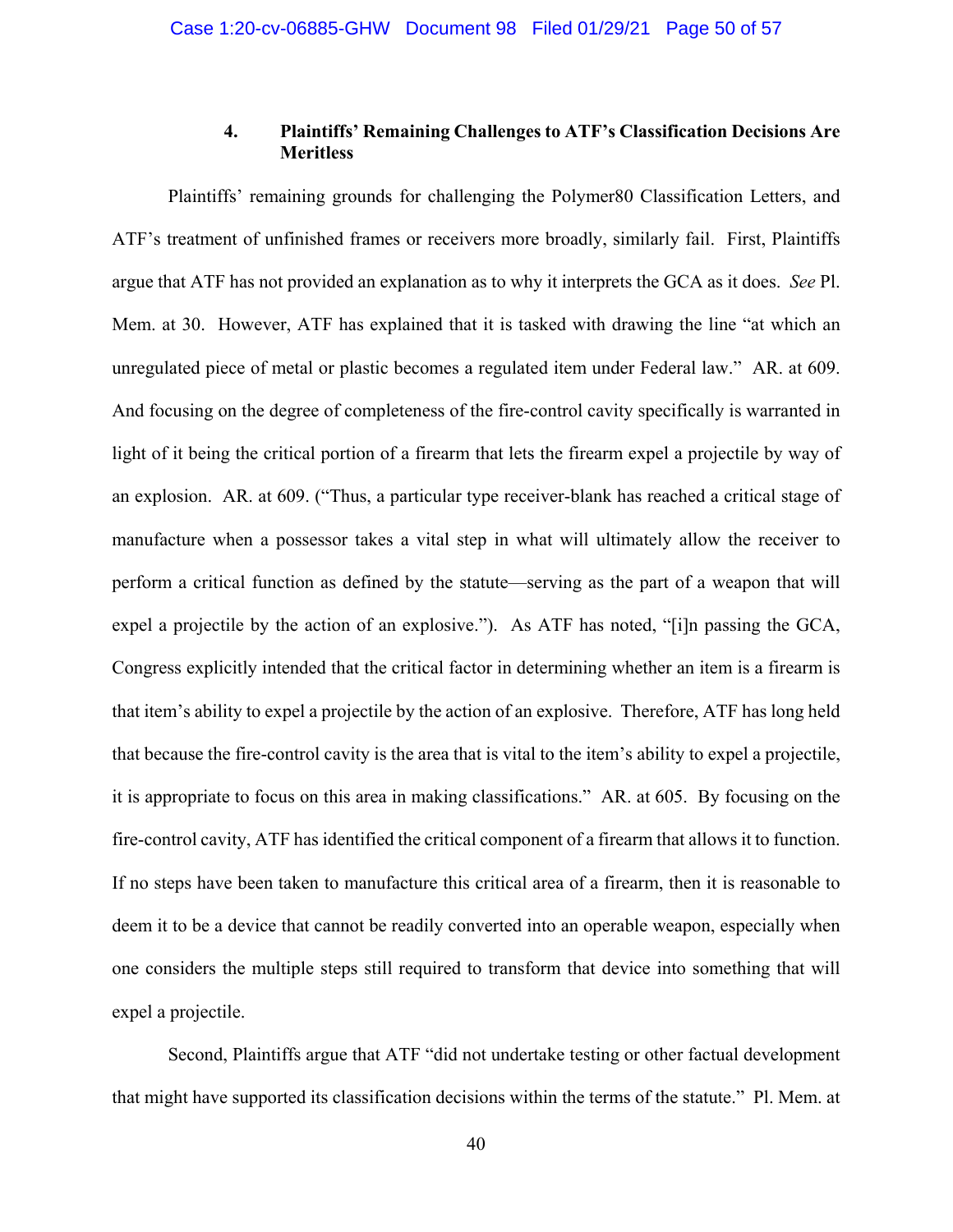#### Case 1:20-cv-06885-GHW Document 98 Filed 01/29/21 Page 51 of 57

32. This assertion is belied by the Record, which demonstrates that ATF routinely tests devices in order to determine whether they can be readily converted into firearms. For example, several classification letters to Polymer80 involved whether an unfinished frame or receiver with a "biscuit" in the fire control cavity amounted to a frame or receiver. *See* AR. at 217. Such a device "involves making a completely milled lower receiver and then filling in the fire control cavity with a 'biscuit' of another material that the purchaser can more easily mill out." AR. at 301. In its classification letter responding to Polymer80, ATF stated, "An identical item you submitted for our evaluation . . . was cut in half in order to observe the internal configuration . . . . This operation revealed that the submitted item incorporates a partially formed fire control cavity and was cast in a non-homogenous manner . . . . Based on our examination . . . we are classifying it as a firearm receiver." AR. at 220. Again, while Plaintiffs may disagree with the standard against which ATF is measuring and testing unfinished frames or receivers, it cannot be said that ATF is not engaging in detailed examination and testing of these devices in order to determine whether they amount to firearms pursuant to ATF's interpretation. Further, the fact that ATF may not have engaged in extensive testing with respect to the particular Polymer80 Classification Letters at issue in this case does not mean that ATF's decisions with respect to those items was not informed by ATF's general expertise and knowledge as to the degree of difficulty required in transforming unfinished frames and receivers of various types into finished firearms.

### **D. Plaintiffs' Petition for Rulemaking**

Finally, Plaintiffs ask the Court to order Defendants to respond to their Petition for rulemaking. *See* 5 U.S.C. § 706(1) (a court has the authority to "compel agency action unlawfully withheld or unreasonably delayed"). Defendants, however, have not unreasonably delayed in acting on Plaintiffs' Petition. Courts routinely apply the six-factor test articulated in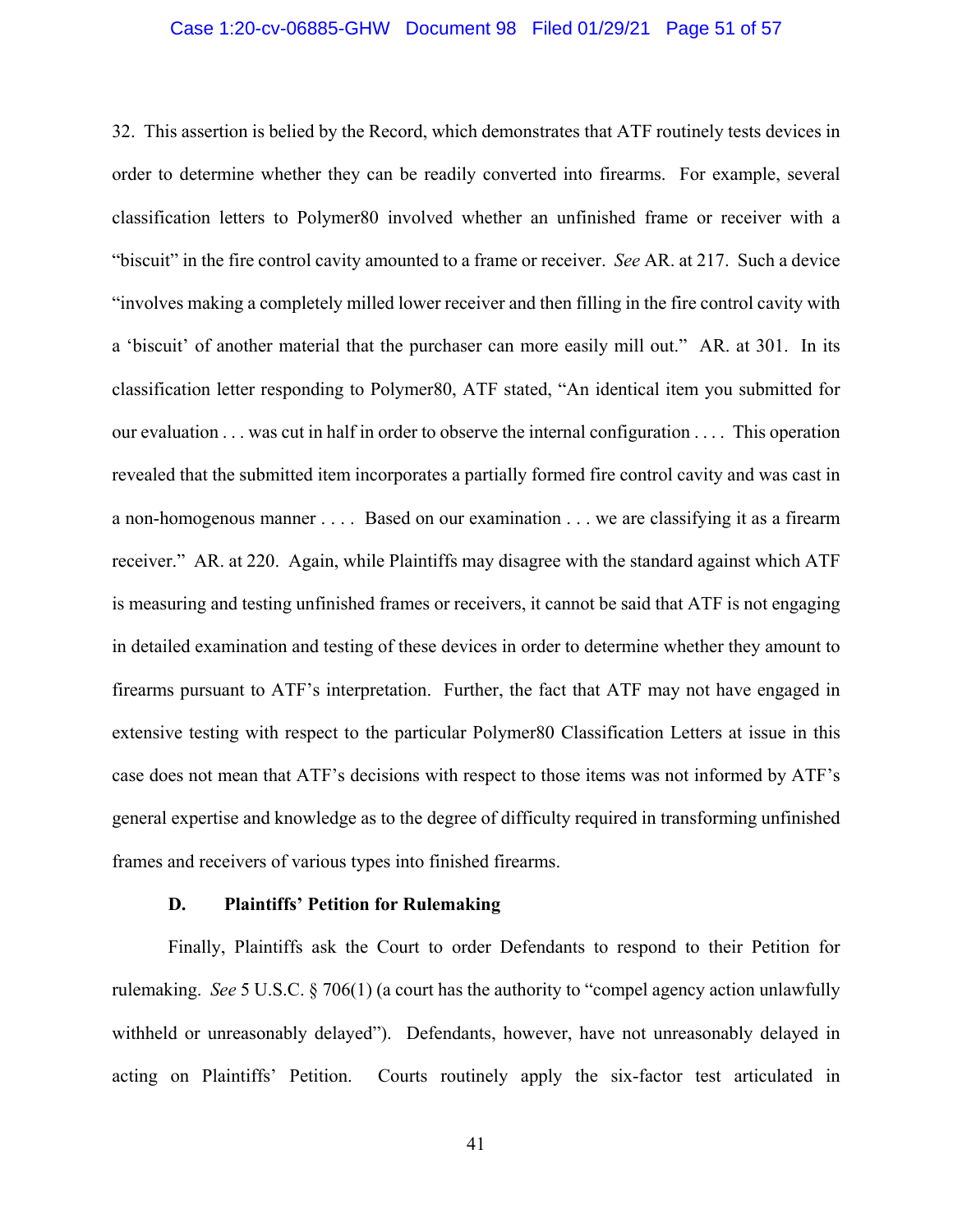*Telecommunications Research & Action Ctr. v. FCC*, 750 F.2d 70 (D.C. Cir. 1984) ("TRAC"), to assess whether an agency has "unreasonably delayed" action in relation to a petition for rulemaking. *See NRDC v. FDA*, 710 F.3d 71, 84 (2d Cir. 2013) (citing TRAC as test for reasonableness of agency delay). The six factors are:

(1) the time agencies take to make decisions must be governed by a "rule of reason"; (2) where Congress has provided a timetable or other indication of the speed with which it expects the agency to proceed in the enabling statute, that statutory scheme may supply content for this rule of reason; (3) delays that might be reasonable in the sphere of economic regulation are less tolerable when human health and welfare are at stake; (4) the court should consider the effect of expediting delayed action on agency activities of a higher or competing priority; (5) the court should also take into account the nature and extent of the interests prejudiced by delay; and (6) the court need not find any impropriety lurking behind agency lassitude in order to hold that agency action is "unreasonably delayed."

*TRAC*, 750 F.2d at 80 (internal quotation marks and citations omitted). Courts have further noted that because only "egregious" agency delays "warrant a court to order agency action with[in] a specific time frame," "courts rarely compel an agency to render an immediate decision on an issue." *Orion Reserves Ltd. P'ship v. Kempthorne*, 516 F. Supp. 2d 8, 11 (D.D.C. 2007) (internal citation omitted).

 As to the first factor, the petition was submitted to Defendants approximately one year ago, *see* Pl. 56.1 Statement at ¶ 13, and, notably, in the interim there was a widespread health emergency that resulted in extensive, nationwide limitations on non-essential government operations, including ATF operations. *See* Declaration of Andrew Lange ("Lange Declaration" or "Lange Decl.") at  $\P$  11. Even under normal circumstances, such a period of time does not constitute an unreasonable delay. Indeed, courts have routinely found years-long timeframes for responses to petitions to be reasonable.<sup>11</sup> For example, the Ninth Circuit, surveying the nationwide case law,

<sup>11</sup> Plaintiffs cite to *Families for Freedom v. Napolitano*, 628 F. Supp. 2d 535, 540 (S.D.N.Y. 2009), for the proposition that a reasonable amount of time for agency action is "typically counted in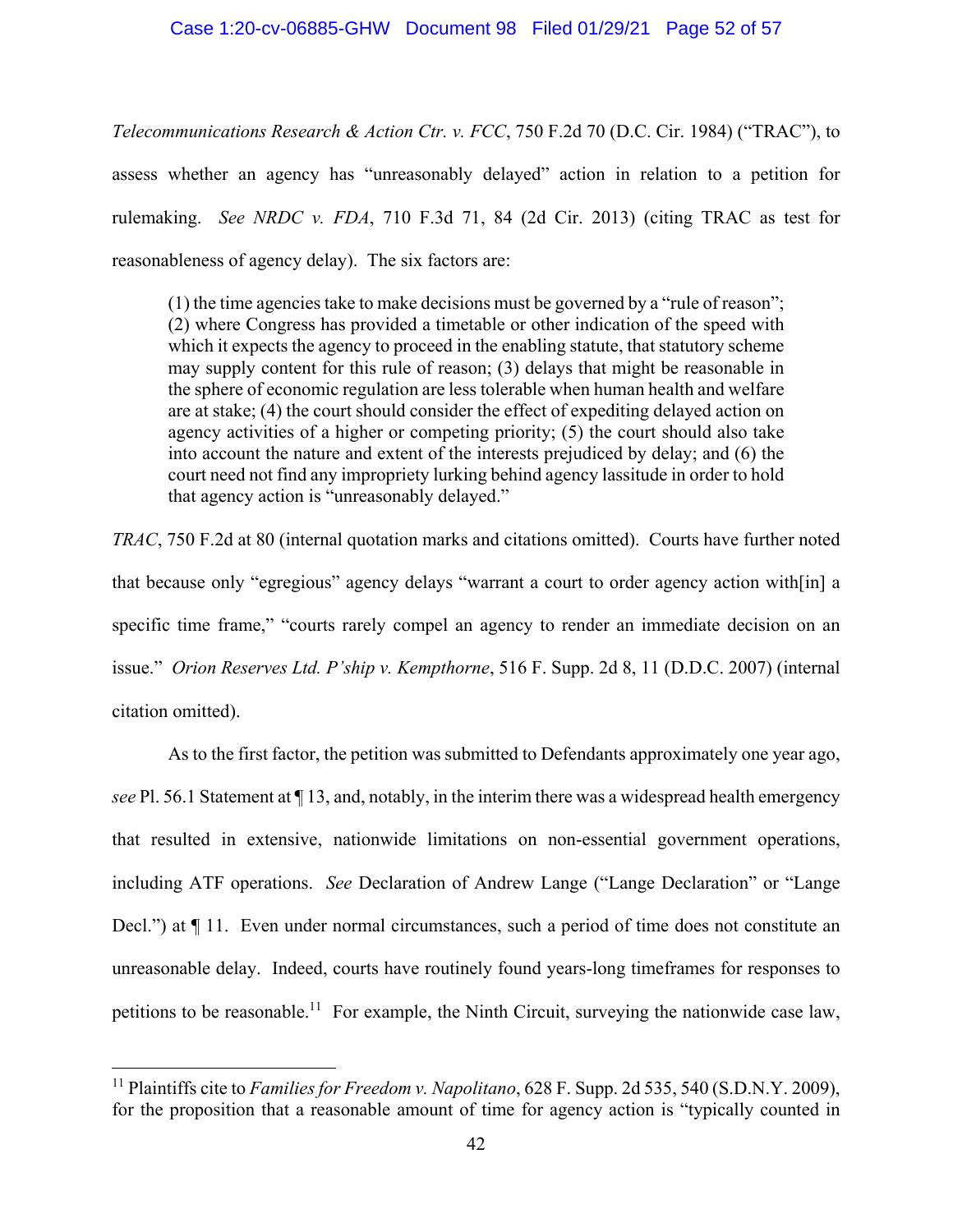#### Case 1:20-cv-06885-GHW Document 98 Filed 01/29/21 Page 53 of 57

noted that "[t]he cases in which courts have afforded relief have involved delays of years, not months. *A fortiori*, FERC's four-month delay does not run afoul of any 'rule of reason.'" *In re Cal. Power Exch. Corp*., 245 F.3d 1110, 1125 (9th Cir. 2001) (collecting cases comparing delays of four, eight, and ten years found unreasonable with delays of five years, two years, and fourteen months found reasonable); *Ctr. for Sci. in the Pub. Interest v. U.S. Food & Drug Admin.*, 74 F. Supp. 3d 295, 300-01 (D.D.C. 2014) (three-year delay reasonable); *Beyond Pesticides/Nat'l Coal. Against the Misuse of Pesticides v. Johnson*, 407 F. Supp. 2d 38, 40-41 (D.D.C. 2005) (more than three-year delay reasonable); *TRAC*, 750 F.2d at 70 (five-year delay reasonable); *United Steelworkers of Am. v. Rubber Mfrs. Ass'n*, 783 F.2d 1117, 1119-20 (D.C. Cir. 1986) (proposed 14-month schedule, after two-and-a-half-year delay, not reasonable). When unreasonable delay has been found, the period of time has been significantly longer than one year. *See Families for Freedom*, 628 F. Supp. 2d at 540 (two-and-a-half-year delay unreasonable); *In re Core Commc'ns, Inc*., 531 F.3d 849, 857 (D.C. Cir. 2008) (seven-year delay unreasonable); *Midwest Gas Users Ass'n v. F.E.R.C*., 833 F.2d 341, 359 (D.C. Cir. 1987) (four-year delay, plus additional unspecified delay, unreasonable); *In re Int'l Chem. Workers Union*, 958 F.2d 1144, 1150 (D.C. Cir. 1992) (more than a six-year delay unreasonable); *In re Am. Rivers & Idaho Rivers United*, 372 F.3d 413, 419 (D.C. Cir. 2004) (six-year plus delay unreasonable); *Pub. Citizen Health Research Grp. v. Auchter*, 702 F.2d 1150, 1157 (D.C. Cir. 1983) ("[t]hree years from announced intent to regulate to final rule" would be "too long"); *Pub. Citizen Health Research Grp. v. Comm'r, Food & Drug* 

weeks or months, not years." As discussed herein, the vast majority of courts disagree. Moreover, *Families for Freedom* involved plaintiffs that petitioned the Department of Homeland Security to promulgate regulations with respect to allegedly "substandard and abusive conditions" in immigration detention facilities operated by DHS. *Id*. at 536. Therefore, in that case, the agency itself created the allegedly dangerous conditions by operating allegedly unsafe detention facilities, thus meaning that the agency only needed to address its own actions to remedy the alleged harm.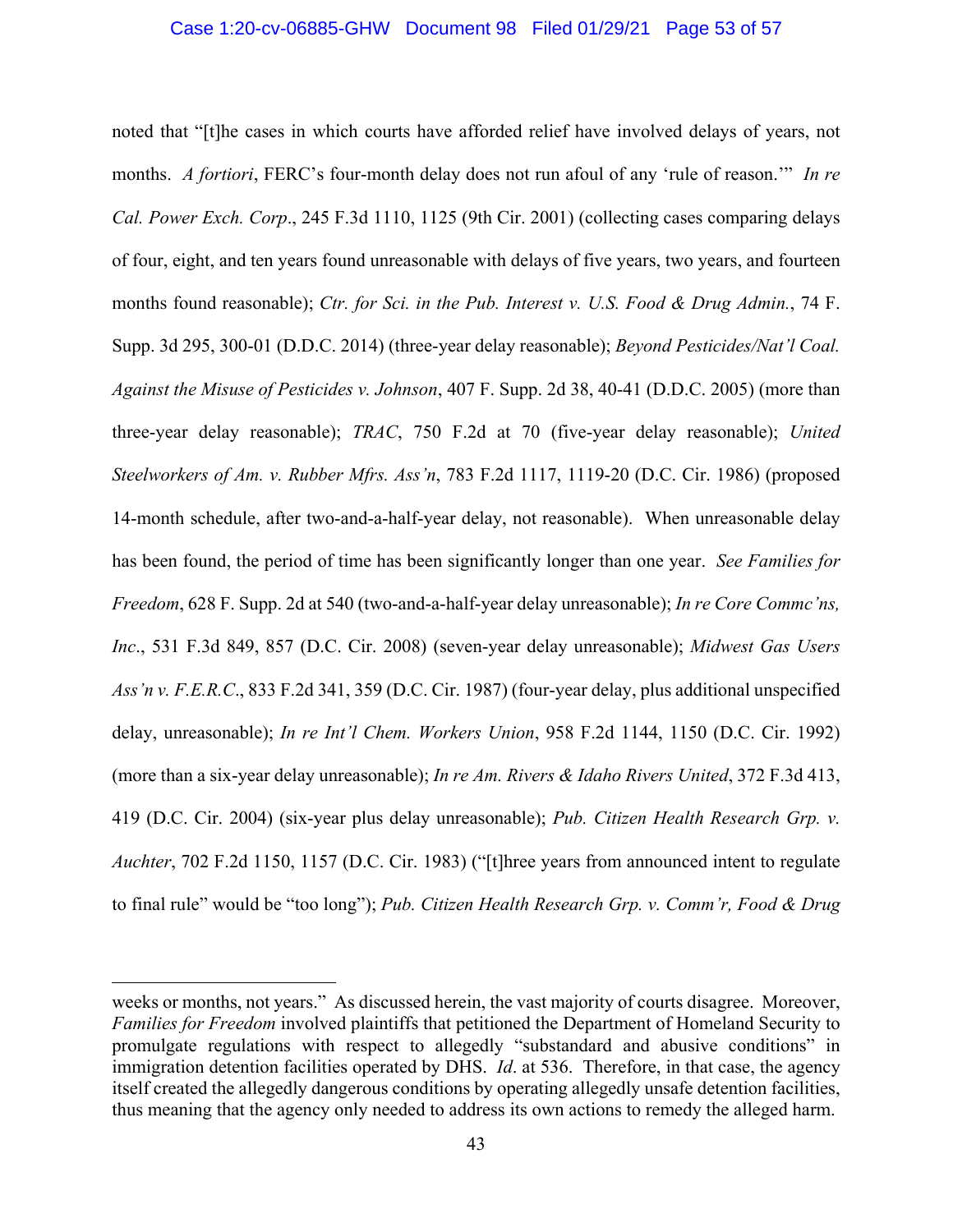#### Case 1:20-cv-06885-GHW Document 98 Filed 01/29/21 Page 54 of 57

*Admin*., 740 F.2d 21, 34-35 (D.C. Cir. 1984) (remanding to determine whether two-plus-year delay in acting on petition was unreasonable); *In re A Cmty. Voice*, 878 F.3d 779, 787 (9th Cir. 2017) (eight-year delay unreasonable); *In re People's Mojahedin Org. of Iran*, 680 F.3d 832, 837 (D.C. Cir. 2012) (twenty-month delay after remand and in violation of statutory timeframe unreasonable).

 As to the second factor, the absence of a statutory timetable, as is the case here, *see* Pl. Mem. at 36, supports deference to Defendants' determination of the appropriate pace of action. *See Beyond Pesticides*, 407 F. Supp. 2d at 40 ("[A]bsent a statutory timetable in the enabling statute, an agency is entitled to considerable deference in how expeditiously it proceeds with agency action.").

As to the third factor, as a general matter, firearm regulation certainly implicates health and human welfare. However, "virtually the entire docket of the agency involves issues of this type [interests relating to human health and welfare]. In such circumstances, whether the public health and welfare will benefit or suffer from accelerating this particular rulemaking depends crucially upon the competing priorities that consume [the agency's] time, since any acceleration here may come at the expense of delay of [agency] action elsewhere." *Sierra Club v. Thomas*, 828 F.2d 783, 798 (D.C. Cir. 1987); *see also Ctr. for Science in the Public Interest v. U.S. Food & Drug Admin.*, 74 F. Supp. 3d 295, 304 (D.D.C. 2014) (finding this factor to "run against Plaintiffs" because "public safety is [the agency's] *raison d'être*; its entire docket involves issues of human health and welfare."). As explained in the Lange Declaration, the division within ATF responsible for acting on rulemaking petitions is also tasked with many other regulatory duties that similarly implicate health and welfare. For example, in the past year, ATF has, *inter alia*, engaged in rulemaking on issues related to explosives licensing, secure gun storage, rules applicable to firearm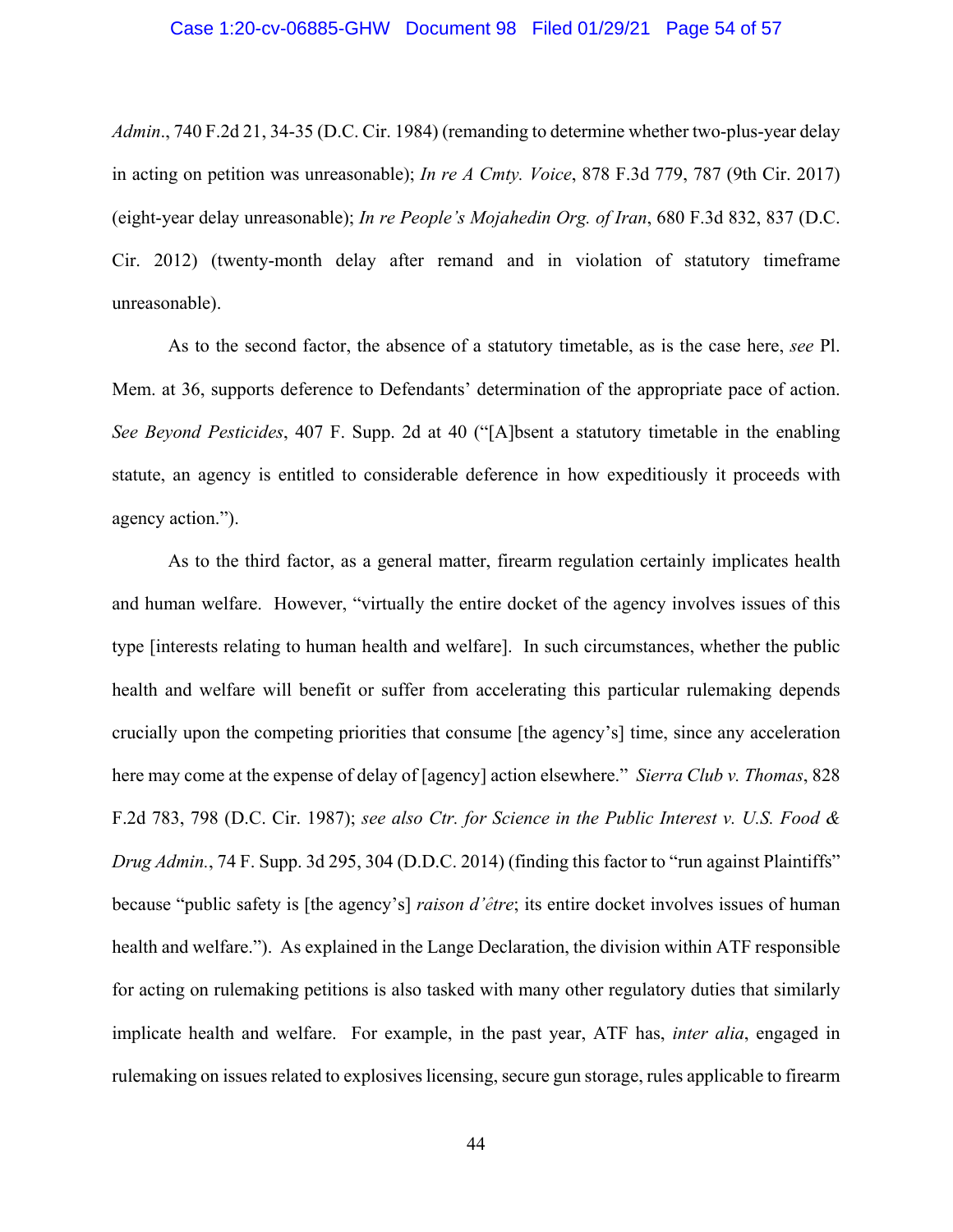#### Case 1:20-cv-06885-GHW Document 98 Filed 01/29/21 Page 55 of 57

silencers, the electronic storage of National Firearm Act forms, and procedures relating to firearm sales. In short, most all of ATF's activities—the Bureau of Alcohol, Tobacco, Firearms and Explosives—by their nature implicate health and welfare. Lange Decl. at ¶ 12.

 As to the fourth factor, as noted above, ATF had to weigh competing agency activities with responding to this particular Petition. Notably, as detailed in the Lange Declaration (and as discussed further below), ATF has made significant progress in evaluating the Petition and preparing a response. While it has not completed that process yet, there were many competing priorities with which ATF also had to engage in the past year. With limited resources, ATF was required to prioritize its responsibilities and, notably, it did not ignore the Petition, but, rather, it has taken steps towards formulating a response. *See, e.g.*, *Sierra Club*, 828 F.2d at 798 ("Given that Congress provides [the agency] with finite resources to satisfy these various responsibilities, the agency cannot avoid setting priorities among them. As we have said, we can perceive no statutory command that [the agency] assign this rulemaking a higher priority than any of its other activities."); *Kokajko v. FERC*, 837 F.2d 524, 526 (1st Cir. 1988) (in declining to compel agency action despite a five-year delay, stating,"[w]hile not wishing to denigrate the importance of [a plaintiff's] claim or the necessity of it receiving a prompt resolution, [the Court] cannot ignore the impact that court-ordered deadlines in [a] case could have on agency activities of a competing or higher priority").

Moreover, deference to Defendants' determination of their own priorities should be particularly pronounced where, as here, the Petition implicates the enforcement of criminal laws. *See Lange Decl. at*  $\P$  11. The Supreme Court has held that "an agency's decision not to prosecute or enforce, whether through civil or criminal process, is a decision generally committed to an agency's absolute discretion." *Heckler v. Chaney*, 470 U.S. 821, 831 (1985). The significant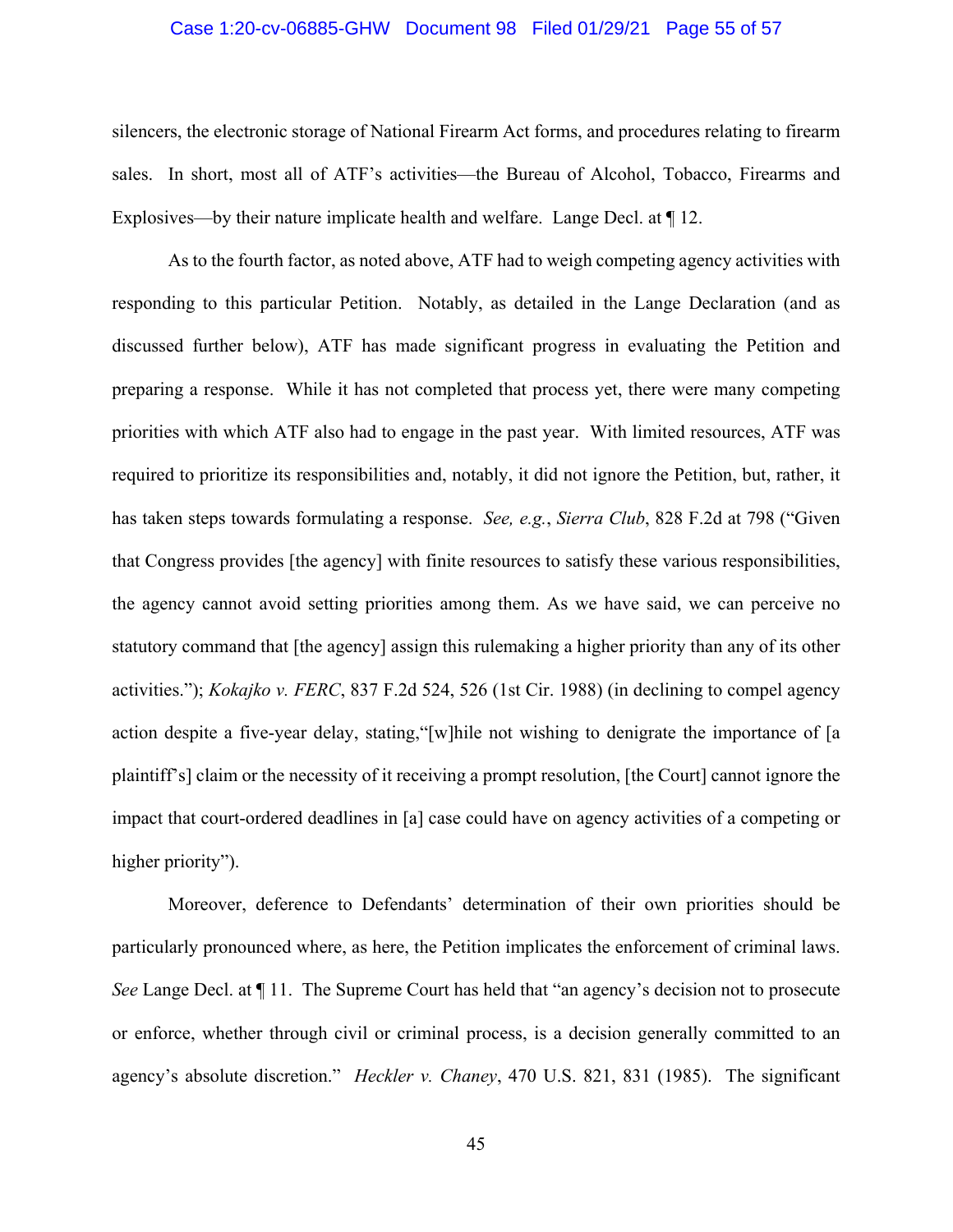#### Case 1:20-cv-06885-GHW Document 98 Filed 01/29/21 Page 56 of 57

deference owed to an agency's enforcement discretion should inform whether an agency's delay is reasonable. Specifically, to the extent a court orders a law enforcement agency to reorganize its competing priorities, it is, by necessity (given an agency's limited resources), inhibiting these competing law enforcement priorities. Defendants are in "a unique –and authoritative– position to view [their] projects as a whole, estimate the prospects for each, and allocate [their] resources in the optimal way. Such budget flexibility as Congress has allowed the agency is not for [the Court] to hijack." *In re Barr Labs*, 930 F.2d 72, 76 (D.C. Cir. 1991) (finding that the court had "no basis for reordering agency priorities").

 The fifth *TRAC* factor counsels the Court to "take into account the nature and extent of the interests prejudiced by delay." *TRAC*, 750 F.2d at 80. "The third and fifth factors identified in TRAC run together in this case." *Ctr. for Science*, 74. F. Supp. 3d at 304. Accordingly, for the same reasons discussed with respect to factor three, this factor weighs in Defendants' favor.

 As to the sixth factor, there is no suggestion of any impropriety on the part of the agency. This conclusion is reinforced by the factors above—that this delay is well within the bounds that courts have previously found to be reasonable, the delay came amid a global health pandemic, and Defendants, in the past year, have had substantial competing priorities. Additionally, as described in the Lange Declaration, ATF subjected the Petition to the standard process it follows in response to petitions for rulemaking. Here, the agency has taken numerous steps to respond to the Petition, and it continues to move through the process toward finalization. *See* Lange Decl. at ¶¶ 8-10.

 In sum, pursuant to the D.C. Circuit's *TRAC* analysis, there is no basis to find unreasonable delay and, therefore, no basis to compel agency action.

46